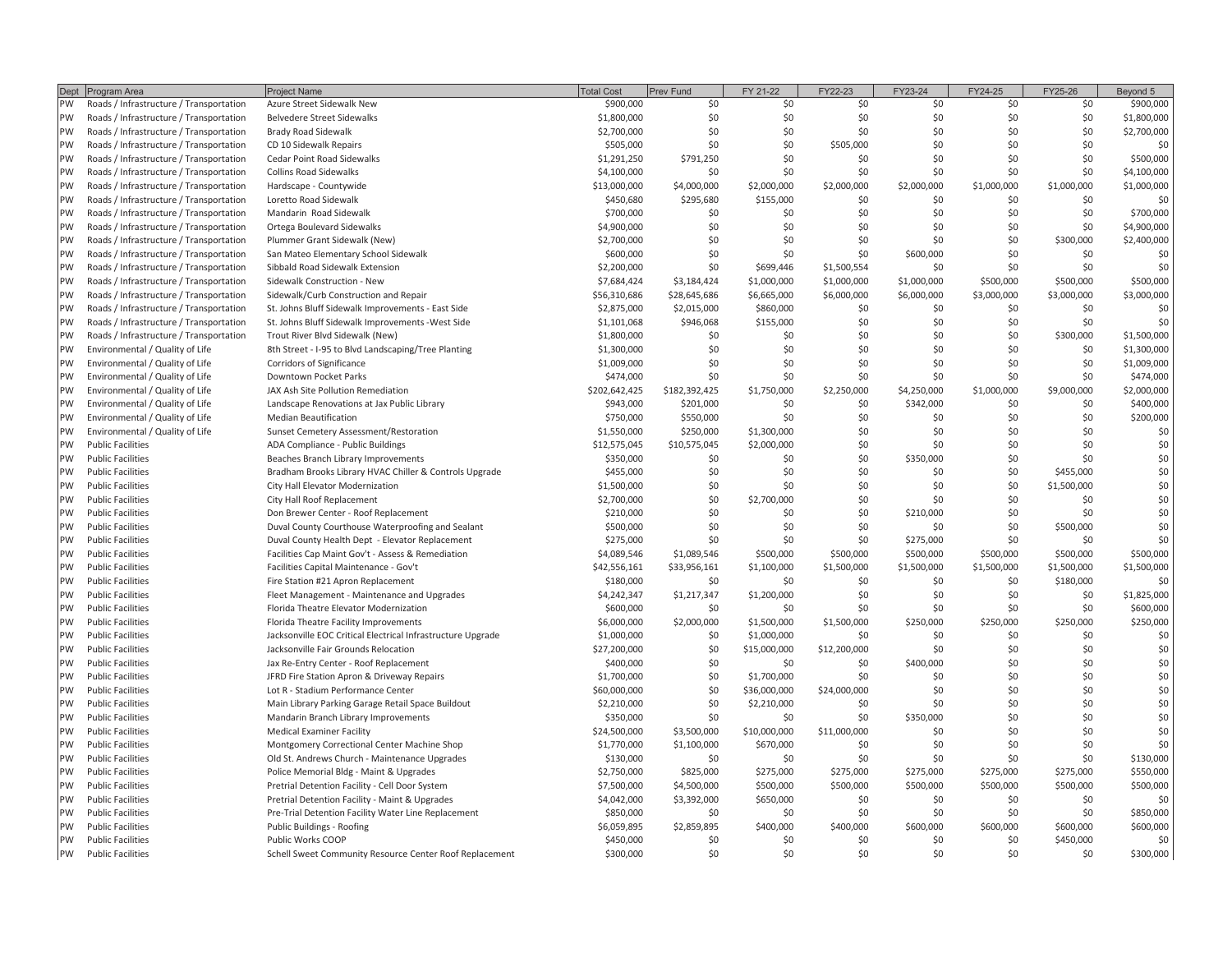|           | Dept Program Area                                                          | Project Name                                                      | <b>Total Cost</b>      | Prev Fund    | FY 21-22     | FY22-23                 | FY23-24      | FY24-25     | FY25-26         | Beyond 5                  |
|-----------|----------------------------------------------------------------------------|-------------------------------------------------------------------|------------------------|--------------|--------------|-------------------------|--------------|-------------|-----------------|---------------------------|
| $\geq$    | Public Facilities                                                          | Tactical Research and Development Center                          | \$750,000              | \$600,000    | \$150,000    |                         | SO           |             |                 |                           |
| ΜĀ        | Public Facilities                                                          | Traffic Engineering - Warehouse Phase III                         | \$500,000              |              |              |                         |              |             |                 | \$500,000                 |
| $\geq$    | Public Facilities                                                          | UF Health Capital Improvements                                    | \$120,000,000          | \$55,000,000 | \$20,000,000 | \$20,000,000            | \$25,000,000 | ္သ          | အ               | SO,                       |
| ≶         | Public Facilities                                                          | Water St. Garage Elevator Modernization                           | \$465,000              |              |              |                         |              | S.          | \$465,000       | Ş0                        |
| ≶         | Public Facilities                                                          | Water Street Parking Garage Renovation                            | \$3,099,485            | \$1,699,485  |              |                         |              |             |                 | \$1,400,000               |
| ≶         | Public Facilities                                                          | Webb Wesconnett Library Improvements - AHU's                      | \$275,000              |              |              |                         | \$275,000    |             |                 |                           |
| ≶         | Public Facilities                                                          | Argyle Branch Library Roof Replacement                            | \$196,000              |              |              |                         |              |             |                 | \$196,000                 |
| ≶         | Public Facilities                                                          | Brown Eastside Branch Library Roof Replacement                    | \$118,000              |              |              |                         |              |             |                 | \$118,000                 |
| ≶         | Public Facilities                                                          | Charles Webb Wesconnett Regional Library Roof Replacement         | \$380,000              |              |              |                         |              |             |                 | \$380,000                 |
| ≶         | Public Facilities                                                          | Dallas Graham Library Roof Replacement                            | \$138,000              |              | \$138,000    |                         |              |             |                 |                           |
| ≶         | Public Facilities                                                          | Highlands Library Roof Replacement                                | \$400,000              |              |              |                         | \$400,000    |             |                 | SO                        |
| M         | Public Facilities                                                          | Mandarin Branch Library Roof Replacement                          | \$234,000              |              |              |                         |              |             |                 | \$234,000                 |
| ≶         | Public Facilities                                                          | Murray Hill Branch Library Roof Replacement                       | \$138,000              |              |              |                         |              |             |                 | \$138,000                 |
| ≶         | Public Facilities                                                          | Pablo Creek Regional Library Roof Replacement                     | \$390,000              |              |              |                         |              | S.          |                 | \$390,000                 |
| ≶         | <b>Public Facilities</b>                                                   | Regency Square Library Roof Replacement                           | \$330,000              |              |              |                         |              | S.          |                 | \$330,000                 |
| ≶         | Public Facilities                                                          | San Marco Branch Library Roof Replacement                         | \$252,000              |              |              |                         |              | ္တ          |                 | \$252,000                 |
| M         | Public Facilities                                                          | South Mandarin Branch Library Roof Replacement                    | \$237,000              |              |              |                         |              | SO          | အ               | \$237,000                 |
| $\geq$    | Public Facilities                                                          | Southeast Regional Library Roof Replacement                       | \$448,000              |              |              |                         |              | SO.         | S.              | \$448,000                 |
| M         | Public Facilities                                                          | University Park Branch Library Roof Replacement                   | \$600,000              | S,           | ္တ           | SO,                     |              | Ş0          | င္တ             | \$600,000                 |
| ξ         | Public Facilities                                                          | West Branch Library Roof Replacement                              | \$336,000              | SQ.          | SO           | SO,                     |              | Ş0          | SO,             | \$336,000                 |
| ≶         | Public Facilities                                                          | Willow Branch Library Roof Replacement                            | \$107,000              |              |              |                         |              | ္ဘ          |                 | \$107,000                 |
|           | Public Facilities                                                          | Bill Brinton Murray Hill Branch Replacement                       | \$8,188,976            | ೫            | ၥ            | Ş0                      | ႙            | ŞO          | SO              | \$8,188,976               |
|           | Public Facilities                                                          | Brentwood Branch Replacement                                      | \$8,188,976            | သ            | ္တ           |                         | င္တ          | \$8,188,976 | ္တ              |                           |
|           | Public Facilities                                                          | Brown Eastside Branch Replacement                                 | \$8,188,976            | x            | ŞO           | SO                      | S,           | ္ဘ          | SO,             | \$8,188,976               |
|           | Public Facilities                                                          | Dallas Graham Branch Replacement                                  | \$10,236,431           | SO           | SO           | SO                      |              | Ş0          | SO,             | \$10,236,431              |
|           | Public Facilities                                                          | Oceanway Library Replacement                                      | \$12,100,190           | \$8,750,000  | \$3,350,190  | SO                      | S)           | SO          | SO,             | SO,                       |
|           | Public Facilities                                                          | Renovation of Beaches Branch Library                              | \$2,386,176            | S            | Ş0           | \$592,310               | \$596,894    | Ş0          | \$1,196,972     | $\overline{\mathsf{S}}$   |
|           | Public Facilities                                                          | Westbrook Branch Replacement                                      | \$8,188,976            | S,           | SO           |                         |              |             |                 | \$8,188,976               |
| 풊         | Public Facilities                                                          | 3,000 Bed Pretrial Detention Facility (replace existing facility) | \$244,598,764          | S            | Ş            | SO                      | x            | ္တ          | Ş0              | \$244,598,764             |
| 풊         | Public Facilities                                                          | 500 Bed Detention Facility/Short Term Holding                     | \$40,766,460           | SO           | SO           | ŞO                      | S.           | ္တ          | Ş0              | \$40,766,460              |
| 풊         | Public Facilities                                                          | Academy Firing Range Storage Lease Building                       | \$2,985,000            | \$1,185,000  | \$1,800,000  | $\overline{\mathsf{S}}$ | SO,          | SO          | Ş0              | SO                        |
| 풊         | <b>Public Facilities</b>                                                   | Homeland Security Narcotics & Vice Building                       | \$2,500,000            | Ş0           | \$1,000,000  | \$1,500,000             | Ş            | Ş0          | ŞO              | $\mathsf{S}^{\mathsf{O}}$ |
| 풊         | Public Facilities                                                          | Police Memorial Building                                          | \$96,261,382           | ℅            |              | SO,                     | Ş0           | S.          | Ş0              | \$96,261,382              |
| 풊         | Public Facilities                                                          | Purchase Load King Warehouse                                      | \$6,500,000            | S            | S            | SO                      | SO           | S.          | S               | \$6,500,000               |
| ŠÑ        | Public Facilities                                                          | Building Systems - Prime Osborn Convention Center                 | \$12,440,000           | \$2,090,000  | \$4,250,000  | \$3,200,000             | \$2,250,000  | 읐           | \$150,000       | \$500,000                 |
| š         | Public Facilities                                                          | Interior Finishes-Prime Osborn Convention Center                  | \$3,300,000            | \$400,000    | \$500,000    | \$550,000               | \$500,000    | \$500,000   | \$500,000       | \$350,000                 |
| š         | Public Facilities                                                          | Center<br>Security Improvements - Prime Osborn Convention         | \$1,295,000            | \$795,000    | Ş,           | Ş0                      |              | ႙           | \$350,000       | \$150,000                 |
| š         | Public Facilities                                                          | Waterproofing/Roof Replacement - Prime Osborn Convention Center   | \$2,150,000            | \$1,000,000  | SO           | SO                      | \$850,000    | SO,         | \$100,000       | \$200,000                 |
| š         | <b>Public Facilities</b>                                                   | Building Systems - Ritz Theatre & Museum                          | \$4,020,000            | \$1,000,000  | \$500,000    | \$980,000               | \$750,000    | SO,         | \$550,000       | \$240,000                 |
| š         | Public Facilities                                                          | Security Improvements-Ritz Theatre & Museum                       | \$370,000              | \$270,000    | ႙            | ္တ                      | ္တ           |             | \$50,000        | \$50,000                  |
| 욶         | Parks / Preservation Land / Wetland                                        | Alamacani Park Boat Ramp                                          | \$2,000,000            | 50           | ္ဘ           | S                       | Ş,           | \$2,000,000 | ္တ              | Ş                         |
| <b>RP</b> | Parks / Preservation Land / Wetland                                        | Alejandro Garcia Camp Tomahawk                                    | \$250,000              | င္တ          |              | S                       | S)           |             | SO,             | \$250,000                 |
| ę         | Parks / Preservation Land / Wetland                                        | Archie Dickinson Park                                             | \$5,000,000            |              | S            | \$2,500,000             | \$2,500,000  |             |                 | SO                        |
| ₽,        | Parks / Preservation Land / Wetland                                        | Argyle Forest Park                                                | \$600,000              |              |              |                         |              |             | \$600,000       | SO,                       |
| ę         | Parks / Preservation Land / Wetland                                        | Artist Walk                                                       | \$3,500,000            |              |              |                         |              |             | \$3,500,000     | ŞO                        |
| ę         | Parks / Preservation Land / Wetland                                        | Atlantic Coast High School Pool                                   | \$1,000,000            |              | \$1,000,000  |                         |              | SO.         |                 | SO                        |
| ę         | Parks / Preservation Land / Wetland                                        | Baldwin Rail Trail Buffer                                         | \$1,000,000            |              |              |                         |              | S,          | SO,             | \$1,000,000               |
| ę         | Parks / Preservation Land / Wetland                                        | Beach Blvd Boat Ramp/Pottsburg Creek Improvements                 | \$2,000,000            |              |              |                         |              | SO.         |                 | \$2,000,000               |
| ٩         | Parks / Preservation Land / Wetland                                        | Beachwood Park                                                    | \$500,000              |              |              |                         |              | 옸           | Ş,              | \$500,000                 |
| ę         | Parks / Preservation Land / Wetland                                        | Betz Tiger Point                                                  | \$5,000,000            |              |              |                         |              |             | \$5,000,000     |                           |
| ę         | Parks / Preservation Land / Wetland                                        | Black Hammock Island Park                                         | \$500,000              |              |              |                         |              |             | S,              | \$500,000                 |
|           | Parks / Preservation Land / Wetland<br>Parks / Preservation Land / Wetland | Boone Park Tennis<br><b>Blue Cypress Park</b>                     | \$800,000<br>\$350,000 | င္တ          |              |                         |              | S.<br>S.    | S,<br>\$350,000 | \$800,000                 |
|           | Parks / Preservation Land / Wetland                                        | Brookview Elementary Park                                         | \$500,000              | SO           |              |                         |              |             |                 | \$500,000                 |
|           | Parks / Preservation Land / Wetland                                        | Bruce Park Pavilion - Restroom Upgrades                           | \$418,015              | \$243,965    |              |                         |              |             |                 | \$174,050                 |
|           | Parks / Preservation Land / Wetland                                        | Castaway Island Dredge                                            | \$1,048,000            | \$168,000    | \$880,000    |                         |              |             |                 | $\overline{\mathcal{S}}$  |
|           |                                                                            |                                                                   |                        |              |              |                         |              |             |                 |                           |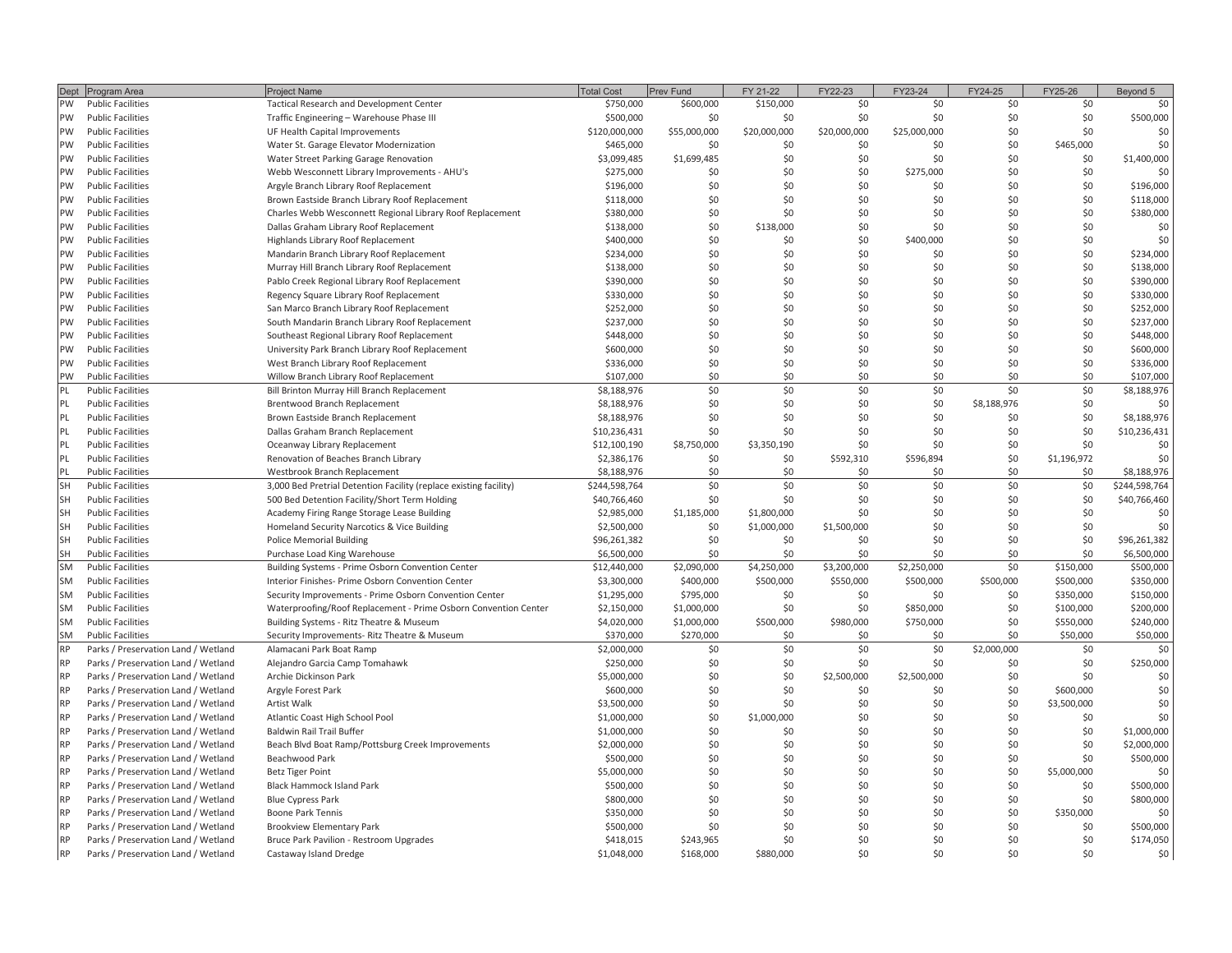| Dept      | Program Area                                                               | Project Name                                                                       | <b>Total Cost</b>           | Prev Fund                | FY 21-22                   | FY22-23                 | FY23-24     | FY24-25         | FY25-26          | Beyond 5          |
|-----------|----------------------------------------------------------------------------|------------------------------------------------------------------------------------|-----------------------------|--------------------------|----------------------------|-------------------------|-------------|-----------------|------------------|-------------------|
| 욶         | Parks / Preservation Land / Wetland                                        | Cecil Aquatic Center                                                               | \$700,000                   | ℅                        | ္တ                         |                         |             | SO              | \$700,000        | SO                |
| 욶         | Parks / Preservation Land / Wetland                                        | Cecil Consrv Corridor - D/B Trail Ext Pope Duval Parl                              | \$2,400,000                 |                          |                            | \$2,400,000             |             |                 |                  | SO,               |
| 6P        | Parks / Preservation Land / Wetland                                        | Cecil Field Master Plan - Phase II                                                 | \$10,750,000                | \$750,000                | Ş0                         | \$500,000               | S.          | \$9,500,000     | SO               | SO                |
| 욶         | Parks / Preservation Land / Wetland                                        | Cecil Recreational Trail Extension                                                 | \$3,000,000                 | S                        | Ş0                         |                         | SQ          | Ş0              | SO,              | \$3,000,000       |
| $\approx$ | Parks / Preservation Land / Wetland                                        | Clanzel T. Brown Park                                                              | \$1,000,000                 |                          |                            |                         |             | SO,             | SO               | \$1,000,000       |
| 운         | Parks / Preservation Land / Wetland                                        | Corkscrew Park Sport Courts                                                        | \$800,000                   | S                        |                            |                         |             | SO              | SO               | \$800,000         |
| 운         | Parks / Preservation Land / Wetland                                        | Countywide Parks - Upgrades/Maintenance & Repai                                    | \$45,355,915                | \$27,355,915             | \$3,000,000                | \$3,000,000             | \$3,000,000 | \$3,000,000     | \$3,000,000      | \$3,000,000       |
| RP.       | Parks / Preservation Land / Wetland                                        | Countywide Pool Maintenance & Upgrades                                             | \$4,000,000                 | \$1,000,000              | \$500,000                  | \$500,000               | \$500,000   | \$500,000       | \$500,000        | \$500,000         |
| 운<br>욶    | Parks / Preservation Land / Wetland                                        | Criswell Park                                                                      | \$350,000                   |                          |                            |                         |             |                 |                  | \$350,000         |
| RP.       | Parks / Preservation Land / Wetland<br>Parks / Preservation Land / Wetland | Earl Johnson Park<br>Cuba Hunter                                                   | \$2,000,000<br>\$450,000    |                          |                            |                         |             | SO              | \$2,000,000<br>S | SO<br>\$450,000   |
| 욶         | Parks / Preservation Land / Wetland                                        | Ed Austin Regional Park Lighting                                                   | \$500,000                   | SO                       |                            |                         |             |                 | 8                | \$500,000         |
| RP        | Parks / Preservation Land / Wetland                                        | Enterprise Park                                                                    | \$5,000,000                 | Ş0                       |                            |                         |             |                 | \$5,000,000      | SO                |
| RP.       | Parks / Preservation Land / Wetland                                        | Exchange Club Island Park Development                                              | \$685,000                   | SO                       | \$385,000                  | \$300,000               |             |                 |                  | Ş0                |
| 욶         | Parks / Preservation Land / Wetland                                        | First Coast High School Pool                                                       | \$4,770,189                 | \$4,270,189              | \$500,000                  |                         |             |                 |                  | SO,               |
| 6P        | Parks / Preservation Land / Wetland                                        | Fishweir Park                                                                      | \$350,000                   |                          |                            |                         |             |                 |                  | \$350,000         |
| 욶         | Parks / Preservation Land / Wetland                                        | Fort Caroline Connector Trail                                                      | \$3,000,000                 |                          |                            |                         |             |                 |                  | \$3,000,000       |
| 윤         | Parks / Preservation Land / Wetland                                        | Fort Family - Synthetic Turf                                                       | \$800,000                   | S                        |                            |                         |             |                 |                  | \$800,000         |
| 6P        | Parks / Preservation Land / Wetland                                        | Fuller Warren Bridge Node                                                          | \$2,000,000                 | Ş0                       | SO                         |                         |             |                 |                  | \$2,000,000       |
| 욶         | Parks / Preservation Land / Wetland                                        | Goodby's Creek Dredge                                                              | \$1,026,600                 | \$201,600                | \$825,000                  |                         |             |                 |                  | S                 |
| 운         | Parks / Preservation Land / Wetland                                        | Genovar Park                                                                       | \$500,000                   |                          |                            |                         |             |                 | SO,              | \$500,000         |
| RP.       | Parks / Preservation Land / Wetland                                        | Hanna Park - Parking Lot 11                                                        | \$1,410,000                 | \$660,000                | SO                         |                         |             |                 | \$750,000        | ŞO                |
| 욶         | Parks / Preservation Land / Wetland                                        | Hogan's Creek Greenway                                                             | \$3,003,000                 | \$1,003,000              |                            |                         | \$250,000   | \$1,750,000     | Ş0               | SO                |
| 욶         | Parks / Preservation Land / Wetland                                        | Huguenot Park - Campsite                                                           | \$1,000,000                 |                          | SO,                        |                         |             |                 | SO               | \$1,000,000       |
| 6P        | Parks / Preservation Land / Wetland                                        | Ivey Road Park - Design & Develop per the Master Plan                              | \$7,000,000                 |                          | \$1,000,000                | \$6,000,000             |             |                 |                  |                   |
| 욶         | Parks / Preservation Land / Wetland                                        | Jacksonville Heights Elementary                                                    | \$325,000                   | S                        |                            |                         |             |                 | ຂ                | \$325,000         |
| <b>RP</b> | Parks / Preservation Land / Wetland                                        | Jacksonville Zoo Capital Improvements                                              | \$49,033,278                | \$39,033,278             | \$5,000,000                | \$5,000,000             |             |                 |                  | S                 |
| RP.       | Parks / Preservation Land / Wetland                                        | lacksonville Zoo Dock                                                              | \$3,690,000                 | \$1,690,000              |                            |                         |             |                 |                  | \$2,000,000       |
| 운         | Parks / Preservation Land / Wetland                                        | James P. Small Park                                                                | \$1,600,000                 |                          | \$1,000,000                |                         |             |                 |                  | \$600,000         |
| 욶         | Parks / Preservation Land / Wetland                                        | James Weldon Johnson Park                                                          | \$1,000,000                 | SO                       |                            |                         |             |                 |                  | \$1,000,000       |
| 운         | Parks / Preservation Land / Wetland                                        | Julington-Durbin Creek Amenities                                                   | \$600,000                   |                          |                            |                         |             |                 |                  | \$600,000         |
| 운         | Parks / Preservation Land / Wetland                                        | Kennedy Fitness Center                                                             | \$400,000                   | S                        | SO                         |                         |             |                 |                  | \$400,000         |
| 욶         | Parks / Preservation Land / Wetland                                        | LaVilla - Waiting Room (link to Emerald Trail)                                     | \$1,200,000                 |                          |                            |                         |             |                 | SO               | SO<br>\$1,200,000 |
| 운<br>욶    | Parks / Preservation Land / Wetland<br>Parks / Preservation Land / Wetland | Lonnie Miller Regional Park - Phase 2 Masterplan<br>Lift Ev'ry Voice and Sing Park | \$2,300,000<br>\$14,512,413 | \$500,000<br>\$4,462,413 | \$1,800,000<br>\$2,050,000 |                         |             |                 | \$8,000,000      | S                 |
| 운         | Parks / Preservation Land / Wetland                                        | Losco Park - Synthetic Turf                                                        | \$800,000                   |                          |                            |                         |             |                 |                  | \$800,000         |
| 욶         | Parks / Preservation Land / Wetland                                        | Mandarin Dog Park                                                                  | \$1,500,000                 |                          |                            |                         |             |                 | SO               | \$1,500,000       |
| 욶         | Parks / Preservation Land / Wetland                                        | Maxville Park Football                                                             | \$2,000,000                 |                          |                            |                         |             |                 |                  | \$2,000,000       |
| 욶         | Parks / Preservation Land / Wetland                                        | Maxville Park RC Fields                                                            | \$2,000,000                 |                          |                            |                         |             |                 |                  | \$2,000,000       |
| 욶         | Parks / Preservation Land / Wetland                                        | Mayport Road Park                                                                  | \$2,000,000                 |                          |                            | \$250,000               | \$1,750,000 | SO.             | S                | SO                |
| 6P        | Parks / Preservation Land / Wetland                                        | McCoy's Creek Greenway                                                             | \$20,777,000                | \$5,644,000              | \$2,333,000                | \$6,000,000             | \$6,800,000 | SO              |                  | S                 |
| 욶         | Parks / Preservation Land / Wetland                                        | McCue Boat Ramp Bulkhead                                                           | \$500,000                   |                          |                            |                         |             | S.              |                  | \$500,000         |
| 운         | Parks / Preservation Land / Wetland                                        | Memorial Park                                                                      | \$500,000                   |                          |                            |                         |             | S.              |                  | \$500,000         |
| 운         | Parks / Preservation Land / Wetland                                        | Norman Studios                                                                     | \$2,000,000                 | \$1,000,000              |                            |                         |             | $\tilde{S}$     |                  | \$1,000,000       |
| 6P<br>욶   | Parks / Preservation Land / Wetland                                        | Normandy Park                                                                      | \$800,000                   |                          |                            |                         |             | $\overline{50}$ |                  | \$800,000         |
|           | Parks / Preservation Land / Wetland                                        | tro Park)<br>Northbank Riverwalk extension (Catherine St. to Me                    | \$15,000,000                |                          |                            |                         |             |                 |                  | \$15,000,000      |
| 욶<br>욶    | Parks / Preservation Land / Wetland<br>Parks / Preservation Land / Wetland | Northbank, Liberty St. Basin<br>Northside Rowing Facility                          | \$9,000,000<br>\$500,000    |                          |                            |                         |             | S.              | \$9,000,000      | \$500,000         |
| 욶         | Parks / Preservation Land / Wetland                                        | Oak Harbor Boat Ramp Bulkhead                                                      | \$600,000                   |                          |                            |                         |             | S.              | SO               | \$600,000         |
| 욶         | Parks / Preservation Land / Wetland                                        | Oceanway Pool                                                                      | \$150,000                   |                          |                            |                         |             | S,              | S                | \$150,000         |
| 운         | Parks / Preservation Land / Wetland                                        | Palmetto Leaves Boardwalk/Bridge                                                   | \$1,500,000                 |                          |                            |                         |             |                 |                  | \$1,500,000       |
| 욶         | Parks / Preservation Land / Wetland                                        | Performing Arts Center - Musical Garden                                            | \$4,800,000                 |                          | \$4,800,000                |                         |             |                 | SO               | S                 |
| 6P        | Parks / Preservation Land / Wetland                                        | Pine Forest Elementary Park                                                        | \$1,000,000                 |                          |                            | \$1,000,000             |             |                 | SO               | SO,               |
|           | Parks / Preservation Land / Wetland                                        | Pope Duval Amenities                                                               | \$3,000,000                 |                          |                            |                         |             |                 | $\overline{50}$  | \$3,000,000       |
| 욶         | Parks / Preservation Land / Wetland                                        | Reed Island Park Development<br>Riverside Park - Duckpond                          | \$1,049,000<br>\$2,035,869  | \$224,000<br>\$35,869    | \$825,000                  | $\overline{\mathsf{S}}$ | SO          | S S             |                  | <b>988</b>        |
|           | Parks / Preservation Land / Wetland                                        |                                                                                    |                             |                          |                            | \$1,000,000             | \$1,000,000 |                 |                  |                   |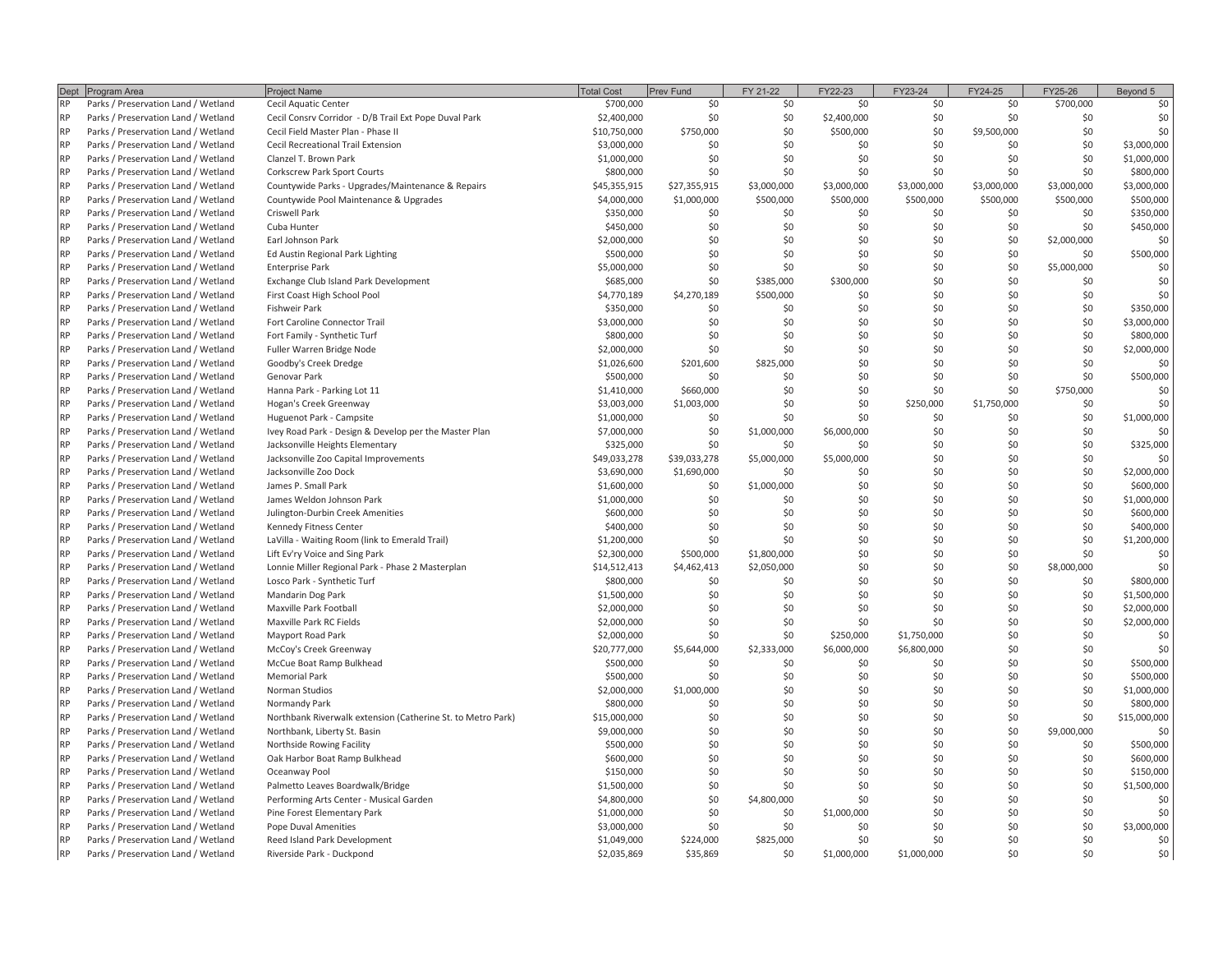| FY 21-22<br>1,100,00<br>\$168,00<br><b>Prev Fund</b><br>$\begin{array}{l} 31.138,000\\ 34.140,000\\ 35.100,000\\ 000,000\\ 000,000\\ 000,000\\ 000,000\\ 000,000\\ 000,000\\ 000,000\\ 000,000\\ 000\\ 000\\ 000\\ 000\\ 000\\ 000\\ 000\\ 000\\ 000\\ 000\\ 000\\ 000\\ 000\\ 000\\ 000\\ 000\\ 000\\ 000\\ 000\\ 000\\ 000\\$<br>otal Cost<br>Southbank, Broadstone Plaza, Riverplace Tower &<br>Special Committee on Parks and Quality of Life<br>Walter Anderson Memorial Park<br>Seaton Creek Historic Preserve<br><b>TK Stokes Boat Ramp Bulkhead</b><br>Sunny Acres Park and Center<br>Riverview Park Boat Ramp<br>Timucuan Trail Extension<br>Southbank Riverwalk<br><b>illie Fowler Park</b><br>Project Name<br>Parks / Preservation Land / Wetland<br>Parks / Preservation Land / Wetland<br>Parks / Preservation Land / Wetland<br>Parks / Preservation Land / Wetland<br>Parks / Preservation Land / Wetland<br>Parks / Preservation Land / Wetland<br>Parks / Preservation Land / Wetland<br>Parks / Preservation Land / Wetland<br>Parks / Preservation Land / Wetland<br>Parks / Preservation Land / Wetland<br>Dept Program Area<br>$\approx$<br>$\approx$<br>RP.<br>RP.<br>RP.<br>RP.<br>RP.<br>RP.<br>RP.<br>RP. |  |  | $-Y24-25$ |           | Bevond 5  |
|------------------------------------------------------------------------------------------------------------------------------------------------------------------------------------------------------------------------------------------------------------------------------------------------------------------------------------------------------------------------------------------------------------------------------------------------------------------------------------------------------------------------------------------------------------------------------------------------------------------------------------------------------------------------------------------------------------------------------------------------------------------------------------------------------------------------------------------------------------------------------------------------------------------------------------------------------------------------------------------------------------------------------------------------------------------------------------------------------------------------------------------------------------------------------------------------------------------------------------|--|--|-----------|-----------|-----------|
|                                                                                                                                                                                                                                                                                                                                                                                                                                                                                                                                                                                                                                                                                                                                                                                                                                                                                                                                                                                                                                                                                                                                                                                                                                    |  |  |           |           |           |
|                                                                                                                                                                                                                                                                                                                                                                                                                                                                                                                                                                                                                                                                                                                                                                                                                                                                                                                                                                                                                                                                                                                                                                                                                                    |  |  |           |           |           |
|                                                                                                                                                                                                                                                                                                                                                                                                                                                                                                                                                                                                                                                                                                                                                                                                                                                                                                                                                                                                                                                                                                                                                                                                                                    |  |  |           |           | 3,000,00  |
|                                                                                                                                                                                                                                                                                                                                                                                                                                                                                                                                                                                                                                                                                                                                                                                                                                                                                                                                                                                                                                                                                                                                                                                                                                    |  |  |           | 2,500,00  | 2,000,000 |
|                                                                                                                                                                                                                                                                                                                                                                                                                                                                                                                                                                                                                                                                                                                                                                                                                                                                                                                                                                                                                                                                                                                                                                                                                                    |  |  |           |           | 2,500,000 |
|                                                                                                                                                                                                                                                                                                                                                                                                                                                                                                                                                                                                                                                                                                                                                                                                                                                                                                                                                                                                                                                                                                                                                                                                                                    |  |  |           |           |           |
|                                                                                                                                                                                                                                                                                                                                                                                                                                                                                                                                                                                                                                                                                                                                                                                                                                                                                                                                                                                                                                                                                                                                                                                                                                    |  |  |           | 2,000,000 |           |
|                                                                                                                                                                                                                                                                                                                                                                                                                                                                                                                                                                                                                                                                                                                                                                                                                                                                                                                                                                                                                                                                                                                                                                                                                                    |  |  |           | \$600,000 |           |
|                                                                                                                                                                                                                                                                                                                                                                                                                                                                                                                                                                                                                                                                                                                                                                                                                                                                                                                                                                                                                                                                                                                                                                                                                                    |  |  |           |           |           |
|                                                                                                                                                                                                                                                                                                                                                                                                                                                                                                                                                                                                                                                                                                                                                                                                                                                                                                                                                                                                                                                                                                                                                                                                                                    |  |  |           |           |           |
|                                                                                                                                                                                                                                                                                                                                                                                                                                                                                                                                                                                                                                                                                                                                                                                                                                                                                                                                                                                                                                                                                                                                                                                                                                    |  |  |           |           |           |
| Wayne B Stevens Boat Ramp<br>Parks / Preservation Land / Wetland<br>RP.                                                                                                                                                                                                                                                                                                                                                                                                                                                                                                                                                                                                                                                                                                                                                                                                                                                                                                                                                                                                                                                                                                                                                            |  |  |           |           |           |
| Westside Park<br>Parks / Preservation Land / Wetland<br>RP                                                                                                                                                                                                                                                                                                                                                                                                                                                                                                                                                                                                                                                                                                                                                                                                                                                                                                                                                                                                                                                                                                                                                                         |  |  |           |           | 300,000   |
| Yancey Park<br>Parks / Preservation Land / Wetland<br>RP.                                                                                                                                                                                                                                                                                                                                                                                                                                                                                                                                                                                                                                                                                                                                                                                                                                                                                                                                                                                                                                                                                                                                                                          |  |  |           |           |           |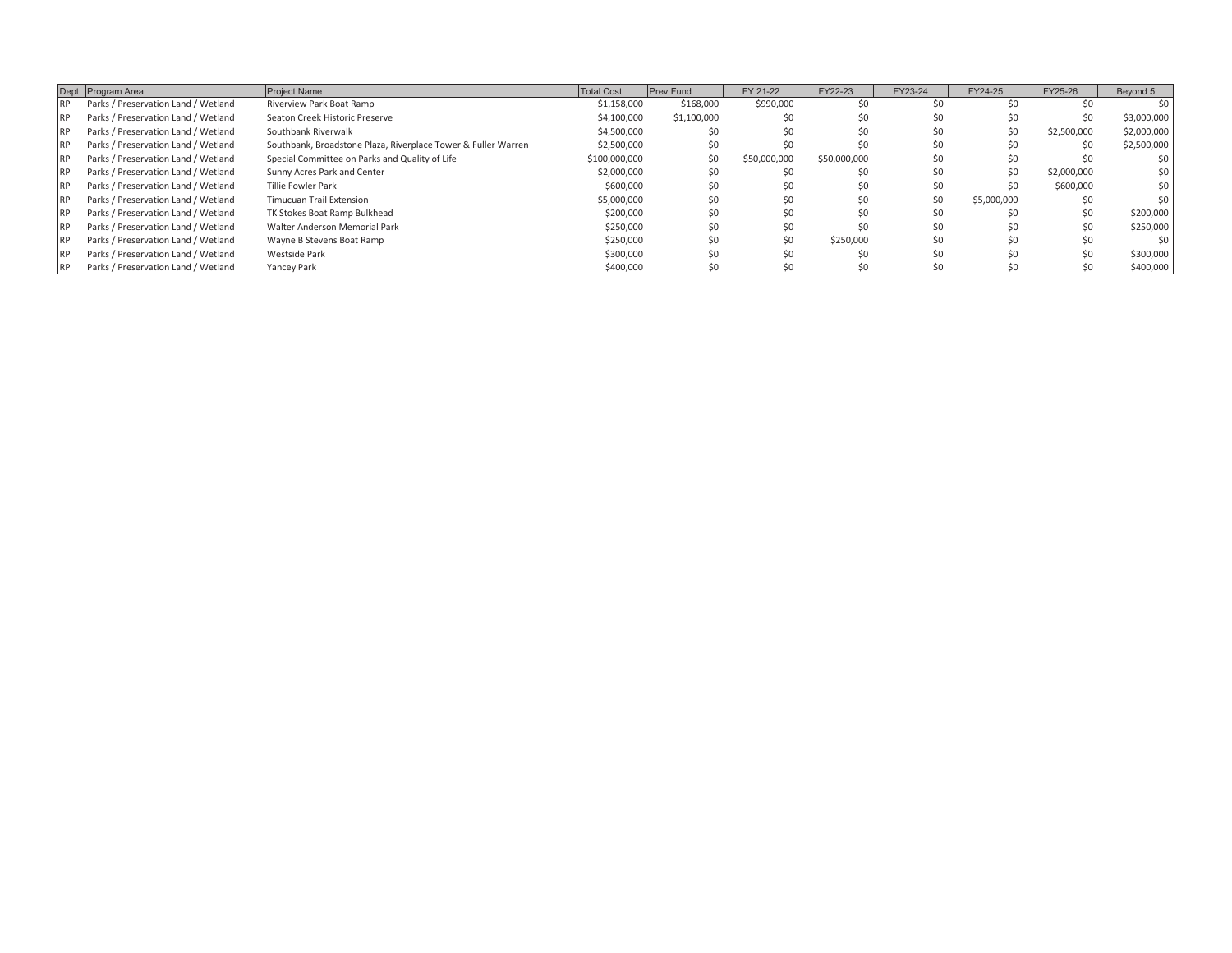CITY OF JACKSONVILLE<br>FY 2022 - 2026 CAPITAL IMPROVEMENT PROGRAM<br>STORMWATER IMPROVEMENT PROJECTS **FY 2022 - 2026 CAPITAL IMPROVEMENT PROGRAM STORMWATER IMPROVEMENT PROJECTS CITY OF JACKSONVILLE**

Funding Source FY 21-22 FY 22-23 FY 23-24 FY 24-25 FY 25-26 Beyond 5

FY 23-24

FY 22-23

Funding Source FY 21-22

Beyond 5

FY 25-26

FY 24-25

|               |          |                                                        |                                          | Debt Management Fund           |              | SO,          |              |              |              | ℅                        |
|---------------|----------|--------------------------------------------------------|------------------------------------------|--------------------------------|--------------|--------------|--------------|--------------|--------------|--------------------------|
|               |          |                                                        |                                          | Contribution - Private Sources |              |              |              |              |              |                          |
|               |          |                                                        | Interest Earnings Revenue Appropriations |                                |              | SO,          |              |              |              |                          |
|               |          |                                                        |                                          | Pay-go                         | \$10,762,013 | \$10,000,000 | \$10,000,000 | \$10,000,000 | \$10,000,000 | \$41,845,498             |
|               |          |                                                        |                                          | Transfer Between Projects      | SO,          | SO,          | Ş0           | SO,          | ℅            | SO,                      |
|               |          |                                                        |                                          | Grant / Trust Fund             | 50           | 50           | SO           | SO           | SO           | 50                       |
|               |          |                                                        |                                          | <b>Total Per Year</b>          | \$10,762,013 | \$10,000,000 | \$10,000,000 | \$10,000,000 | \$10,000,000 | \$41,845,498             |
|               |          | Dept Program Area Project Name                         | <b>Total Cost</b>                        | Prev Fund                      | FY21-22      | FY22-23      | FY23-24      | FY24-25      | FY25-26      | Beyond 5                 |
| $\leqslant$   | Drainage | Drainage System Rehabilitation - Capital Improvements  | \$11,561,825                             | \$2,206,825                    | \$355,000    | \$1,800,000  | \$1,800,000  | \$1,800,000  | \$1,800,000  | \$1,800,000              |
| 5M            | Drainage | Beauclerc Bluff Rd. (DSR) Capital Improvements         | \$322,000                                |                                | \$322,000    |              |              |              |              | ŞO                       |
| 5M            | Drainage | Burnett Park Road (DSR) - Capital Improvement          | \$748,000                                | \$500,000                      | \$248,000    |              |              |              |              | ŞO                       |
| SW            | Drainage | Crest Drive (DSR) - Capital Improvements               | \$149,000                                |                                | \$149,000    |              |              |              |              | ŞŌ                       |
| 5M            | Drainage | Edgewood Circle (DSR) - Capital Improvements           | \$329,000                                |                                | \$329,000    |              |              |              |              | $\overline{\mathcal{S}}$ |
| SW            | Drainage | Eunice Road (DSR) - Capital Improvements               | \$248,000                                |                                | \$248,000    |              | SO,          |              | SO,          | ŞQ                       |
| $\aleph$      | Drainage | Spires Avenue (DSR) - Capital Improvements             | \$149,000                                |                                | \$149,000    |              | SO           |              |              | $\overline{\mathsf{S}}$  |
| SW            | Drainage | Drainage System Rehabilitation - Capital Maintenance   | \$50,896,072                             | \$25,696,072                   | \$4,200,000  | \$4,200,000  | \$4,200,000  | \$4,200,000  | \$4,200,000  | \$4,200,000              |
| 5M            | Drainage | Stormwater Pump Stations - Capital Maintenance         | \$1,200,000                              | \$300,000                      | \$150,000    | \$150,000    | \$150,000    | \$150,000    | \$150,000    | \$150,000                |
| 5M            | Drainage | Stormwater Project Development and Feasibility Studies | \$1,750,000                              | \$250,000                      | \$250,000    | \$250,000    | \$250,000    | \$250,000    | \$250,000    | \$250,000                |
| 5M            | Drainage | Dunn / Caney (Sapp Road Wet Detention)                 | \$7,636,849                              | \$3,571,188                    | 34,065,661   |              | Ş0           |              |              | ŞO                       |
| $\leq$        | Drainage | Arlington/Pottsburg (Beach & Southside) Pond           | \$5,681,000                              |                                | \$296,352    | \$3,600,000  | 1,784,648    | SO,          |              | ŞO                       |
| $\leq$        | Drainage | Arlington/Pottsburg (Bowden & Belfort) Pond            | \$1,930,850                              | SO,                            |              |              | 51,815,352   | \$115,498    | SO,          | SO                       |
| $rac{SN}{SN}$ | Drainage | Duval Road (Wet Detention Pond)                        | \$9,530,000                              | SO,                            |              | SO,          | SO,          | \$3,484,502  | \$3,600,000  | \$2,445,498              |
| $\leq$        | Drainage | Hogan's Creek Stormwater Improvements                  | \$33,000,000                             | SO,                            |              | Ş,           | SO,          | SO           | SO           | \$33,000,000             |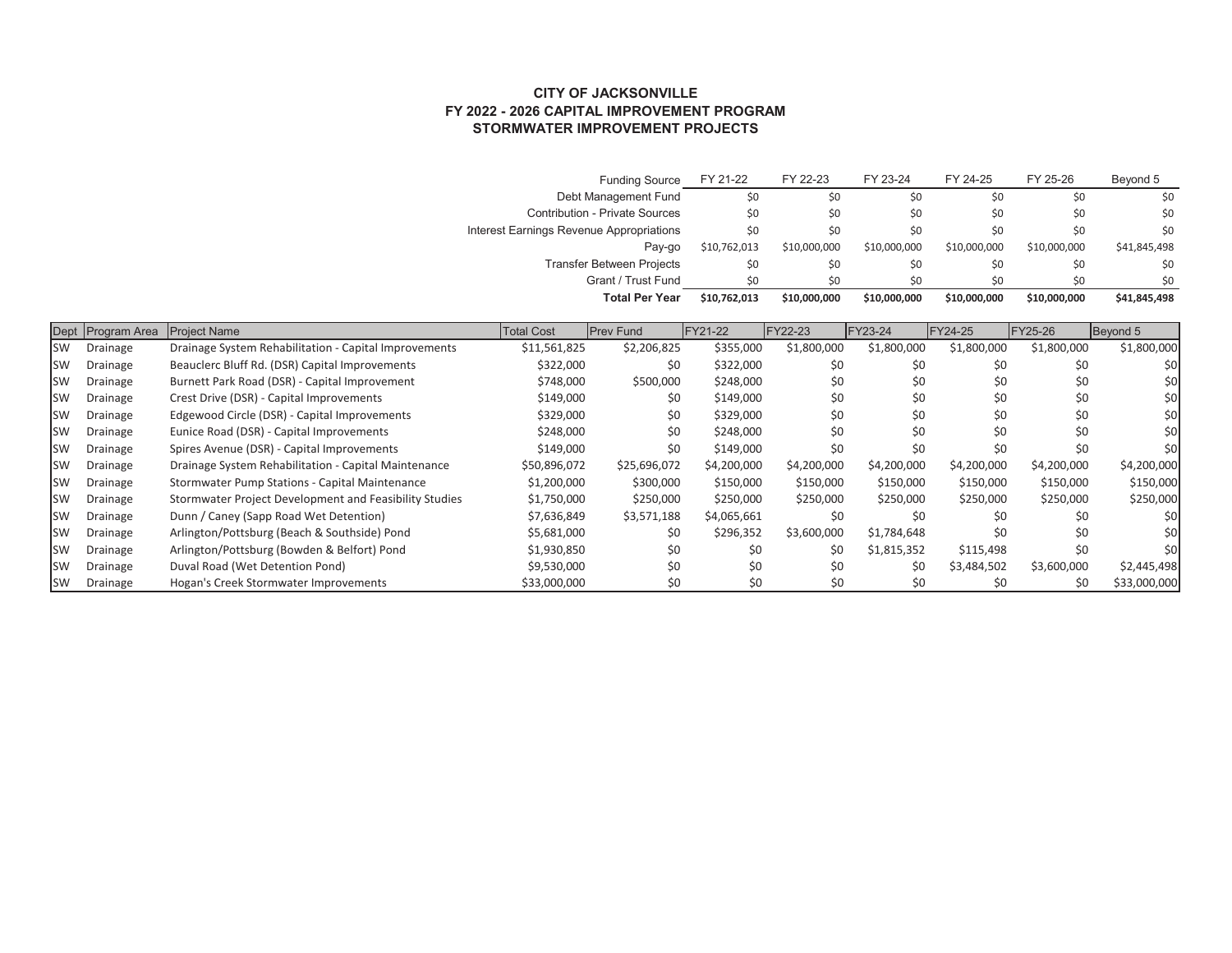## CITY OF JACKSONVILLE<br>FY 2022 - 2026 CAPITAL IMPROVEMENT PROGRAM<br>SOLID WASTE CAPITAL IMPROVEMENT PROJECTS **SOLID WASTE CAPITAL IMPROVEMENT PROJECTS FY 2022 - 2026 CAPITAL IMPROVEMENT PROGRAM CITY OF JACKSONVILLE**

| Funding Source                         | FY 21-22     | FY 22-23    | FY 23-24    | FY 24-25    | FY 25-26     | Beyond 5    |
|----------------------------------------|--------------|-------------|-------------|-------------|--------------|-------------|
| Vlanagemer                             | \$14,896,650 | \$2,089,000 |             | \$5,945,71  | \$12,273,563 | \$57,600,00 |
| Contribution - Private Sources         |              |             |             |             |              |             |
| nterest Earnings Revenue Appro         |              |             |             |             |              |             |
| Pay-g                                  |              |             |             |             |              |             |
| ween Project <sup>e</sup><br>ē<br>rans |              |             |             |             |              |             |
| Grant / Trust Fund                     | S            |             | S           |             | S            | SO          |
| <b>Total Per Year</b>                  | \$14,896,650 | \$2,089,000 | \$1,000,000 | \$5,945,715 | \$12,273,563 | \$57,600,   |

|                | Dept Program Area               | Project Name                            | <b>Total Cost</b> |              | FY 21-22    | FY 22-23    | FY 23-24  | FY 24-25    | FY 25-26    |              |
|----------------|---------------------------------|-----------------------------------------|-------------------|--------------|-------------|-------------|-----------|-------------|-------------|--------------|
| $\overline{5}$ | invironmental / Quality of Life | Landfill Gas Fueled Leachate Evaporator | \$15,998,000      | 7,798,000    |             |             |           | 1,000,00    |             | ית המח הרי   |
| $\overline{5}$ | invironmental / Quality of Life | Trail Ridge Landfill Expansion          | \$123,555,61.     | \$53,550,683 | 11,396,650  | 1,089,00    |           | \$2,945,715 | \$7,273,563 | \$47,300,000 |
| SD             | nvironmental / Quality of Life  | Environmental Compliance - Countywide   | \$28,465,73       | \$12,865,731 | \$3,500,000 | \$1,000,000 | 1,000,000 | \$2,000,000 | \$5,000,000 | בא טטט טט    |
|                |                                 |                                         |                   |              |             |             |           |             |             |              |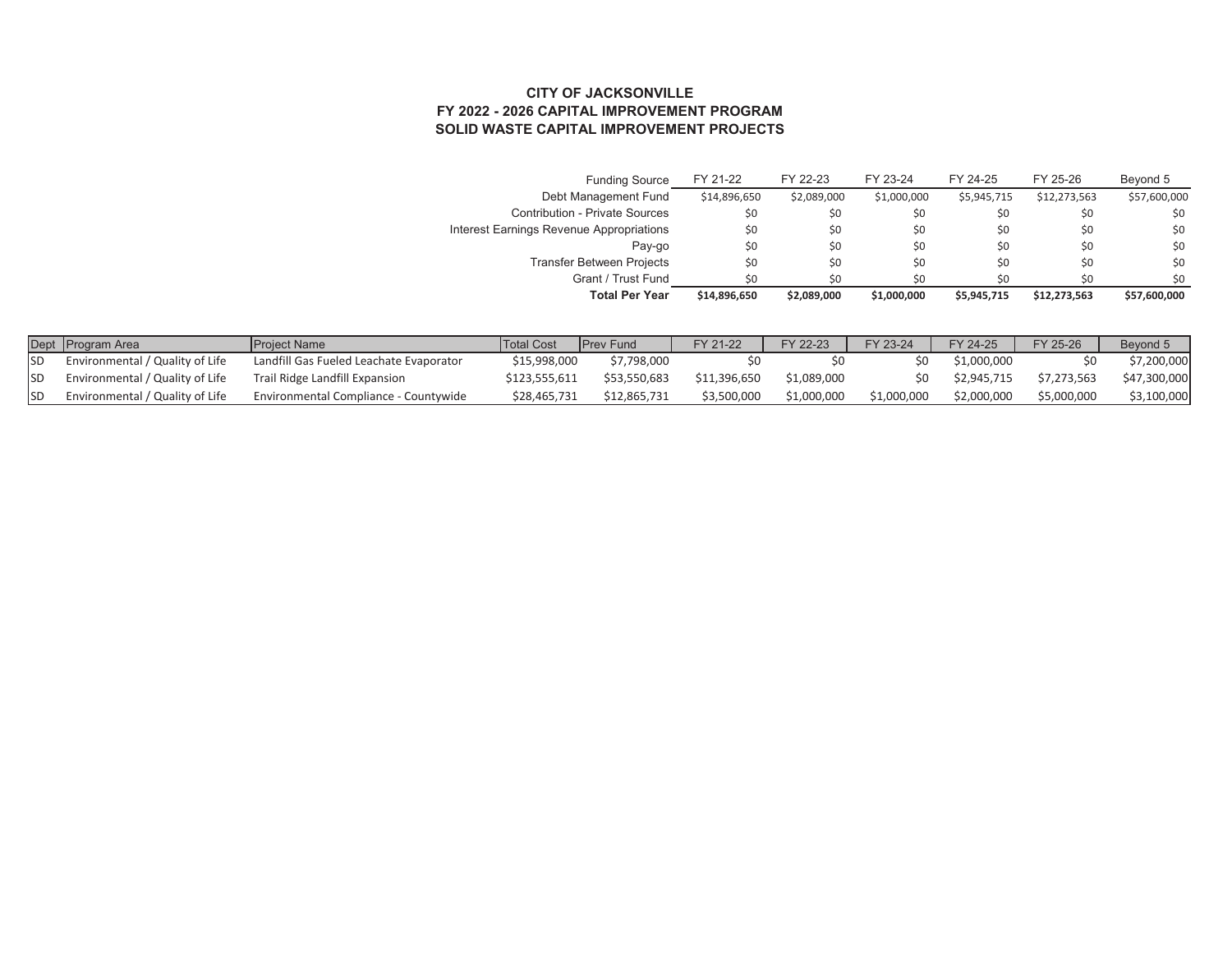|                      |          |                                                            |          |                                     |          |                                   |     |    | FUNDING SOURCES |           |        |                  |
|----------------------|----------|------------------------------------------------------------|----------|-------------------------------------|----------|-----------------------------------|-----|----|-----------------|-----------|--------|------------------|
|                      |          |                                                            |          | <b>Total Capital</b><br>Budget 2022 |          |                                   |     |    | FAA             | FDOT      |        | OTHER FUNDING OR |
| Airport              | Proj No. | Description                                                |          | Commitments                         | λÁ       |                                   | PFC |    | GRANTS          | GRANTS    |        | FINANCING        |
| Jacksonville         | J2022-01 | IT Infrastructure Refresh FY22                             |          | 500,000                             |          | 500,000                           |     |    |                 |           |        |                  |
| International        | J2022-02 | Replace Loading Dock Freight Elevators (2 Units)           |          | 400,000                             |          | 400,000                           |     |    |                 |           |        |                  |
|                      | J2022-03 | Flex Warehouse Roof Refurbishment                          | ↮        | 250,000                             |          | 250,000                           |     |    |                 |           |        |                  |
|                      | J2018-12 | Garage Structure Rehab (Ph 4 of 4)                         | ↮        | 2,000,000                           |          | 2,000,000                         |     |    |                 |           |        |                  |
|                      | J2018-14 | JAX Canopy and Steel Support Replacement and Refurbishment | $\Theta$ | 3,600,000                           |          | 3,600,000                         |     |    |                 |           |        |                  |
|                      | J2022-04 | Slope Mower                                                | $\Theta$ | 220,000                             |          | 220,000                           |     |    |                 |           |        |                  |
|                      | J2022-05 | Elgin Runway Sweeper                                       | $\Theta$ | 250,000                             | ₩        | 250,000                           |     |    |                 |           |        |                  |
|                      |          |                                                            | ↮        | 7,220,000                           | ↮        | ↮<br>7,220,000                    |     | ↮  | ↮               |           | ↮      |                  |
|                      |          |                                                            |          |                                     |          |                                   |     |    |                 |           |        |                  |
| <b>Cecil Airport</b> | F2020-02 | Project Shockwave                                          |          | 145,000,000                         |          | 14,000,000                        |     |    |                 |           | ↔      | 131,000,000      |
|                      | F2021-03 | RWY 18R/36L Rehab (Phase 2 of 2)                           | ↮        | 4,062,500                           |          | 812,500                           |     |    | ↮               | 3,250,000 |        |                  |
|                      | F2022-03 | RWY 18L/36R PCN Upgrade                                    | $\Theta$ | 500,000                             |          | 500,000                           |     |    |                 |           |        |                  |
|                      | F2022-01 | Hangar 975                                                 | $\Theta$ | 11,500,000                          | $\Theta$ | 6,750,000                         |     |    | ↮               | 4,750,000 |        |                  |
|                      | F2022-02 | Cecil Airport and Spaceport Master Plan                    | $\theta$ | 650,000                             | $\theta$ | 200,000                           |     | ↮  | 450,000         |           |        |                  |
|                      |          |                                                            | ↮        | 161,712,500                         | ↮        | 69<br>22,262,500                  |     | ↮  | ↮<br>450,000    | 8,000,000 | θĐ     | 131,000,000      |
| Cecil Spaceport      | S2022-01 | Mission Ops Center IT Build Out                            | ↮        | 375,000                             | ↮        | 375,000                           |     |    |                 |           |        |                  |
|                      |          |                                                            | ↮        | 375,000                             | ↮        | မာ<br>375,000                     |     | ↮  | ↮               |           | ↮      |                  |
| Jacksonville         |          |                                                            |          |                                     |          |                                   |     |    |                 |           |        |                  |
| Executive            | C2022-01 | Airfield Drainage Assessment                               | ↔        | 200,000                             | ↮        | 20,000                            |     | ↔  | 180,000         |           |        |                  |
|                      |          |                                                            | ↔        | 200,000                             | ↔        | ↮<br>20,000                       |     | မာ | ↮<br>180,000    |           | ↮      |                  |
| Small Cap            |          |                                                            | ↮        | 595,000                             | ↮        | $\boldsymbol{\varphi}$<br>595,000 |     | ↮  | ↮<br>ï          |           | ↮<br>ï |                  |
|                      |          | <b>Total Capital</b>                                       | ↮        | 170, 102, 500                       | မာ       | မာ<br>30,472,500                  |     | မာ | ↮<br>630,000    | 8,000,000 |        | 131,000,000      |
|                      |          |                                                            |          |                                     |          |                                   |     |    |                 |           |        |                  |

**JACKSONVILLE AVIATION AUTHORITY<br>CAPITAL BUDGET<br>FOR FISCAL YEAR ENDING SEPTEMBER 30, 2022 JACKSONVILLE AVIATION AUTHORITY FOR FISCAL YEAR ENDING SEPTEMBER 30, 2022 CAPITAL BUDGET**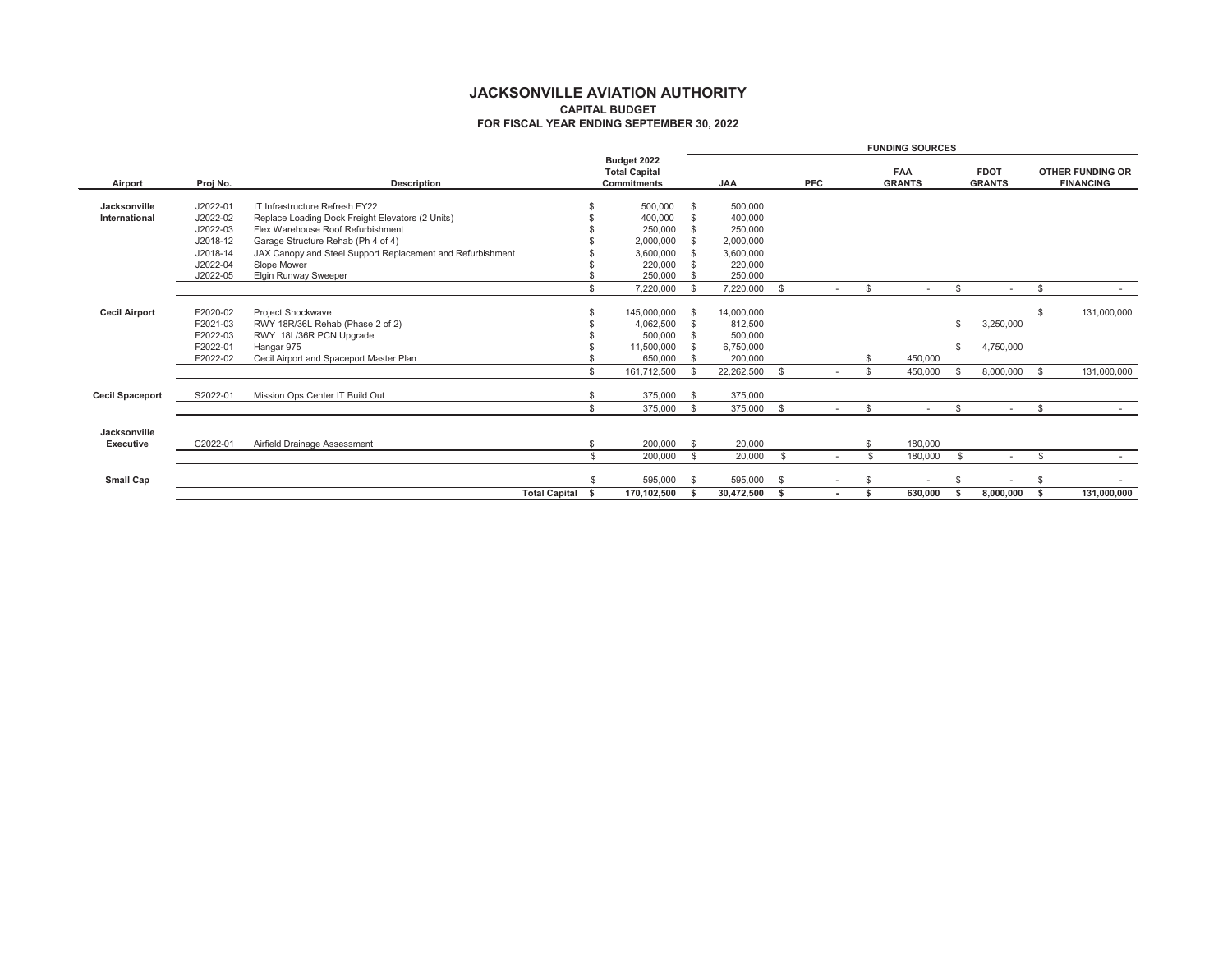|                 |                                     | <b>OTHER</b>            |                          |                              |                  |                                                                                         |                                      |                              |                                  |                           |                                |                         |                  |                                                                              |                                        |                   |                                |                                                |                               |                 |                                       |                                     |                                      |              |            |             |         |              |              |                      |  |
|-----------------|-------------------------------------|-------------------------|--------------------------|------------------------------|------------------|-----------------------------------------------------------------------------------------|--------------------------------------|------------------------------|----------------------------------|---------------------------|--------------------------------|-------------------------|------------------|------------------------------------------------------------------------------|----------------------------------------|-------------------|--------------------------------|------------------------------------------------|-------------------------------|-----------------|---------------------------------------|-------------------------------------|--------------------------------------|--------------|------------|-------------|---------|--------------|--------------|----------------------|--|
|                 | FDOT                                | <b>GRANTS</b>           |                          |                              |                  |                                                                                         |                                      |                              |                                  |                           |                                | 2,500,000               | 49<br>2,500,000  |                                                                              |                                        |                   |                                |                                                |                               | မာ              |                                       |                                     | $\Theta$                             |              |            | $\Theta$    |         | ↮            | ↮            | ↮<br>2,500,000       |  |
| FUNDING SOURCES | FAA                                 | <b>GRANTS</b>           |                          | 825,000                      |                  | 10,125,000                                                                              |                                      |                              |                                  |                           |                                |                         | O,<br>10,950,000 |                                                                              |                                        |                   | 157,500                        |                                                |                               | ŧ٩<br>157,500   |                                       |                                     | ↮                                    |              |            | ↮<br>45,000 |         | $\Theta$     | ↮            | ↮<br>11,152,500      |  |
|                 |                                     | PFC                     |                          |                              |                  | 3,375,000                                                                               |                                      |                              |                                  |                           |                                |                         | 3,375,000        |                                                                              |                                        |                   |                                |                                                |                               | 6Ą              |                                       |                                     | ↮                                    |              |            | $\Theta$    |         | ↮            | ↮            | ↮<br>3,375,000       |  |
|                 |                                     | ζÁ                      | ,100,000                 | 275,000                      | 145,000          |                                                                                         |                                      | 500,000                      | 250,000                          | 200,000                   | 270,000                        | ,500,000                | O,<br>5,840,000  | 650,000                                                                      | 1,500,000                              | 2,000,000         | 17,500                         | 4,200,000                                      | 300,000                       | G,<br>8,667,500 | 1,000,000                             | 9,000,000                           | ↮<br>10,000,000                      |              | 5,000      | ↔<br>5,000  |         | $\Theta$     | ↮<br>874,000 | ↮<br>25,386,500      |  |
|                 | <b>Total Capital</b><br>Budget 2023 | Commitments             | 1,100,000                | ,100,000                     | 145,000          | 13,500,000                                                                              | 500,000                              | 600,000                      | 250,000                          | 200,000                   | 270,000                        | 5,000,000               | 22,665,000       | 650,000                                                                      | ,500,000                               | 2,000,000         | 175,000                        | 4,200,000                                      | 300,000                       | 8,825,000       | 1,000,000                             |                                     | Ψ9<br>$\frac{9,000,000}{10,000,000}$ |              | 50,000     | ↔<br>50,000 |         | e            | ↮<br>874,000 | ↮<br>42,414,000      |  |
|                 |                                     |                         |                          | ↮                            |                  | $\boldsymbol{\omega}$ $\boldsymbol{\omega}$ $\boldsymbol{\omega}$ $\boldsymbol{\omega}$ |                                      |                              |                                  |                           | $\Theta$                       | $\Theta$                | မာ               | ↮                                                                            | $\Theta$                               | $\theta$          |                                | $\Theta$                                       | $\Theta$                      | $\theta$        |                                       | မာ မာ                               | ↮                                    |              | €          | ↔           |         | ₩            | ↮            | ↮                    |  |
|                 |                                     | Description<br>Proj No. | Taxiway F Rehabilitation | <b>TWY G1 Reconstruction</b> | Front End Loader | Airfield Wetland Mitigation Construction                                                | Landside Bathroom Rehabilitation Ph2 | Elevator Replacement 17 & 18 | PA System Upgrade or Replacement | Video Sureveillance/CCURE | IT Infrastructure Refresh FY23 | Cargo 3 Apron Expansion |                  | 506, 512, 517, 59 and 518<br>Demolition of Buildings 502, 604, 535, 574, 59, | Hangar 67 and Bldg. 310 Rehabilitation | Landside Drainage | Cecil Airport AWOS Replacement | Hangar 1820 Rehabilitation (Bldg, Roof, Truss) | Cecil Airport Roof Assessment |                 | Fabric Hangar Fire Suppression System | Design & Construct Spaceport Hangar |                                      |              | ALP Update |             |         |              |              | <b>Total Capital</b> |  |
|                 |                                     | Airport                 | Jacksonville             | International                |                  |                                                                                         |                                      |                              |                                  |                           |                                |                         |                  | <b>Cecil Airport</b>                                                         |                                        |                   |                                |                                                |                               |                 | Cecil Spaceport                       |                                     |                                      | Jacksonville | Executive  |             | Herlong | Recreational | Small Cap    |                      |  |

**JACKSONVILLE AVIATION AUTHORITY<br>CAPITAL BUDGET<br>FOR FISCAL YEAR ENDING SEPTEMBER 30, 2023 JACKSONVILLE AVIATION AUTHORITY FOR FISCAL YEAR ENDING SEPTEMBER 30, 2023 CAPITAL BUDGET**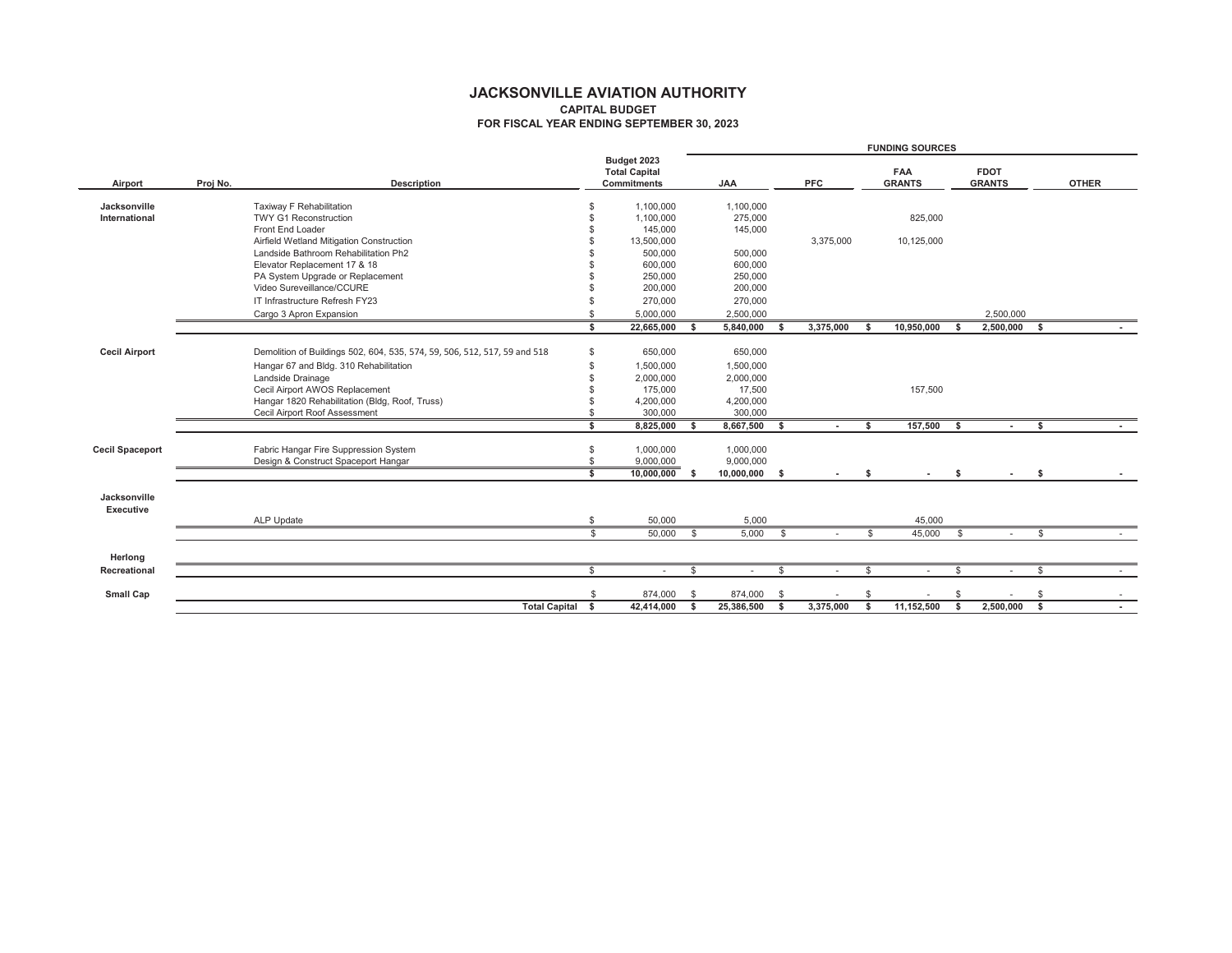| Commitments<br>Joint Seal, Spall and Asphalt Repair of the Spaceport, Armament, Loading, and T \$<br>Design & Construct Oxidizer Storage Area Infrastructure<br>Description<br>Hangar 825 Roof and Truss Rehabilitation<br>Ticketing Escalators 1 & 2 Replacement<br>Design and Build Sub-station backup<br>Eastside Fire Suppression System<br>Rehabilitation of Taxiway B' Keel<br>1845 Steel Truss Rehabilitation<br>Building 887<br>Spaceport Hangar and Apron<br>Eastside Roadway (Phase II)<br>Building 1823 Rehabilitation<br>Concourse B Replacement<br>Hangar 1845 Modifications<br>to A5)<br>LED RWY Edgelights<br>Parking Lot Rehab<br>TWY A Rehab (A4<br>Hangar 825 Rehab<br>Hangar 995<br>Proj No.<br>Cecil Spaceport<br>Cecil Airport<br>Jacksonville<br>International<br>Airport | Budget 2024                              |                      |                      |                          |                       |
|-------------------------------------------------------------------------------------------------------------------------------------------------------------------------------------------------------------------------------------------------------------------------------------------------------------------------------------------------------------------------------------------------------------------------------------------------------------------------------------------------------------------------------------------------------------------------------------------------------------------------------------------------------------------------------------------------------------------------------------------------------------------------------------------------|------------------------------------------|----------------------|----------------------|--------------------------|-----------------------|
|                                                                                                                                                                                                                                                                                                                                                                                                                                                                                                                                                                                                                                                                                                                                                                                                 | SA<br><b>Total Capital</b>               | PFC                  | <b>GRANTS</b><br>FAA |                          | <b>GRANTS</b><br>FDOT |
|                                                                                                                                                                                                                                                                                                                                                                                                                                                                                                                                                                                                                                                                                                                                                                                                 | 4,500,000<br>2,000,000                   | 500,000<br>4,500,000 | 1,500,000<br>↮       |                          |                       |
|                                                                                                                                                                                                                                                                                                                                                                                                                                                                                                                                                                                                                                                                                                                                                                                                 | 63,000,000<br>266,000,000                | 159,075,000          | 29,925,000<br>69     | ↔                        | 14,000,000            |
|                                                                                                                                                                                                                                                                                                                                                                                                                                                                                                                                                                                                                                                                                                                                                                                                 | 1,400.000<br>€.<br>1,400,000             |                      |                      |                          |                       |
|                                                                                                                                                                                                                                                                                                                                                                                                                                                                                                                                                                                                                                                                                                                                                                                                 | 64,400,000<br>G<br>273,900,000           | 164,075,000<br>GF.   | 31,425,000<br>G      | မာ                       | G.<br>14,000,000      |
|                                                                                                                                                                                                                                                                                                                                                                                                                                                                                                                                                                                                                                                                                                                                                                                                 | 5,000,000<br>မာ<br>5,000,000             |                      |                      |                          |                       |
|                                                                                                                                                                                                                                                                                                                                                                                                                                                                                                                                                                                                                                                                                                                                                                                                 | 2,700,000<br>2,700,000                   |                      |                      |                          |                       |
|                                                                                                                                                                                                                                                                                                                                                                                                                                                                                                                                                                                                                                                                                                                                                                                                 | ,650,000<br>3,300,000                    |                      |                      | မာ                       | 1,650,000             |
|                                                                                                                                                                                                                                                                                                                                                                                                                                                                                                                                                                                                                                                                                                                                                                                                 | 6,000,000<br>6,000,000                   |                      |                      |                          |                       |
|                                                                                                                                                                                                                                                                                                                                                                                                                                                                                                                                                                                                                                                                                                                                                                                                 | 300,000<br>300,000                       |                      |                      |                          |                       |
|                                                                                                                                                                                                                                                                                                                                                                                                                                                                                                                                                                                                                                                                                                                                                                                                 | 1,500,000<br>1,500,000                   |                      |                      |                          |                       |
|                                                                                                                                                                                                                                                                                                                                                                                                                                                                                                                                                                                                                                                                                                                                                                                                 | 2,000,000<br>2,000,000                   |                      |                      |                          |                       |
|                                                                                                                                                                                                                                                                                                                                                                                                                                                                                                                                                                                                                                                                                                                                                                                                 | 1,500,000<br>1,500,000                   |                      |                      |                          |                       |
|                                                                                                                                                                                                                                                                                                                                                                                                                                                                                                                                                                                                                                                                                                                                                                                                 | 6,500,000<br>6,500,000                   |                      |                      |                          |                       |
|                                                                                                                                                                                                                                                                                                                                                                                                                                                                                                                                                                                                                                                                                                                                                                                                 | 27,150,000<br>28,800,000                 |                      | 66                   | 1,650,000                | G.                    |
|                                                                                                                                                                                                                                                                                                                                                                                                                                                                                                                                                                                                                                                                                                                                                                                                 | 9,800,000<br>9,800,000                   |                      |                      |                          |                       |
|                                                                                                                                                                                                                                                                                                                                                                                                                                                                                                                                                                                                                                                                                                                                                                                                 | 750,000<br>750,000                       |                      |                      |                          |                       |
|                                                                                                                                                                                                                                                                                                                                                                                                                                                                                                                                                                                                                                                                                                                                                                                                 | 3,000,000<br>3,000,000                   |                      |                      |                          |                       |
|                                                                                                                                                                                                                                                                                                                                                                                                                                                                                                                                                                                                                                                                                                                                                                                                 | 7,500,000<br>15,000,000                  |                      |                      |                          | ↮                     |
| Solid Propellant Storage Bunker Relocation Improvements                                                                                                                                                                                                                                                                                                                                                                                                                                                                                                                                                                                                                                                                                                                                         | 350,000<br>150,000<br>700,000<br>300,000 |                      |                      | 350,000<br>150,000<br>66 |                       |
|                                                                                                                                                                                                                                                                                                                                                                                                                                                                                                                                                                                                                                                                                                                                                                                                 | 21,550,000<br>29,550,000                 |                      |                      | 500,000                  |                       |
| 69<br>Airfield Lighting and Signage Replacement and Vault Rehab<br>Jacksonville<br>Executive                                                                                                                                                                                                                                                                                                                                                                                                                                                                                                                                                                                                                                                                                                    | 800,000<br>↮<br>1,600,000                |                      |                      | 800,000<br>6             |                       |
| မာ                                                                                                                                                                                                                                                                                                                                                                                                                                                                                                                                                                                                                                                                                                                                                                                              | 800,000<br>မာ<br>1,600,000               | 69                   |                      | 800,000<br>မာ            |                       |
| 49<br>Airport Security Fence<br>Recreational<br>Herlong                                                                                                                                                                                                                                                                                                                                                                                                                                                                                                                                                                                                                                                                                                                                         | 300,000<br>69<br>600,000                 |                      |                      | 300,000<br>မာ            |                       |
| 69                                                                                                                                                                                                                                                                                                                                                                                                                                                                                                                                                                                                                                                                                                                                                                                              |                                          | 69                   | G                    | ↮                        | မာ                    |
| ↔<br>Small Cap                                                                                                                                                                                                                                                                                                                                                                                                                                                                                                                                                                                                                                                                                                                                                                                  | 800,000<br>↔<br>800,000                  | Ø                    | ↔                    |                          |                       |
| S)<br><b>Total Capital</b>                                                                                                                                                                                                                                                                                                                                                                                                                                                                                                                                                                                                                                                                                                                                                                      | 115,000,000<br>335,250,000               | 164,075,000<br>G)    | 31,425,000           | 17,250,000<br>Ø          |                       |

JACKSONVILLE AVIATION AUTHORITY<br>CAPITAL BUDGET<br>FOR FISCAL YEAR ENDING SEPTEMBER 30, 2024 **JACKSONVILLE AVIATION AUTHORITY FOR FISCAL YEAR ENDING SEPTEMBER 30, 2024 CAPITAL BUDGET**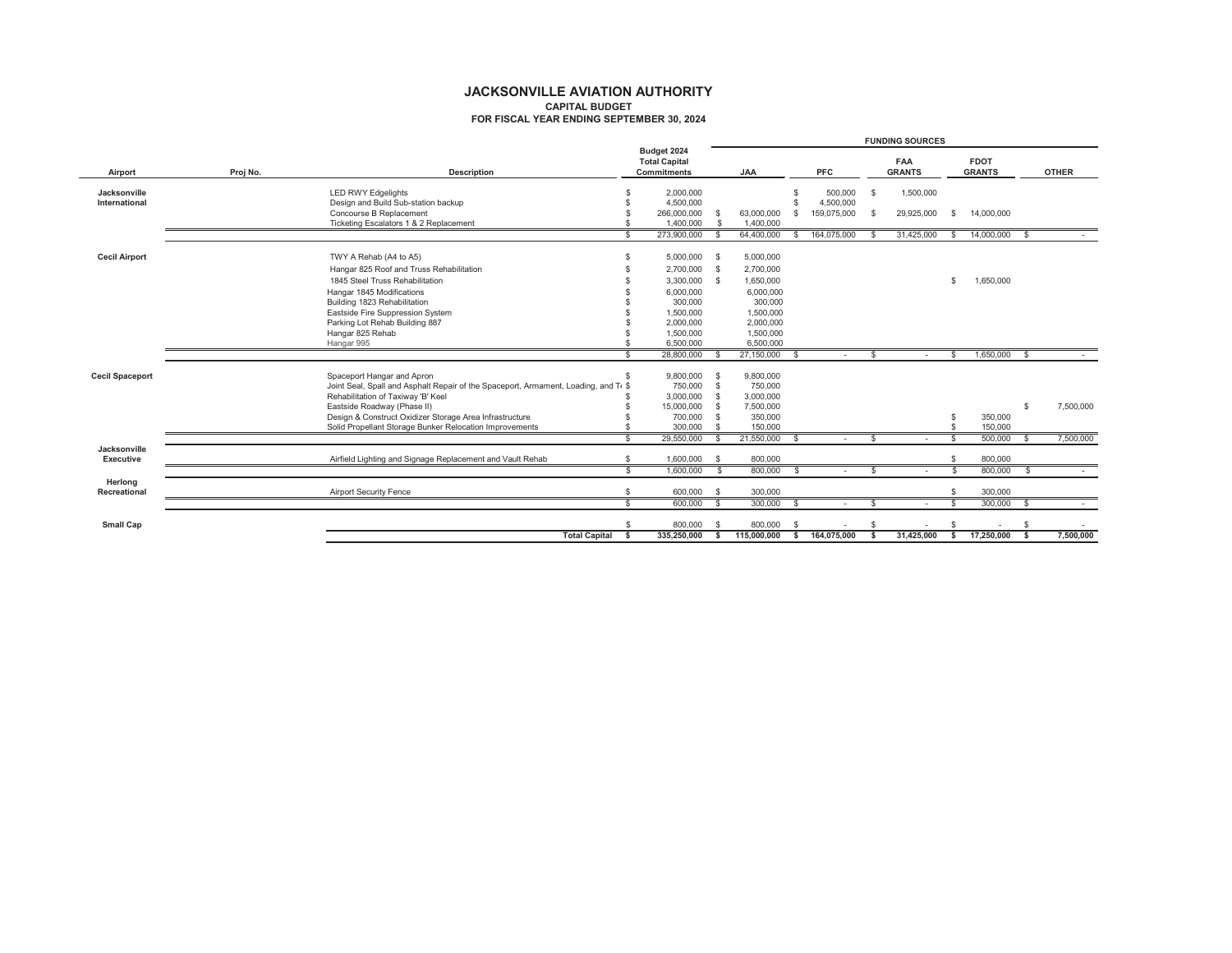|                           |          |                                                   |                                     |                               |                    |          | FUNDING SOURCES        |          |               |              |
|---------------------------|----------|---------------------------------------------------|-------------------------------------|-------------------------------|--------------------|----------|------------------------|----------|---------------|--------------|
|                           |          |                                                   | <b>Total Capital</b><br>Budget 2025 |                               |                    |          | FAA                    |          | FDOT          |              |
| Airport                   | Proj No. | Description                                       | Commitments                         |                               | λY                 | PFC      | <b>GRANTS</b>          |          | <b>GRANTS</b> | <b>OTHER</b> |
| Jacksonville              |          | Courtyard Column Light Replacement                |                                     | ↮                             |                    |          |                        |          |               |              |
| International             |          | Police Badging Renovation                         | <b>09 09 09 09</b>                  | 165,000<br>300,000            | 165,000<br>300,000 |          |                        |          |               |              |
|                           |          | Garage Lighting Replacement                       |                                     | $\theta$ $\theta$<br>,800,000 | 1,800,000          |          |                        |          |               |              |
|                           |          | Ticketing Escalator 3 & 4 Replacement             |                                     | 1,400,000                     | 1,400,000          |          |                        |          |               |              |
|                           |          |                                                   | $\Theta$                            | $\Theta$<br>3,665,000         | 3,665,000          | ↔        | ↔                      | ↔        | $\Theta$      |              |
| Cecil Airport             |          | Design and Construct Taxiway E2                   | ↔                                   | ↔<br>2,489,600                | 2,489,600          |          |                        |          |               |              |
|                           |          | Building 1846 Rehabilitation                      | $\Theta$                            | $\Theta$<br>1,000,000         | 1,000,000          |          |                        |          |               |              |
|                           |          | Construct Eastside Ramp                           | $\Theta$                            | $\Theta$<br>2,000,000         | 2,000,000          |          |                        |          |               |              |
|                           |          | Hangar 312 and building 315 Rehabilitation        | ↮                                   | $\leftrightarrow$<br>500,000  | 500,000            |          |                        |          |               |              |
|                           |          | Airport Drainage Rehabilitation                   | $\theta$                            | $\leftrightarrow$<br>500,000  | 500,000            |          |                        |          |               |              |
|                           |          | Vertiport Design                                  |                                     | $\leftrightarrow$<br>200,000  | 200,000            |          |                        |          |               |              |
|                           |          | Eastside Hangar Development                       | $\Theta$                            | $\bullet$<br>8,000,000        | 8,000,000          |          |                        |          |               |              |
|                           |          |                                                   | $\Theta$                            | $\Theta$<br>14,689,600        | 14,689,600         | ↔        | $\boldsymbol{\varphi}$ | $\Theta$ | $\Theta$<br>٠ |              |
|                           |          |                                                   |                                     |                               |                    |          |                        |          |               |              |
| Cecil Spaceport           |          | Spaceport East/West Connector Roadway (PH 1 & II) |                                     | 12,695,000                    | 12,695,000         |          |                        |          |               |              |
|                           |          | Group-V Hangar and Apron                          | မာ မာ                               | မှာ မှာ မှာ<br>28,700,000     | 28,700,000         |          |                        |          |               |              |
|                           |          |                                                   | $\Theta$                            | 41,395,000                    | 41,395,000         | $\Theta$ | ↮                      | ↮        | $\Theta$      |              |
|                           |          |                                                   |                                     |                               |                    |          |                        |          |               |              |
| Jacksonville<br>Executive |          |                                                   |                                     |                               |                    |          |                        |          |               |              |
|                           |          |                                                   |                                     |                               |                    |          |                        |          |               |              |
|                           |          |                                                   | $\Theta$                            | $\boldsymbol{\varphi}$        |                    | ↔        | $\Theta$               | $\Theta$ | ₩             |              |
| Herlong                   |          |                                                   |                                     |                               |                    |          |                        |          |               |              |
| Recreational              |          |                                                   | ↮                                   | $\boldsymbol{\varphi}$        | J,                 | ↮        | ↮                      | ↮        | ↔<br>٠        |              |
|                           |          |                                                   |                                     |                               |                    |          |                        |          |               |              |
| Small Cap                 |          |                                                   | ⇔∥ക                                 | ⇔∥ക<br>900,000                | 900,000            | ↮        | ⇔∥ക                    | ⇔∥ക      | ⇔∥ക           |              |
|                           |          | <b>Total Capital</b>                              |                                     | 60,649,600                    | 60,649,600         | ∣⇔       | ı                      |          | ı             |              |
|                           |          |                                                   |                                     |                               |                    |          |                        |          |               |              |

**JACKSONVILLE AVIATION AUTHORITY<br>CAPITAL BUDGET<br>FOR FISCAL YEAR ENDING SEPTEMBER 30, 2025 JACKSONVILLE AVIATION AUTHORITY FOR FISCAL YEAR ENDING SEPTEMBER 30, 2025 CAPITAL BUDGET**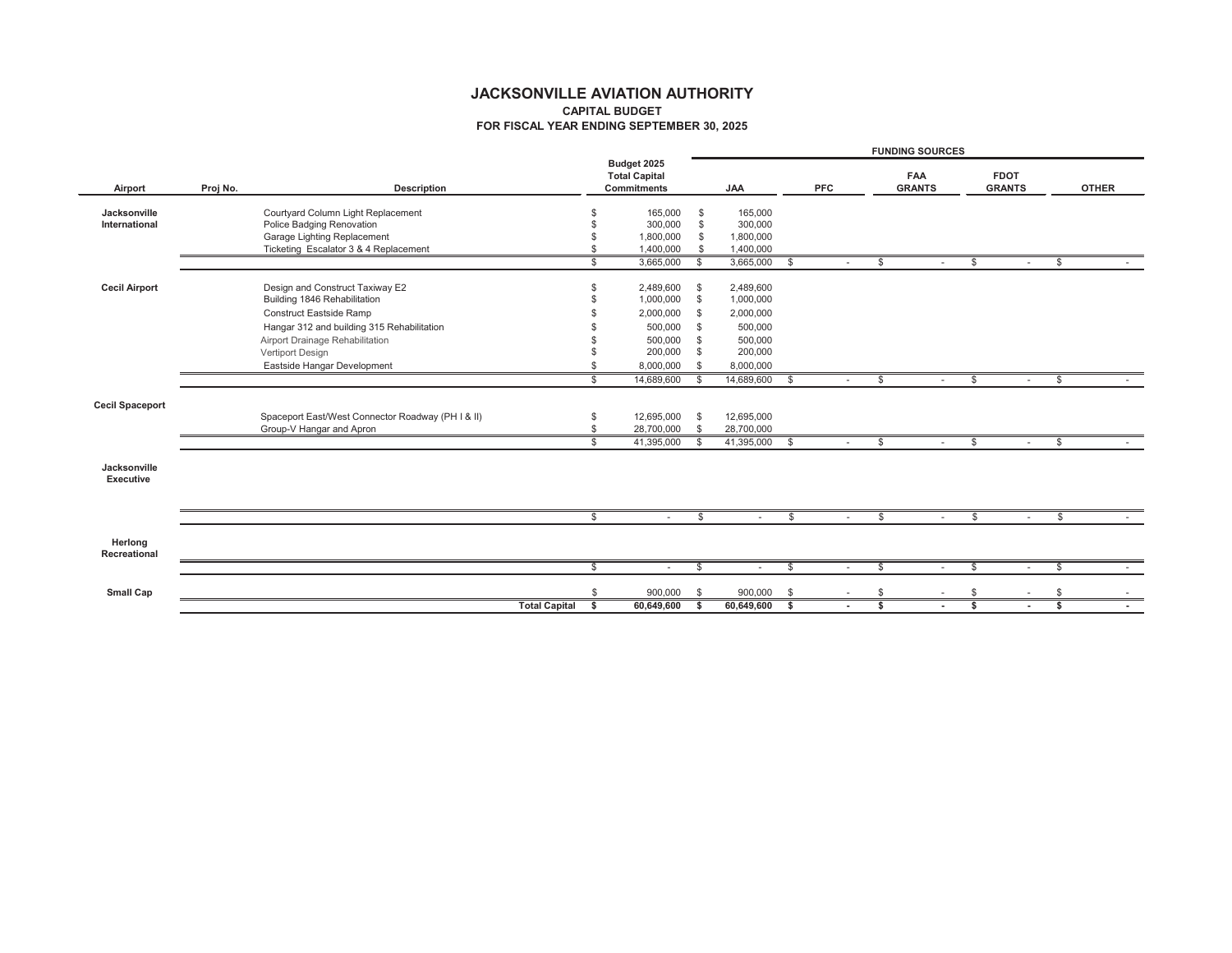|                               |          |                                                                                                                                                      |                                                 |                                                                                  |                                |                                                                  |     |         | FUNDING SOURCES          |    |                       |            |                                 |
|-------------------------------|----------|------------------------------------------------------------------------------------------------------------------------------------------------------|-------------------------------------------------|----------------------------------------------------------------------------------|--------------------------------|------------------------------------------------------------------|-----|---------|--------------------------|----|-----------------------|------------|---------------------------------|
| Airport                       | Proj No. | Description                                                                                                                                          |                                                 | Commitments<br>Budget 2026<br><b>Total Capital</b>                               |                                | <b>AA</b>                                                        | PFC |         | <b>GRANTS</b><br>FAA     |    | <b>GRANTS</b><br>FDOT |            | <b>OTHER</b>                    |
| Jacksonville<br>International |          | TSA Bathroom Rehabilitation<br>Park Assist Software<br>Taxiway F Extension<br>Airfield Dumptruck<br>Parking Garage 3<br>Trackhoe<br><b>Bulldozer</b> | $\theta$<br>$\Theta$<br>$\Theta$<br>↮<br>↔<br>ക | 100,000<br>225,000<br>310,000<br>275,000<br>2,500,000<br>80,000,000<br>1,200,000 | မာ<br>↮<br>$\Theta$<br>မာမာ    | 625,000<br>100,000<br>225,000<br>310,000<br>275,000<br>1,200,000 |     | ↮       | 1,875,000                |    |                       | ↮          | 80,000,000                      |
| Cecil Airport                 |          | Taxiway Echo Extension                                                                                                                               | ↮<br>↮                                          | 6,000,000<br>84,610,000                                                          | ↮<br>↮                         | မာ<br>600,000<br>2,735,000                                       |     | မာ<br>↮ | 1,875,000<br>5,400,000   | မာ |                       | မာ         | 80,000,000                      |
|                               |          |                                                                                                                                                      | $\Theta$                                        | 6,000,000                                                                        | ⊷                              | ↔<br>600,000                                                     |     | ↔       | 5,400,000                | ↔  |                       | ↮          |                                 |
| Cecil Spaceport               |          | Design & Construct Liquid Oxidizer Farm<br>Purchase & Install Telemetry System<br>Liquid Propellant Storage                                          | $\omega$<br>↮                                   | 3,700,000<br>1,600,000<br>500,000                                                | ↔<br>↮<br>$\Theta$             | 1,850,000<br>800,000<br>250,000                                  |     |         |                          |    |                       | မာ မာ<br>↔ | 800,000<br>250,000<br>1,850,000 |
|                               |          |                                                                                                                                                      | ↮                                               | 5,800,000                                                                        | $\boldsymbol{\varphi}$         | ↮<br>2,900,000                                                   |     | ↮       |                          | ↮  |                       | ↮          | 2,900,000                       |
| Jacksonville<br>Executive     |          | Landside Pavement Rehab (Charles Lindburgh, Bragg, Wright Bros)<br>Design TWYs A and B Rehab, Direct Access Compliance                               | မာမာ<br>↮                                       | 2,000,000<br>2,500,000<br>4,500,000                                              | $\boldsymbol{\varphi}$<br>မာမာ | ↮<br>2,000,000<br>2,250,000                                      |     | ↮<br>↮  | 2,250,000<br>2,250,000   | ↮  |                       | ↮          |                                 |
| Recreational<br>Herlong       |          | T-Hangar Pavement and FBO Ramp Rehal<br>andside Pavement Rehab<br>RWY 7/25 Rehab<br><b>H5 Roof Rehab</b><br>Bulk Hangar                              | မာ မာ                                           | 250,000<br>3,400,000                                                             | $\Theta$<br>↮                  | 250,000<br>1,700,000                                             |     |         |                          | ↮  | 1,700,000             |            |                                 |
|                               |          |                                                                                                                                                      | $\Theta$                                        | 3,650,000                                                                        | ↮                              | ↮<br>1,950,000                                                   |     | ↮       |                          | ₩  | 1,700,000             | ↮          |                                 |
|                               |          |                                                                                                                                                      | ↮                                               | 900,000                                                                          | ↮                              | ↮<br>900,000                                                     |     | ↮       | $\overline{\phantom{a}}$ | ↮  |                       | ↮          |                                 |
| Small Cap                     |          | <b>Total Capital</b>                                                                                                                                 | Ψŀ                                              | 105,460,000                                                                      | Ø                              | Ø<br>11,335,000                                                  |     | မာ      | 9,525,000                | Ø  | 1,700,000             | ΨĤ         | 82,900,000                      |
|                               |          |                                                                                                                                                      |                                                 |                                                                                  |                                |                                                                  |     |         |                          |    |                       |            |                                 |

**JACKSONVILLE AVIATION AUTHORITY<br>CAPITAL BUDGET<br>FOR FISCAL YEAR ENDING SEPTEMBER 30, 2026 JACKSONVILLE AVIATION AUTHORITY FOR FISCAL YEAR ENDING SEPTEMBER 30, 2026 CAPITAL BUDGET**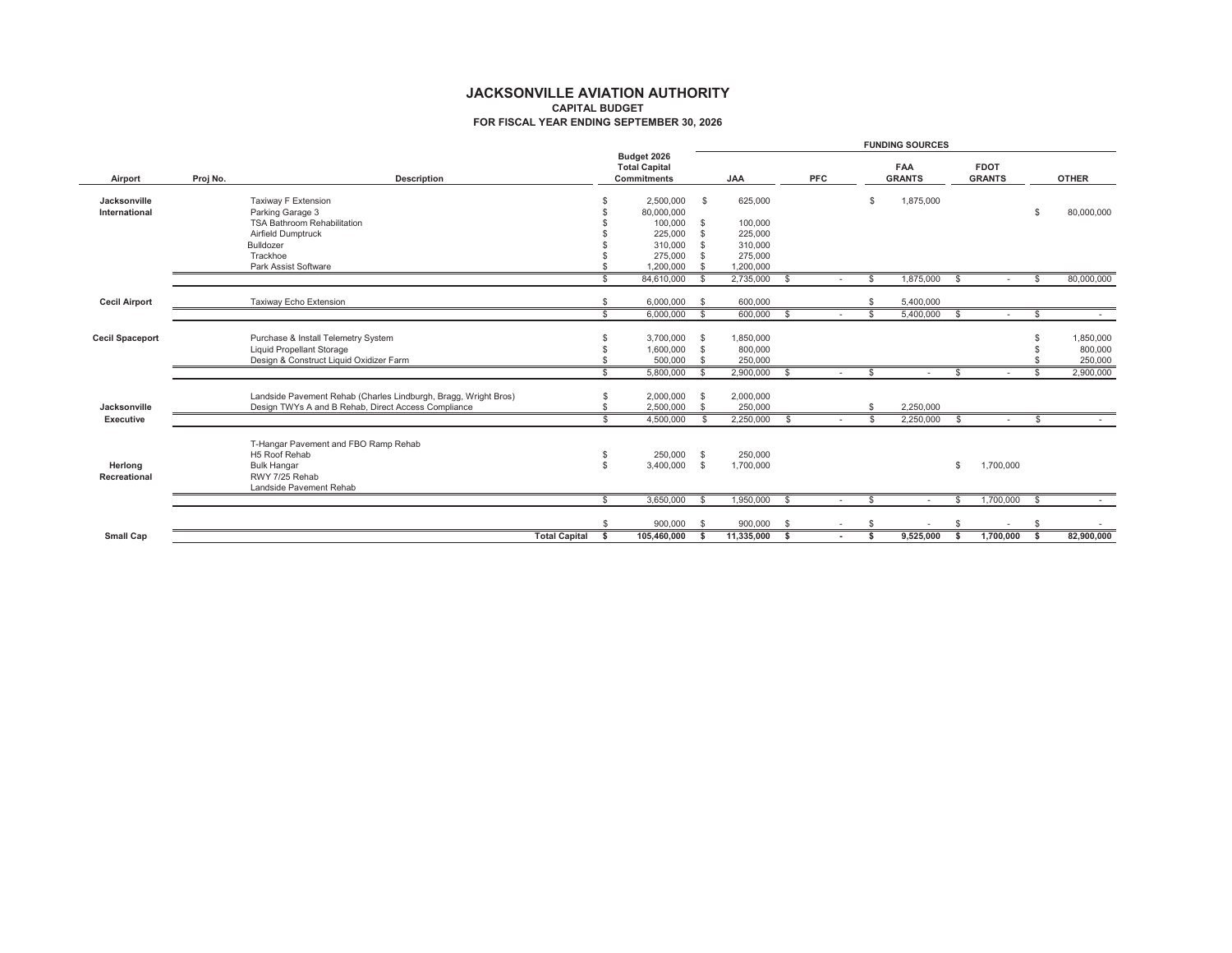|                      |                                                                                                                                    | <b>Jacksonville Port Authority</b>              |                                                     |                                                                                                                 |                                |                                              |                                 |
|----------------------|------------------------------------------------------------------------------------------------------------------------------------|-------------------------------------------------|-----------------------------------------------------|-----------------------------------------------------------------------------------------------------------------|--------------------------------|----------------------------------------------|---------------------------------|
|                      |                                                                                                                                    | year Capital Projects - 2022-2026               |                                                     |                                                                                                                 |                                |                                              |                                 |
|                      |                                                                                                                                    |                                                 | 2022                                                | 2023                                                                                                            | 2024                           | 2025                                         | 2026                            |
| Location             | Description                                                                                                                        | Amount                                          | Amount                                              | Amount                                                                                                          | Amount                         | Amount                                       | Amount                          |
| <b>Blount Island</b> | Container Terminal Upgrades                                                                                                        | မာမာ<br>72,000,000                              | 72,000,000                                          | မာမြာ                                                                                                           | မာမြာ                          | မာမြာ                                        |                                 |
|                      | (Construction)<br>Breasting Dolphin for Berth 22<br>Rehabilitate Berths 33 & 34                                                    | 1,500,000                                       | 1,500,000<br>2,500,000                              | ↮                                                                                                               |                                |                                              |                                 |
|                      | Tenant Asphalt Facility Rehab                                                                                                      | မာ မာ<br>875,000                                | 175,000                                             | 175,000                                                                                                         | 175,000                        | 175,000                                      | 175,000                         |
|                      | Intersection Impvts at WM Mills/D Rawls (WB RT-turn slip, SSA Queue, DR Left)                                                      | ↮<br>750,000                                    | 750,000                                             | ↮                                                                                                               | မှာ မှာ မှာ                    | မာမာမ                                        |                                 |
|                      | Breasting Dolphin for Berth 22(Design)                                                                                             | ↮<br>250,000                                    | 250,000                                             | $\blacksquare$<br>↮                                                                                             | ↮                              | $\Theta$                                     |                                 |
|                      | Install Rail Gates at Crossings (CNST) - 2 Locations (Berth 20 & Dave Rawls)                                                       | 250,000                                         | 250,000                                             |                                                                                                                 | ↮                              | မာမြာ                                        |                                 |
|                      | New RORO entrance (access control, truck entrance) Design<br>Pile, Cap and Beam Rehab                                              | ↮<br>200,000                                    | 200,000                                             | ↮                                                                                                               | ↮                              |                                              |                                 |
|                      | Crane Rail Grout 100 - 200 linear feet per year                                                                                    | ↮<br>↮<br>200,000<br>150,000                    | 200,000<br>150,000                                  | $\mathbf{I}$<br>$\mathbf{r}$<br>↮<br>ക                                                                          | ↮<br>↮                         |                                              |                                 |
|                      | Transit Shed #1 Rehabilitation                                                                                                     | ↮<br>100,000                                    | 100,000                                             | ↮                                                                                                               |                                |                                              |                                 |
|                      | Resurface at BIMT Mainenance Yard                                                                                                  | ↮<br>000<br>77                                  | 77.000                                              | $\overline{\phantom{a}}$<br>↮                                                                                   | မာမြာ                          |                                              |                                 |
|                      | Resurface ACC and add parking and curbing                                                                                          | ↮<br>65,000                                     | 65,000<br>50,000                                    | $\mathbf{I}$<br>↮                                                                                               | ↮                              |                                              |                                 |
|                      | Roof Replacement Access Control/Operations Building                                                                                | ↮<br>50,000                                     |                                                     | ٠<br>↮                                                                                                          | မာမြာ                          |                                              |                                 |
|                      | HVAC Upgrades - Auto Tenant                                                                                                        | မာ<br>50,000                                    | 50,000                                              | $\blacksquare$<br>မာ                                                                                            |                                |                                              |                                 |
|                      | Intersection Impvts at BI Blvd/Intermodal/Berth 20<br>Refurbish and Paint Maintenance Shed and Areas                               | မာမြာ<br>50,000                                 | 50,000<br>40,000                                    | $\mathbf{I}$<br>မာ မာ                                                                                           | မာမာ                           |                                              |                                 |
|                      | Terminal Wide Striping (Thermoplastic)                                                                                             | ↮<br>40,000                                     | 40,000                                              | ٠<br>$\mathbf{I}$<br>↮                                                                                          |                                |                                              |                                 |
|                      | Resurface by CFS Warehouse for Common Lot                                                                                          | 30,000                                          |                                                     |                                                                                                                 |                                |                                              |                                 |
|                      | Stomwater Pond Outfall upgrades                                                                                                    | မာမာ<br>20,000                                  | 30,000                                              | မာ မာ                                                                                                           | မာမာမာ                         |                                              |                                 |
|                      | RORO T-pier Construction at berth 20 (PID/BUILD Grant)                                                                             | ↮<br>500,000<br>36,                             |                                                     | 36,500,000<br>↮                                                                                                 | $\blacksquare$<br>$\Theta$     | $\mathbf{r}$                                 | $\blacksquare$                  |
|                      | Two Acre Concrete Pad for Heavy-Tracked equipment                                                                                  | ↮<br>500,000<br>2                               |                                                     | 2,500,000<br>မာမြာ                                                                                              | ↔                              |                                              |                                 |
|                      | New RORO entrance (access control, truck entrance) CNSTN                                                                           | $\Theta$<br>,000,000<br>$\overline{\mathsf{N}}$ |                                                     | 2,000,000                                                                                                       | ↮                              |                                              |                                 |
|                      | JEA Firemain Booster Pump/Holding tank Install                                                                                     | ↮<br>,000,000<br>$\dot{ }$                      |                                                     | 1,000,000<br>↮                                                                                                  | ↮                              | $\mathbf{I}$                                 |                                 |
|                      | New vehicle Parking area at BIMT/BIC Entrance between bridges CSTN<br>RORO T-pier design, permitting at berth 20                   | မာမြာ<br>500,000<br>750,000                     |                                                     | 750,000<br>500,000<br>မာမာ                                                                                      | ക                              |                                              |                                 |
|                      | New vehicle Parking area at BIMT/BIC Entrance between bridges (Design)                                                             | မာ<br>250,000                                   | $\,$                                                | 250,000<br>↮                                                                                                    | မာ                             | $\blacksquare$<br>မာမြာ                      | မာ မာ မာ                        |
|                      | Construct Restrooms adjacent to Crane Watch Bldg                                                                                   | 150,000                                         |                                                     |                                                                                                                 |                                |                                              |                                 |
|                      | HVAC Upgrades at BIMT Maintenance (Complete System)                                                                                | မာမာ<br>65,000<br>မာမာ                          |                                                     | $\begin{array}{ l}\n\hline\n150,000 \\ \hline\n65,000 \\ \hline\n50,000 \\ \hline\n90,000\n\end{array}$<br>မာမာ | မာ မာ                          | မာမာ                                         |                                 |
|                      | Replace Entrance Gate Arms                                                                                                         | 50,000                                          |                                                     |                                                                                                                 |                                |                                              |                                 |
|                      | မာ မာ မာ<br>Access Control Restroom Upgrade                                                                                        | မှ မှ မှ<br>50,000                              |                                                     |                                                                                                                 |                                |                                              |                                 |
|                      | HVAC Upgrades at ACC (Control and Operating System)                                                                                | 45,000                                          |                                                     | 45,000                                                                                                          |                                |                                              |                                 |
|                      | မာမြာ<br>Construction of Berth 31, 32 (phase 3A) and Berth 30 (Phase 3B)<br>Design Berth 31, 32 (phase 3A) and Berth 30 (Phase 3B) | မာမာ<br>,500,000<br>60,000,000                  |                                                     | မာမြာမြာမ                                                                                                       | 1,500,000<br>မှ မှ မှ မ        | မာ မာ မာ မာ                                  | 60,000,000<br>မျှမျှမျှမျှမျှမျ |
|                      | <b>Total Blount Island</b>                                                                                                         | 184,557,000                                     | 78,497,000                                          | 44,035,000<br>↮                                                                                                 | 1,675,000                      | 175,000                                      | 60,175,000                      |
| Dames Point          | Asphalt Rehab Tenant                                                                                                               | 1,250,000                                       |                                                     | 250,000<br> ↔                                                                                                   | 250,000                        | 250,000                                      | 250,000                         |
|                      | Slope Protection between Cruise Terminal and Trapac                                                                                | မာ မာ မာ<br>800,000                             | $\frac{250,000}{800,000}$ $\frac{500,000}{200,000}$ | $\Theta$                                                                                                        | <b>မှာ မြ</b> မြ မ             |                                              |                                 |
|                      | August Drive Bridge Sheet Pile Wall Replacement Construction                                                                       | မာမာ<br>500,000                                 |                                                     | မာမြာ                                                                                                           |                                |                                              |                                 |
|                      | Slope Protection between Cruise Terminal and Trapac (Design)                                                                       | 200,000                                         |                                                     |                                                                                                                 |                                |                                              |                                 |
|                      | August Drive Road widening and connection to Heckscher Drive                                                                       | $\Theta$<br>000,000<br>$\sim$                   |                                                     | 2,000,000<br>↮                                                                                                  | $\Theta$                       |                                              |                                 |
|                      | Berth 18 RORO Expansion and landside connection- CNSTN<br>Cruise Terminal Baggage Screening Facility                               | မာ<br>↮<br>000,000<br>500,000<br>$\sim$         |                                                     | 2,000,000<br>500,000                                                                                            | ↮<br>↮                         |                                              |                                 |
|                      | Cruise Terminal Entrance Enhancements                                                                                              | မာ<br>500,000                                   |                                                     | 500,000<br>မာ မာ မာ                                                                                             | ↮                              | <u>မ မြ မြ မြ မြ မြ မြ မြ မြ မြ မြ မြ မြ</u> | မှ မြ မျ မျ မျ မျ မျ မျ မျ မ    |
|                      | Berth 16 & 17 Cathodic Protection Repairs                                                                                          | ↮<br>400,000                                    |                                                     | 400,000<br>$\leftrightarrow$                                                                                    | ↮                              |                                              |                                 |
|                      | Berth 18 RORO Expansion and Landside connecion (Design & Permitting)                                                               | ↮<br>200,000                                    |                                                     | 200,000<br>↮                                                                                                    | ↮                              |                                              |                                 |
|                      | Bollard between TRAPAC and Berth 18                                                                                                | ↮<br>150.000                                    |                                                     | 150,000<br>↮                                                                                                    | ↮                              |                                              |                                 |
|                      | Cruise Terminal Fender Maintenance                                                                                                 | ↮<br>88,000                                     |                                                     | 22,000<br>မာမြာ                                                                                                 | 000<br>22<br>မာမာ              | ,000<br>22,                                  | 000<br>22,                      |
|                      | Water Main Loop connection at TRAPAC                                                                                               | ↮<br>50,000<br>75,000                           |                                                     | 50,000                                                                                                          |                                |                                              |                                 |
|                      | Cruise Terminal Passenber Boarding Bridge (Articulating)<br>Tenant Lighting                                                        | မာမြာ<br>500,000                                |                                                     | မာ မာ မာ                                                                                                        | 500,000<br>မာ မာ မာ            | မာမြာ                                        | မ မ မ မ မ                       |
|                      | Extra seating extension of existing terminal                                                                                       | ↮<br>500,000                                    |                                                     |                                                                                                                 |                                | ↮                                            | 500,000                         |
|                      | <b>Total Dames Point</b>                                                                                                           | ↮<br>10,713,000                                 | 1,750,000                                           | 6,147,000<br>$\Theta$                                                                                           | 1,772,000<br>$\leftrightarrow$ | 272,000<br>$\leftrightarrow$                 | 772,000                         |
| Talleyrand           | Warehouse Rehab - Tenant ROOF only                                                                                                 | မာမာ<br>2,000,000<br>1,900,000                  | 2,000,000                                           |                                                                                                                 | မာမြာ                          |                                              |                                 |
|                      | မာ မာ မာ<br>Rehabilitate Under Deck Concrete                                                                                       |                                                 |                                                     | မာ မာ မာ                                                                                                        |                                | မာ မာ                                        | မာ မာ မာ                        |
|                      | Pile, Cap and Beam Rehab TMT-Berth 5 - (Design, Construction)                                                                      | ↔<br>950,000                                    | 950,000                                             |                                                                                                                 | ↔                              |                                              |                                 |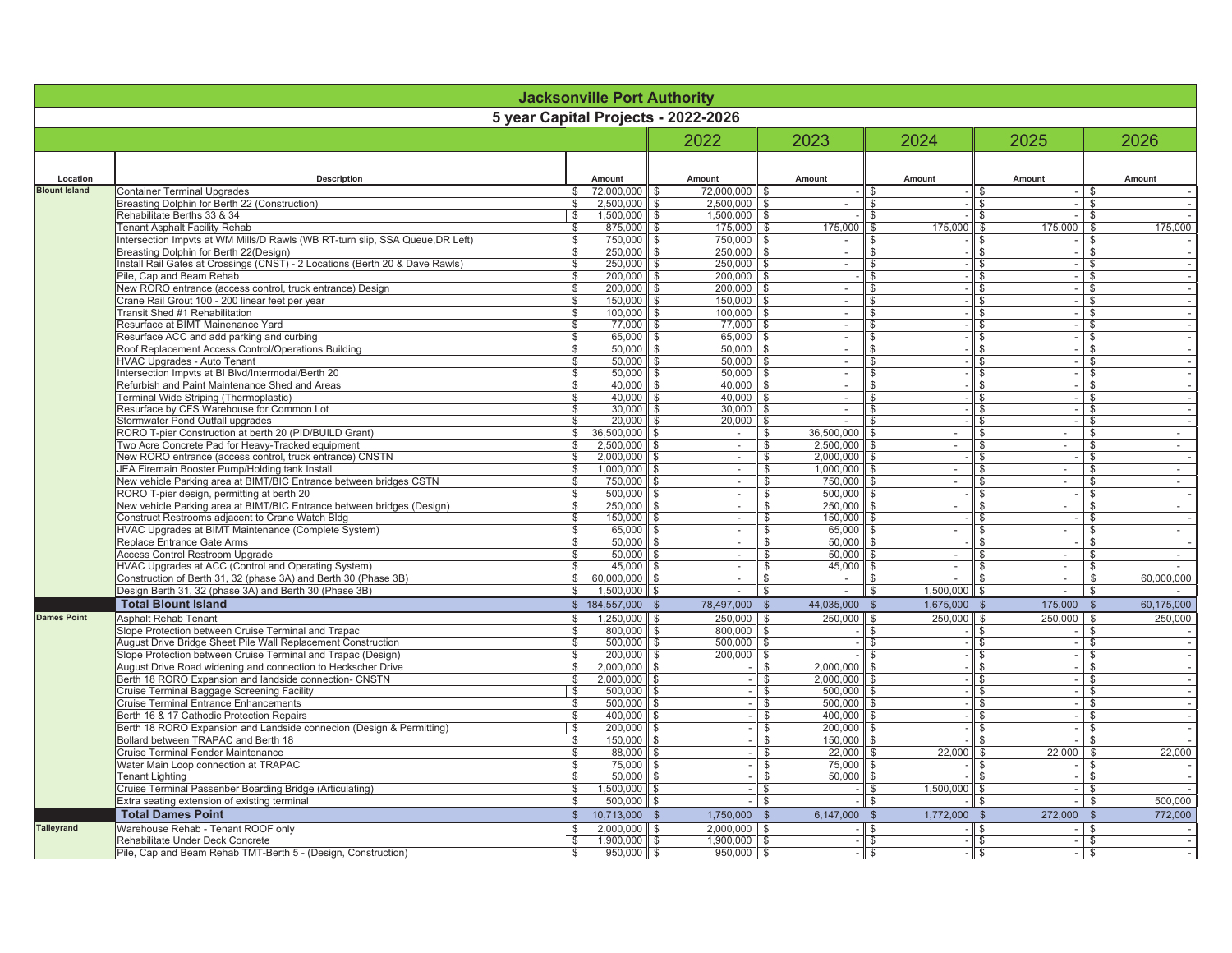|               |                                                                                                                                                       |                                                                     | 2022                                | 2023                | 2024                     | 2025                                | 2026                           |
|---------------|-------------------------------------------------------------------------------------------------------------------------------------------------------|---------------------------------------------------------------------|-------------------------------------|---------------------|--------------------------|-------------------------------------|--------------------------------|
|               | Crane Rail Grout 100 - 200 linear feet per year                                                                                                       | 750,000<br>မာမြာ                                                    | 150,000                             | 000<br>150,<br>↮    | 000<br>50,<br>$\Theta$   | 000<br>150<br>မာမြာ                 | 000<br>150,<br>↮               |
|               | Tenant Processing Bldg-Upgrade 3 Air Handlers                                                                                                         | 250,000                                                             | 250,000                             | ↮                   | ↮                        |                                     | ↮                              |
|               | Terminal Facilty Maintenance Building                                                                                                                 | 250,000<br>မာမြာ                                                    | 250,000                             |                     |                          | မှ မှ မှ                            | မာ မာ မာ                       |
|               | 2935)<br>Dock Curbing upgrade 900 LF (remove and replace from 1420 to                                                                                 |                                                                     |                                     |                     | မာ မာ မာ                 |                                     |                                |
|               | Resurface Leased Areas - TMT                                                                                                                          | 200,000<br>↔                                                        | 200,000                             | ↮                   |                          |                                     |                                |
|               | Westrock Property Development PH 1 (Warehouse Demo)                                                                                                   | 100,000<br>မာမြာ                                                    | 100,000                             |                     | မာမာ                     | မာ မာ                               | မာမြာ                          |
|               | South Rail Crossing Arms installation on Talleyrand                                                                                                   | 72,000                                                              | 72,000                              | ↮                   |                          |                                     |                                |
|               | Westrock Property Development PH 1 (Design)                                                                                                           | 50,000<br>↮                                                         | 50,000                              | s                   | ↮                        |                                     |                                |
|               | Warehouse 9 roof repairs - Tenan                                                                                                                      | 35,000<br>မာမြာ                                                     | 800<br>35,                          | ↮                   | မာမြာ                    | မာ မြ မျ မ                          | မှာ မှာ မှာ                    |
|               | Sedimentation Prevention System                                                                                                                       | 000,000<br>ഉ്                                                       | ↮                                   | 19,000,000<br>↮     |                          |                                     |                                |
|               | Pile, Cap and Beam Rehab TMT (Cleaning, Design and Construction)                                                                                      | 4,000,000<br>↮                                                      | မာ                                  | 1,000,000<br>↮      | 1,000,000<br>↮           | ,000,000<br>$\overline{ }$          | 1,000,000                      |
|               | Westrock Property Development PH 1 (Construction)                                                                                                     | 185,000<br>က<br>$\Theta$                                            |                                     | 185,000<br>ω.<br>↮  | ↮                        |                                     | ↮                              |
|               | TMT South terminal Development-(Plan, Design, permitting, construct)                                                                                  | 1,750,000<br>↮                                                      | ↮                                   | ,750,000<br>မာမြာ   | ക                        | မှ မှ မှ                            | \$                             |
|               | Resurface Leased Areas - TMT                                                                                                                          | 800,000<br>↮                                                        | $\leftrightarrow$                   | 200,000             | 200,000<br>↔             | 200.000                             | 200,000<br>↮                   |
|               | Tenant Process Building Repairs (Interior Floor Area)                                                                                                 | 518,760                                                             |                                     | 518,760<br>↮        |                          |                                     | $\theta$                       |
|               | Upgrade Fire System Water Tank serving Tenant Warehouses                                                                                              | 400,000<br>↮                                                        | ↮                                   | 400,000<br>မာမြာ    | ↮                        |                                     |                                |
|               | Tenant Box Building Roof (Lower Office Building)                                                                                                      | 325,000<br>↮                                                        | ↮                                   | 325,000             | မာ                       |                                     | ↮                              |
|               | Fender Replacement/Repair/Refurbishment at berth 7 & 8                                                                                                | 200,000<br>↮                                                        | ക                                   | 200,000             |                          |                                     | $\theta$                       |
|               | alleyrand Ave South Crossing (Replace tie's and concrete panels)                                                                                      | 200,000<br>↮                                                        | ↮                                   | 200,000<br>မာ မာ မာ |                          |                                     |                                |
|               | Improve 11th street gate lanes (widen lane, bollards relocation, restripe, gate arm, etc                                                              | 150,000<br>↮                                                        | ↮                                   | 150.000             | မာ                       |                                     | ↮                              |
|               | Replace guard booths at TMT main gate with new and smaller ones.                                                                                      | 100,000<br>မာ                                                       |                                     | 100,000<br>↮        |                          | မျှမျှမျှမျှမျှမျ                   | ↮                              |
|               | Replace Portable restroom at 11th street gate security area                                                                                           | 50,000<br>↮                                                         | မာ                                  | 50,000<br>↮         | မာ                       |                                     | ↮                              |
|               | Upgrade Phase C Lift Station                                                                                                                          | 25,000<br>မာမြာ                                                     |                                     | 25,000<br>မာ မာ     | ↮                        | မာ မာ မာ                            | မာမာ                           |
|               | Refurbish RTG truck scale                                                                                                                             |                                                                     | ↮                                   |                     | ↮                        |                                     |                                |
|               | Westrock Property Development PH 3 (Design, permitting, construction)                                                                                 | 500,000<br>ω,<br>↮                                                  | ↮                                   | ↮                   | 500,000<br>က<br>မာ       |                                     | $\boldsymbol{\varphi}$         |
|               | Tenant Box Building Roof (Large Building)                                                                                                             | 950,000<br>N<br>မာမြာ                                               |                                     | မာမာ                | ,950,000<br>Ñ<br>မာ မာ   | မာ မာ                               |                                |
|               | Westrock Property Development PH 2 (Design, permitting, construction)                                                                                 | 2,500,000                                                           | ↮                                   |                     | ,500,000<br>$\mathbf{N}$ |                                     | များများများများများ           |
|               | Tenant replace tie's from high switch to dock all three tracks                                                                                        | 100,000<br>↮                                                        | မာ                                  | ↮                   | 100,000                  |                                     |                                |
|               | Tenant Repleace Main Entrance Guard Booth                                                                                                             | 60,000<br>↮                                                         |                                     | မာမာ                | 60,000<br>မာ မာ မာ       |                                     |                                |
|               | Replace Tenant Rail Switch                                                                                                                            | 90,000<br>↮                                                         | ↮                                   |                     |                          | 90,000                              |                                |
|               | Replace metal siding - Tenant warehouse                                                                                                               | 25,000                                                              | မာ                                  | မာ                  |                          | 25,000                              |                                |
|               | tches<br>angent track - from Tenant high switch to Jax cold switch 360' of track with 2ea. Sw<br>Replace Pad mount 150KBA Transformer South Fire Pump | 20,000<br>250,000<br>မာ မာ မာ                                       | ↮                                   | မာမြာ               | မာ မာ မာ                 |                                     | 250,000                        |
|               |                                                                                                                                                       |                                                                     |                                     |                     |                          |                                     |                                |
|               | <b>Total Talleyrand</b>                                                                                                                               | 47,025,760<br>$\Theta$                                              | 6,207,000                           | ,273,760<br>27<br>↮ | 10,460,000<br>$\Theta$   | ,485,000<br>$\Leftrightarrow$       | 1,600,000<br>$\leftrightarrow$ |
| General Port  | Upland Dredge Material Mgmt Area-Bartram Island-"C"-Construction                                                                                      | 11,000,000<br>↮                                                     | 11,000,000<br>↮                     | မာ                  | $\leftrightarrow$        |                                     |                                |
| Related       | Upland DMMA - Buck Island B - Phase 2 - Capacity by removal                                                                                           | ,800,000<br>ທົ<br>$\Theta$                                          | 800,000<br>ທົ                       |                     | $\theta$                 |                                     |                                |
|               | Capitalize In-House Engineering Services                                                                                                              | ,000,000<br>Ñ<br>↮                                                  | 400,000                             | 000<br>400,<br>မာ   | 000<br>400,              | 000<br>400,                         | 000<br>400                     |
|               | South<br>PSGP Rd 20 Security Grant                                                                                                                    | 1,308,853<br>မာမာ                                                   | 1,308,853                           |                     | ↔                        |                                     |                                |
|               | Property acquisition adjacent to TMT<br>PSGP Rd 21 Security Grant                                                                                     | 500,000<br>000,000                                                  | 500,000<br>$\frac{8}{2}$<br>000,    |                     | $\Theta$                 |                                     |                                |
|               | PCOB Upgrades                                                                                                                                         | 350,000<br>မာ မာ မာ                                                 | 350,000                             | ⊷<br>မာ             | မာမြာ                    |                                     |                                |
|               | FSTED 20 Security Grant                                                                                                                               | 155,000                                                             | 155,000                             |                     | $\Theta$                 |                                     |                                |
|               | Miscellaneous Land Acquisition                                                                                                                        | 100,000                                                             | 100,000                             | မာ                  | ↔                        |                                     |                                |
|               | Strategic Master Planning                                                                                                                             | 100,000                                                             | 100,000                             | ക                   | ↮                        |                                     |                                |
|               | Buck Island Access Road Bridge (Concept Development)                                                                                                  | 20,000<br>မာမာ                                                      | $\frac{8}{2}$<br>20,                | ↮                   | ↮                        |                                     |                                |
|               | FSTED 19 Security Grant                                                                                                                               | 19,344<br>↔                                                         | 344<br><u>ය</u>                     | ↮                   | ↔                        |                                     | မျာမျာမျာမျာမျာမျာမျာမျာမျာ    |
|               | Harbor Deepening Monitoring Fees Annually until 2033                                                                                                  | 068,440<br>ဖ                                                        |                                     | 517,110             | 110<br>517               | 110<br>517,                         | 110<br>517,                    |
|               | Auto Terminal Expansion (HAT) - Concept Development and Cost Estimate                                                                                 | 750,000<br>မာမြာ                                                    |                                     | 750,000<br>မာ မာ    | မာမြာ                    | မြ မျ မျ မျ မျ မျ မျ မျ မျ မျ မျ မျ | မာမာမာ                         |
|               | Buck Island Access Road Bridge (Design)                                                                                                               | 100,000<br>ക                                                        |                                     | 100,000<br>↮        | ↮                        |                                     |                                |
|               | Buck Island Access Road Bridge (Construction)                                                                                                         | 000,000<br>↮                                                        | မာမြာ                               | ↮                   | ,000,000<br>↮            | မာမာ                                |                                |
|               | <b>Total Miscellaneous</b>                                                                                                                            | 30,271,637<br>$\Leftrightarrow$                                     | 20,753,197<br>↮                     | 2,767,110<br>↮      | .917,110<br>۵ĵ<br>↮      | 1,917,110<br>↮                      | 1,917,110<br>↮                 |
| Other Capital | BLOUNT ISLAND                                                                                                                                         |                                                                     |                                     |                     |                          |                                     |                                |
|               | Maintenance Shop Roll Up Doors (2 for Back and Side)                                                                                                  | 000<br>60,                                                          | 60,000<br>↮                         | ↮                   |                          |                                     |                                |
|               | Tractor with Slope Mower (90-120 HP)                                                                                                                  |                                                                     | မာမာ                                | $\Theta$            |                          |                                     |                                |
|               | Dock Bollard Materials and Installation                                                                                                               |                                                                     |                                     | ↮                   |                          |                                     |                                |
|               | Upgrade Lights to LED (All Lights Along Dave Rawls & Security Complex)                                                                                | $\begin{array}{r} 60,000 \\ 25,000 \\ 25,000 \\ 25,000 \end{array}$ | 60,000<br>25,000<br>25,000<br>မာ မာ | မာမာ                | မာမြာများများ            | များများများများများ                |                                |
|               | Forklift (sidelift) for inventory usage                                                                                                               |                                                                     |                                     |                     |                          |                                     |                                |
|               | Shelving for additional row of inventory at BIMT                                                                                                      | 20,000                                                              | 20,000                              | ↮                   |                          |                                     |                                |
|               | Access Control crew shelter (Handy Hut)                                                                                                               | 7,000                                                               | 000<br>Z                            | မာမြာ               | မာမာ                     |                                     |                                |
|               | Electrification of HANJIN cranes                                                                                                                      | ,000,000<br>မှ မျ မျ မျ မျ မျ မျ မျ                                 |                                     | ,000,000            |                          |                                     | မာမြာမြာမြာမြာမြာ              |
|               | HJ Cat Engine Upgrades                                                                                                                                | 50,000                                                              |                                     | 50,000<br>↮         | ↔                        |                                     |                                |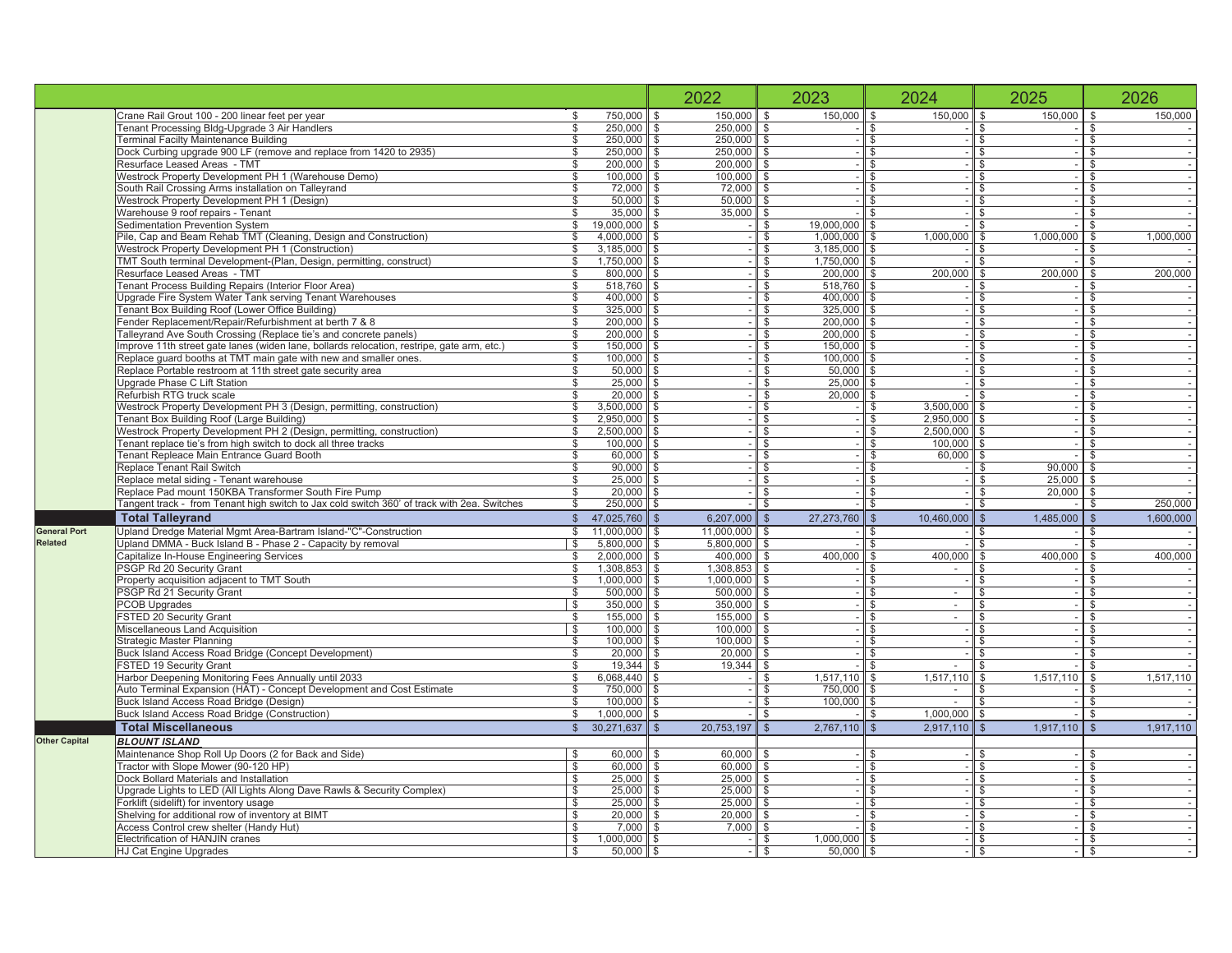|                                                                                    |                                                                                      |                                                | 2022                                                                                | 2023                                                                         | 2024                             | 2025                     |                         | 2026                           |
|------------------------------------------------------------------------------------|--------------------------------------------------------------------------------------|------------------------------------------------|-------------------------------------------------------------------------------------|------------------------------------------------------------------------------|----------------------------------|--------------------------|-------------------------|--------------------------------|
| HJ Cat Engine air and oil coolers replacements<br>DAMES POINT                      |                                                                                      | 000<br>20,<br>↮                                | ↔                                                                                   | 000<br>20,<br>↮                                                              | $\Theta$                         | ↮                        | ↮                       |                                |
| Cruise Teminal Fender Maintenance                                                  |                                                                                      |                                                |                                                                                     |                                                                              |                                  |                          |                         |                                |
| Martin Marietta CCTV PoleSafety Upgrades for IT                                    |                                                                                      | 22,000<br>20,000<br>15,000                     | 22,000<br>မာ မာ မာ                                                                  | မာမြာမြာ                                                                     |                                  | မာ မာ မာ မာ              |                         |                                |
| Cruise Terminal Dock Lighting upgrade to LED                                       |                                                                                      |                                                | 15,000                                                                              |                                                                              |                                  |                          |                         |                                |
|                                                                                    | Stomwater Pond Outfall upgrades (Trapac and Cruise Terminal)                         | 10,000<br>မာ မာ မာ                             | 10,000                                                                              |                                                                              | မာ မာ မာ                         |                          | မာ မာ မာ မာ             |                                |
| TALLEYRAND                                                                         |                                                                                      |                                                |                                                                                     |                                                                              |                                  |                          |                         |                                |
|                                                                                    | Truck Scale Upgrade (ugrade 6 Load Cells on truck scales)                            | 00,000                                         | 50,000<br>မာမြာ                                                                     | 50,000<br>မာမြာ                                                              | မာ မာ မာ မာ မာ                   | မာ မာ မာ<br>$\mathbf{r}$ | မာ မာ မာ                |                                |
| Portable restroom for north gate security area                                     |                                                                                      | 50,000                                         | 50,000                                                                              |                                                                              |                                  |                          |                         |                                |
| 8k forklif                                                                         |                                                                                      | 45,000                                         | 45,000<br>↔                                                                         | $\Theta$                                                                     |                                  |                          |                         |                                |
| ZPMC Gantry Wheel Brakes                                                           |                                                                                      | 45,000                                         | 45,000<br>↮                                                                         | ↮                                                                            |                                  | ↮<br>٠                   | $\leftrightarrow$       |                                |
|                                                                                    | Replace Portable restroom at 11th street gate/security area (in-House                | 35,000                                         | 35,000<br>ക                                                                         | ↔                                                                            |                                  | မာမာ                     | မာမြာ                   |                                |
| Elevator safety devices                                                            |                                                                                      |                                                | 20,000<br>ക                                                                         | $\Theta$                                                                     |                                  |                          |                         |                                |
| Warehouse #1 Sewer line replacement                                                |                                                                                      | 15,000                                         | 15.000<br>⊷                                                                         | ↮                                                                            | ↮                                | ↮<br>$\,$                | ↮                       | $\,$                           |
| Engine/Generator 88-44 10487                                                       |                                                                                      | 412,000                                        | ↮                                                                                   | 412,000<br>↮                                                                 | မာမာ                             | မာမာ                     |                         |                                |
|                                                                                    | Boom tip Improvements for ZPMC 10487 (Eng. study, drawings, rework)                  | 200,000                                        | \$                                                                                  | 200,000<br>$\leftrightarrow$                                                 |                                  |                          |                         |                                |
| HJ Wheel and Motor Brakes upgrades                                                 |                                                                                      | 120,000                                        | ↮                                                                                   | 120,000                                                                      | ↮                                |                          |                         |                                |
| ZPMC 20 Ton AC Units 10487<br>Elevator safety devices                              |                                                                                      | 75,000<br>40,000                               | မာမြာ                                                                               | 30,000<br>မာ မာ မာ                                                           | 000,<br>ļō,<br>မာမာ              | မာ မာ မာ                 |                         |                                |
| BROSA Doughnut Transducer Upgrades                                                 |                                                                                      | 15,000                                         | ↔                                                                                   | 15,000                                                                       |                                  | ↮                        |                         | $\blacksquare$                 |
|                                                                                    |                                                                                      | 75,000                                         |                                                                                     |                                                                              |                                  |                          |                         |                                |
| ZPMC 20 Ton AC Units 10487<br>ZPMC Boom Cable                                      |                                                                                      | 40,000                                         | မာမာ                                                                                |                                                                              | 75,000<br>40,000                 |                          |                         |                                |
| HJ Boom Cable                                                                      |                                                                                      | 40,000                                         | ↔                                                                                   | မာ မာ မာ                                                                     | 40,000<br>မှာမျာမျာ              | မာ မာ မာ                 | မျာများများများများများ | $\mathbf{r}$                   |
| SECURITY/SECURITY OPERATIONS CENTER                                                |                                                                                      |                                                |                                                                                     |                                                                              |                                  |                          |                         |                                |
| SOC Report Writing Software                                                        |                                                                                      | 100,000                                        | $\leftrightarrow$                                                                   | 100,000<br>$\boldsymbol{\varphi}$                                            |                                  |                          |                         |                                |
| SOC HVAC replacement                                                               |                                                                                      |                                                | 35,000                                                                              |                                                                              |                                  | $\mathbf{I}$             |                         | $\,$                           |
| SOC Parking Lot repair                                                             |                                                                                      | 35,000                                         | 000<br>17.<br>မာမာ                                                                  |                                                                              |                                  |                          |                         |                                |
| SOC Paint / Carpet /Tile                                                           |                                                                                      | 12,000<br>$\omega \omega \omega$               | 12,000<br>↮                                                                         | <u>မှ မျှမျှ မ</u>                                                           | မာမာမာ                           | မှာများမျာ               | မာ မာ မာ မာ             |                                |
| SOC Well Pump and Water Softner Replacement                                        |                                                                                      | 6,000                                          | 6,000<br>မာ                                                                         |                                                                              | $\Theta$                         | $\Theta$                 |                         |                                |
| PORT CENTRAL OFFICE BLDG                                                           |                                                                                      |                                                |                                                                                     |                                                                              |                                  |                          |                         |                                |
| Vehicle Purchases for all Terminals                                                |                                                                                      | 1,800,000                                      | 600,000<br>↮                                                                        | 300,000<br>↮                                                                 | 300,000                          | 300,000                  |                         | 300,000                        |
| IT Hardware/Software Upgrades                                                      |                                                                                      | 250,000                                        | 50,000<br>↮                                                                         | 50,000<br>↮                                                                  | 50,000                           | 50,000<br>မာ မာ          |                         | 50,000                         |
| Portwide signage upgrade                                                           |                                                                                      | 100,000                                        | 100,000                                                                             | ↮                                                                            | မ)မ)မ)မ)မ                        | ↮                        | မာ မာ မာ                |                                |
| Replace Air Handler units 3 (Crowley Area)                                         |                                                                                      | 95,000                                         | 95,000                                                                              | ↮                                                                            |                                  | ↮                        |                         |                                |
| Storage Upgrade (∼68 drives)                                                       |                                                                                      | 60,000                                         | 60,000<br>↮                                                                         | ↮                                                                            |                                  | ↮                        |                         |                                |
|                                                                                    | Jpgrade Crane Edge-Switches and relatewd Network Gear.                               | 40,000                                         | 40,000                                                                              | ↮                                                                            |                                  | ↮                        |                         |                                |
| UPS Upgrade (PCOB)                                                                 |                                                                                      |                                                | 35,000<br>↮                                                                         | ↮                                                                            |                                  | မာမြာ                    |                         | ٠                              |
| T-7 Access Improvement                                                             |                                                                                      | 30,000                                         | 30,000<br>↮                                                                         | ↔                                                                            |                                  |                          |                         | $\blacksquare$                 |
|                                                                                    | * 14)<br>KleinPort PortControl Enhancements/Upgrdes (\$1,575/day                     | 10,000<br>22,050                               | 10,000<br>22,050<br>$\Theta$                                                        | ↮                                                                            |                                  |                          |                         | $\mathbf{r}$                   |
| Maximo System Upgrade<br>Drone software                                            |                                                                                      | 6,000                                          | 6,000<br>↮<br>↮                                                                     | မာမြာ                                                                        | မျှ များများများများများများများ | မာ မာ မာ                 |                         | $\mathbf{r}$<br>$\cdot$        |
| Seal Coat PCOB parking lot/Restripe                                                |                                                                                      | 5,000                                          | 000<br>ທົ                                                                           |                                                                              |                                  |                          |                         |                                |
| Core-Switch Upgrade                                                                |                                                                                      | 50,000                                         | $\theta$                                                                            | မာမာ                                                                         | 150,000                          |                          |                         | $\mathbf{r}$<br>$\blacksquare$ |
| Replace Tour Bus                                                                   |                                                                                      | 100,000                                        | ↮                                                                                   | 100,000<br>$\Theta$                                                          |                                  | မာ မာ မာ                 |                         | $\,$                           |
|                                                                                    |                                                                                      |                                                | $\Theta$                                                                            |                                                                              |                                  | $\Theta$                 |                         | $\blacksquare$                 |
| PCOB Access Switch Overhaul and cable clean-up<br>Tow-behind LIFT Equipment for IT |                                                                                      | 90,000                                         | ↮                                                                                   | 90,000<br>85,000<br>75,000<br>မာ မာ မာ                                       |                                  |                          |                         |                                |
| Barcode system for inventory management and control                                |                                                                                      | 75,000                                         | ↮                                                                                   |                                                                              |                                  | မာမာ                     |                         |                                |
| Phone System Upgrade                                                               |                                                                                      | 50,000                                         | ↮                                                                                   | 50,000                                                                       | ↮                                |                          |                         |                                |
| Electronic Document Management System                                              |                                                                                      |                                                | ↮                                                                                   | 50,000                                                                       | ↮                                | မာ မာ မာ                 |                         |                                |
| PCOB Cooling Tower                                                                 |                                                                                      | 30,000                                         | ↮                                                                                   | 30,000                                                                       |                                  |                          |                         |                                |
|                                                                                    | Structured Cabling Identification and Labeling Standardization   Contractor man-hour | 25,000                                         | မာမြာ                                                                               | 25,000<br>မှ မှ မှ မ                                                         | မာ မာ မာ                         | $\Theta$                 |                         |                                |
| Intranet website upgrade/transition to Wordpress                                   |                                                                                      | 17,000                                         | 1,672,050                                                                           | 17,000                                                                       |                                  | 350,000<br>↮             |                         | 350,000                        |
| <b>Total Other Capital</b><br>TOTAL CAPITAL PROJECTS                               |                                                                                      | 5,981,050<br>278,548,447<br>$\Theta$           | 108,879,247<br>$\Theta$<br>$\Theta$                                                 | 2,944,000<br>83,166,870<br>$\pmb{\leftrightarrow}$<br>$\boldsymbol{\varphi}$ | 665,000<br>.110<br>$\Theta$<br>↮ | $\Theta$<br>↮            |                         | 64,814,110                     |
|                                                                                    |                                                                                      |                                                |                                                                                     |                                                                              | ,489,                            | 4,199,110                | ↮                       |                                |
|                                                                                    |                                                                                      |                                                |                                                                                     |                                                                              |                                  |                          |                         | $\frac{1}{2}$<br>45,000,       |
|                                                                                    |                                                                                      | STATE<br>FEDERAL<br>TENANT                     |                                                                                     | ,625,000<br>,375,000<br>$\frac{48}{27}$ .                                    |                                  |                          |                         |                                |
|                                                                                    |                                                                                      |                                                |                                                                                     |                                                                              |                                  |                          |                         |                                |
|                                                                                    |                                                                                      | CASH RESERVE<br>JPA FINANCING<br>JPA OPERATING | 10,952,758<br>21,356,640<br>52,000,000<br>7,945,000<br>5,382,395<br><b>BBBBBBBB</b> | <b>69 69 69 69 69 6</b>                                                      | <b>69 69 69 69 69 6</b>          | <b>DO OD OD OD OD OD</b> |                         |                                |
|                                                                                    |                                                                                      |                                                | 1,242,454                                                                           | 7,166,870                                                                    | 10,000,000                       | 4,199,110                |                         | 10,000,000<br>9,814,110        |
|                                                                                    |                                                                                      | <b>GB</b>                                      |                                                                                     |                                                                              |                                  |                          |                         |                                |
|                                                                                    |                                                                                      |                                                |                                                                                     |                                                                              |                                  |                          |                         |                                |

L - 1

> **Second Revised Exhibit 1 Page 17 of 32**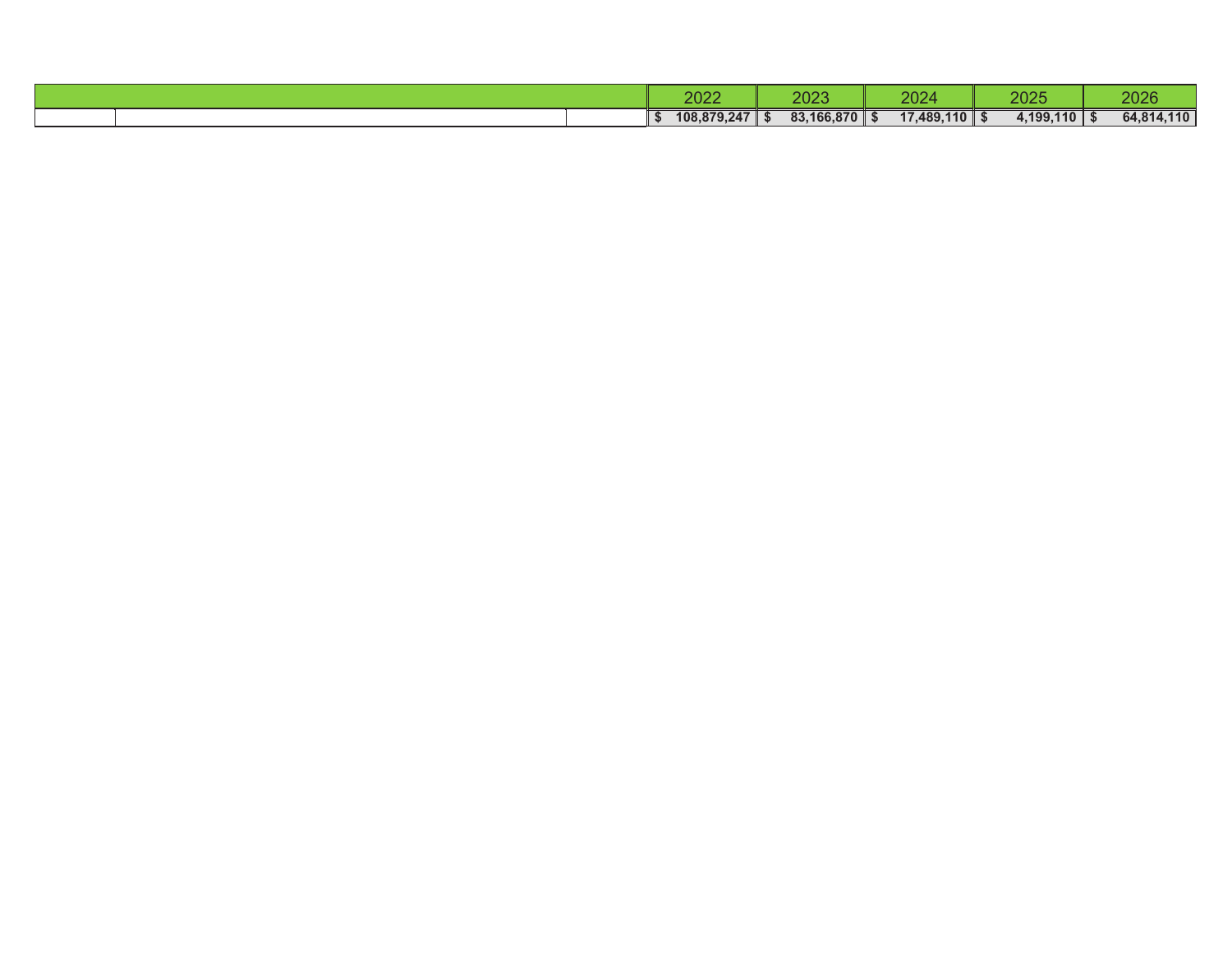| Electric Project Title                                                                                                                                                                                          | <b>FY22</b><br>Proposed<br>(000) | <b>FY23</b><br>Proposed<br>(000) | <b>FY24</b><br>Proposed<br>(000) | FY25<br>Proposed<br>('000) | FY26<br>Proposed<br><sub>('000)</sub> | FY22-FY26<br><b>Total</b><br>(000) |
|-----------------------------------------------------------------------------------------------------------------------------------------------------------------------------------------------------------------|----------------------------------|----------------------------------|----------------------------------|----------------------------|---------------------------------------|------------------------------------|
|                                                                                                                                                                                                                 |                                  |                                  |                                  |                            |                                       |                                    |
| <b>GENERATION</b>                                                                                                                                                                                               |                                  |                                  |                                  |                            |                                       |                                    |
| Kennedy Generating - CT7 - Rotor Replacement                                                                                                                                                                    | 9,445                            | 3,429                            | $\circ$                          | $\circ$                    | $\circ$                               | 12,874                             |
| Northside Generating - Generation Support Capital Improvements                                                                                                                                                  | 4,000                            | 4,000                            | 4,000                            | 4,000                      | 4,000                                 | 20,000                             |
| Northside Generating - N03 Turbine & Generator Inspection                                                                                                                                                       | 3,090                            | $\circ$                          |                                  |                            | $\circ$                               | 3,090                              |
| Northside Generating - Energy Project Management Capital Improvement Projects                                                                                                                                   | 3,000                            | 6,000                            | 6,000                            | 6,000                      | 6,000                                 | 27,000                             |
| Northside Generating - CT3 Major Inspection                                                                                                                                                                     | 2,790                            | $\circ$                          | $\circ$                          | $\circ$                    | $\circ$                               | 2,790                              |
| Brandy Branch Generating - General Capital Improvements                                                                                                                                                         | 2,000                            | 2,000                            | 2,000                            | 2,000                      | 2,000                                 | 10,000                             |
| Kennedy Generating - MarkVle and EX2100e Upgrade                                                                                                                                                                | 1,693                            | 441                              | $\circ$                          | $\circ$                    | $\circ$                               | 2,134                              |
| Northside Generating - N03 Turbine Valve Inspection                                                                                                                                                             | 1,246                            |                                  | $\circ$                          | $\circ$                    | $\circ$                               | 1,246                              |
| Northside Generating - N01 Impulse Cleaning System Installation                                                                                                                                                 | 1,100                            | $\circ$ $\circ$                  | $\circ$                          | $\circ$                    | $\circ$                               | 1,100                              |
| Brandy Branch Generating and Kennedy Generating - Fire Protection Updates                                                                                                                                       | 966                              |                                  | $\circ$                          | $\circ$                    | $\circ$                               | 966                                |
| Northside Generating - N03 Turbine Inspection                                                                                                                                                                   | 850                              |                                  | $\circ$                          | $\circ$                    | $\circ$                               | 850                                |
| Northside Generating - N03 Condenser Tube Replacement                                                                                                                                                           | 842                              | $\circ$ $\circ$ $\circ$          | $\circ$                          | $\circ$                    | $\circ$                               | 842                                |
| Brandy Branch Generating - B50 Turbine Parts Warehouse                                                                                                                                                          | 839                              | $\circ$                          | $\circ$                          | $\circ$                    | $\circ$                               | 839                                |
| Northside Generating - N03 Air Preheater Overhaul                                                                                                                                                               | 742                              |                                  | $\circ$                          |                            |                                       | 742                                |
| Northside Substation Improvements - Phase 2                                                                                                                                                                     | 700                              | $\circ$ $\circ$                  | $\circ$                          | $\circ$ $\circ$            | $\circ$ $\circ$                       | 700                                |
| Northside Generating - N01-N02 Fan Silencer replacement                                                                                                                                                         | 670                              | $\circ$                          | $\circ$                          | $\circ$                    | $\circ$                               | 670                                |
| Northside Generating - N03 Secondary Superheater Tube Replacement                                                                                                                                               | 618                              |                                  | $\circ$                          | $\circ$                    |                                       | 618                                |
| Northside Generating - N02 Boiler Elevator Overhaul                                                                                                                                                             | 528                              | $\circ$ $\circ$                  | $\circ$                          | $\circ$                    | $\circ$ $\circ$                       | 528                                |
| Northside Generating - N01, N02 Expansion Joint Fab & Install                                                                                                                                                   | 502                              | $\circ$                          | $\circ$                          | $\circ$                    |                                       | 502                                |
| Northside Generating - N33, N34, N35, N36 Control System Upgrade                                                                                                                                                | 398                              | 392                              | 455                              |                            | $\circ$ $\circ$ $\circ$               | 1,245                              |
| Northside Generating - N00 Fire Main Valve Replacement                                                                                                                                                          | 280                              | $\circ$                          | $\circ$                          | $\circ$ $\circ$            |                                       | 280                                |
| Brandy Branch Generating - CT2 - Hot Gas Path Inspection #6                                                                                                                                                     | 250                              | 5,745                            | $\circ$                          |                            | $\circ$                               | 5,995                              |
| Brandy Branch Generating - CT3 - Hot Gas Path Inspection #6                                                                                                                                                     | 250                              | 5,745                            | $\circ$                          | $\circ$ $\circ$            |                                       | 5,995                              |
| Kennedy Generating - CT7 - Hot Gas Path Inspection #3                                                                                                                                                           | 250                              | 5,318                            | $\circ$                          | $\circ$                    | $\circ$ $\circ$                       | 5,568                              |
| Northside Generating - N33 Electrical Equipment Upgrades                                                                                                                                                        | 234                              | $\circ$                          | $\circ$                          | $\circ$                    | $\circ$                               | 234                                |
| Northside Generating - N02 A Cyclone Crossover EJ Repair                                                                                                                                                        | 213                              | $\circ$                          | $\circ$                          | $\circ$                    | $\circ$                               | 213                                |
| Northside Generating - N03 Breaker Upgrade                                                                                                                                                                      | 194                              | $\circ$                          | $\circ$                          | $\circ$                    | $\circ$                               | 194                                |
| Brandy Branch Generating - B52, B53 Transition Duct Liner                                                                                                                                                       | 175                              | 1,234                            | $\circ$                          | $\circ$                    |                                       | 1,409                              |
| Northside Generating - N01 N02 UPS Replacement                                                                                                                                                                  | 158                              | $\circ$                          | $\circ$                          | $\circ$                    | $\circ$ $\circ$                       | 158                                |
| Northside Generating - N34 Electrical Equipment Upgrades                                                                                                                                                        | 80                               | 239                              | $\circ$                          | $\circ$                    | $\circ$                               | 320                                |
| Brandy Branch Generating - CT1 - Rotor Replacement                                                                                                                                                              | $\circ$                          | 3,600                            | 202<br>4                         | $\circ$                    |                                       | 17,802                             |
| Northside Generating - CT4 Major Inspection                                                                                                                                                                     | $\circ$                          | 2,800                            | $\circ$                          | $\circ$                    | $\circ$ $\circ$                       | 2,800                              |
| Northside Generating - N01 Boiler Elevator Overhaul                                                                                                                                                             | $\circ$                          | 528                              | $\circ$                          | $\circ$                    | $\circ$                               | 528                                |
| Brandy Branch Generating - B52, B53 Catalyst Replacement                                                                                                                                                        | $\circ$                          | 500                              | 439                              | $\circ$                    | $\circ$                               | 939                                |
| Brandy Branch Generating - CT1 - Hot Gas Path Inspection #3                                                                                                                                                     | $\circ$                          | 250                              | 6,550                            | $\circ$                    | $\circ$                               | 6,800                              |
|                                                                                                                                                                                                                 | $\circ$                          | $\circ$                          | 4,981                            | 10,000                     | 150,000                               | 164,98                             |
| <mark>d</mark> Greenland Energy – 1X1 Combined Cycle Addition<br>3 Northside Generating - Byproduct Storage Area II<br>2 Northside Generating - Intake and Discharge Flume                                      | $\circ$                          | $\circ$ $\circ$                  | 1,800                            | 11,855                     | 626<br>ທົ                             | 19,281                             |
| Northside Generating - Intake and Discharge Flume Concrete Repair                                                                                                                                               | $\circ$                          |                                  | 678                              | $\circ$                    | $\circ$                               | 1,678                              |
|                                                                                                                                                                                                                 | $\circ$                          | $\circ$                          | 300                              | 6,156                      | $\circ$                               | 6,456                              |
| <b><del>d</del>Brandy Branch Generating - CT2 - Hot Gas Path Inspection #7</b><br>รี่ Brandy Branch Generating - CT3 - Hot Gas Path Inspection #7<br><mark>8</mark> Northside Generating - CT5 Major Inspection | $\circ$ $\circ$                  | $\circ$ $\circ$                  | 300                              | 6,156                      | $\circ$ $\circ$                       | 6,456                              |
|                                                                                                                                                                                                                 |                                  |                                  | $\circ$                          | 2,800                      |                                       | 2,800                              |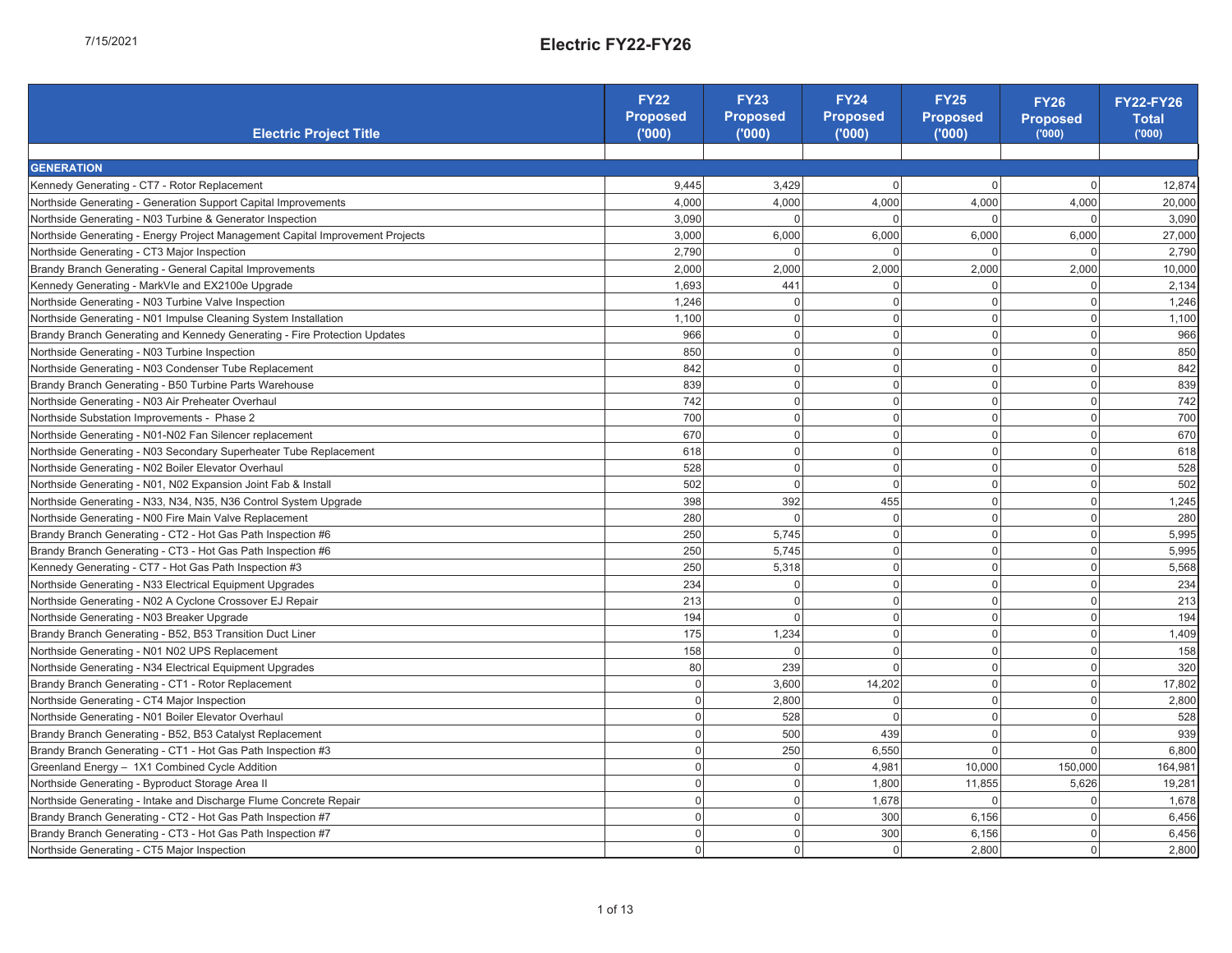| ŗ.     |
|--------|
| ı<br>i |
|        |
|        |

|                                                                                                                                | FY22               | FY23               | <b>FY24</b>        | Proposed<br><b>FY25</b> | Proposed<br><b>FY26</b> | FY22-FY26<br>Total |
|--------------------------------------------------------------------------------------------------------------------------------|--------------------|--------------------|--------------------|-------------------------|-------------------------|--------------------|
| Electric Project Title                                                                                                         | Proposed<br>("000) | Proposed<br>('000) | Proposed<br>("000) | (000)                   | (000)                   | (000)              |
| Compression Upgrade to Greenland Pipeline - New Generating Capacity at Greenland Energy                                        | $\circ$            | $\circ$            | $\circ$            | 1,000                   | 6,000                   | 7,000              |
| Northside Generating - N35 Electrical Equipment Upgrades                                                                       | $\circ$            |                    | $\circ$            | 333                     | $\circ$                 | 333                |
| Northside Generating - N36 Electrical Equipment Upgrades                                                                       | $\circ$            | $\circ$ $\circ$    | $\circ$            | $\circ$                 | 271                     | 271                |
| Kennedy Generating - CT8 - Hot Gas Path Inspection #2                                                                          | $\circ$            | $\circ$            | $\circ$            | $\circ$                 | 250                     | 250                |
| <b>Budget Reserve</b>                                                                                                          | 1,905              | $\bullet$          | ۰                  | $\bullet$               | 0                       | 1,905              |
| <b>GENERATION SUBTOTAL</b>                                                                                                     | 40,010             | 42.222             | 42,704             | 50,300                  | 174, 147                | 349,383            |
|                                                                                                                                |                    |                    |                    |                         |                         |                    |
| <b>TRANSMISSION AND DISTRIBUTION</b>                                                                                           |                    |                    |                    |                         |                         |                    |
| Electric Distribution Maintenance Capital Upgrades                                                                             | 12,500             | 12,500             | 13,100             | 13,100                  | 13,100                  | 64,300             |
| Customer Order Management - New Electric Service Additions                                                                     | 11,500             | 12,000             | 12,500             | 13,000                  | 13,500                  | 62,500             |
| 69kv - 663 line rebuild                                                                                                        | 9,931              |                    |                    |                         | 0                       | 9,939              |
| Customer Order Management - Development Driven Projects                                                                        | 9,250              | 9,750              | 10,250             | 10,750                  | 11,250                  | 51,250             |
| SAIDI Improvement Plan                                                                                                         | 5,842              | $\circ$            | $\circ$            | 0                       | $\circ$                 | 5,842              |
| Real Estate - Greenland to Mayo Substation - Transmission Corridor Purchase                                                    | 4,410              | $\circ$            | $\circ$            | $\circ$                 | $\circ$                 | 4,410              |
| Pole Replacement Program                                                                                                       | 4,200              | 4,200              | 4,400              | 4,400                   | 4,400                   | 21,600             |
| Eagle LNG 138-13.8 kV Substation                                                                                               | 3,000              | 6,867              | 1,000              | 0                       | $\circ$                 | 10,867             |
| General Underground Network and Commercial Repair & Replace                                                                    | 3,000              | 3,000              | 3,100              | 3,100                   | 3,100                   | 15,300             |
| CEMI-5 Electric Distribution Betterment                                                                                        | 3,000              | 3,000              | 3,000              | 3,000                   | 3,000                   | 15,000             |
| Mayo 230-138-26kV Substation                                                                                                   | 2,816              | 6,803              | 2,612              | $\circ$                 | $\circ$                 | 12,232             |
| Substation Repair & Replace Projects - Transformer Replacements                                                                | 2,610              | 2,690              | 1,550              | 1,400                   | 1,400                   | 9,650              |
| Joint Participation Electric Relocation Projects                                                                               | 2,000              | 2,000              | 2,000              | 2,000                   | 2,000                   | 10,000             |
| Underground Network Improvement Plan                                                                                           | 1,988              | 1,988              | 1,988              | 1,988                   | $\circ$                 | 7,952              |
| Park and King 4KV Substation Rebuild                                                                                           | 1,866              | 250                | $\circ$            | $\circ$                 | $\circ$                 | 2,116              |
| Electric Meters - Growth                                                                                                       | 1,760              | 1,760              | 1,760              | 1,760                   | 1,760                   | 8,800              |
| 853 Pole Replacement                                                                                                           | 1,686              | $\circ$            | 0                  | $\circ$                 | 0                       | 1,686              |
| Electric Distribution System Improvements                                                                                      | 1,664              | 1,690              | 1,720              | 1,750                   | 1,780                   | 8,604              |
| 230kV Circuit 915 Partial Rebuild                                                                                              | 1,611              | $\circ$            | $\circ$            | $\circ$                 | $\circ$                 | 1,611              |
| Real Estate - North Jacksonville Transmission Corridor Acquisition                                                             | 1,600              | 3,625              | $\circ$            | $\circ$                 | $\circ$                 | 5,225              |
| 230kV Breaker Replacement                                                                                                      | 1,600              | 938                | $\circ$            | $\circ$                 | $\circ$                 | 2,538              |
| 26kV Feeder Circuit Breaker Replacement                                                                                        | 1,536              | 1,393              | 1,607              | ,536                    | 1,536                   | 7,608              |
| Circuit 649 UG 69kV Reconductor Project                                                                                        | 1,294              | $\circ$            | $\circ$            | $\circ$                 | $\circ$                 | 1,294              |
| St Johns 4kV Substation Rebuild                                                                                                | 1,000              | 1,500              | 500                | $\circ$                 | $\circ$                 | 3,000              |
| Distribution System - Pole Removal                                                                                             | 1,000              | 1,000              | 1,000              | 000                     | 1,000                   | 5,000              |
| Brandy Branch Solar Feeders 356, 357                                                                                           | 906                | $\circ$            | $\circ$            | $\circ$                 | $\circ$                 | 906                |
| Forest Sub 217 Feeder - Electric Distribution                                                                                  | 893                | $\circ$            | $\circ$            | $\circ$                 | $\circ$                 | 893                |
| Underground Cable Replacement Program - Existing Developments                                                                  | 750                | 500                | 500                | 500                     | 500                     | 2,750              |
| Transmission and Substation Class Circuit Breaker Replacement Program                                                          | 750                | 948                | 1,132              | 750                     | 750                     | 4,330              |
| <b>g</b> General Distribution Improvements<br>8 Electric Meters - Replacement<br><b>2</b> Cecil Commerce Center North Solar    | 750                | 750                | 750                | 750                     | 750                     | 3,750              |
|                                                                                                                                | 740                | 740                | 740                | 740                     | 740                     | 3,700              |
| Cecil Commerce Center North Solar T2 Addition - Substation Project                                                             | 709                | $\circ$            | $\circ$            | $\circ$                 | $\circ$                 | 709                |
| <del>g</del> General Substation Improvements<br>4. Transmission Line Relay Replacemen<br>8. Transmission Insulator Replacement | 700                | 700                | 700                | 700                     | 700                     | 3,500              |
| Transmission Line Relay Replacement Project                                                                                    | 689                | 899                | 899                | 865                     | 300                     | 3,651              |
|                                                                                                                                | 650                | 500                | 500                | 500                     | 500                     | 2,650              |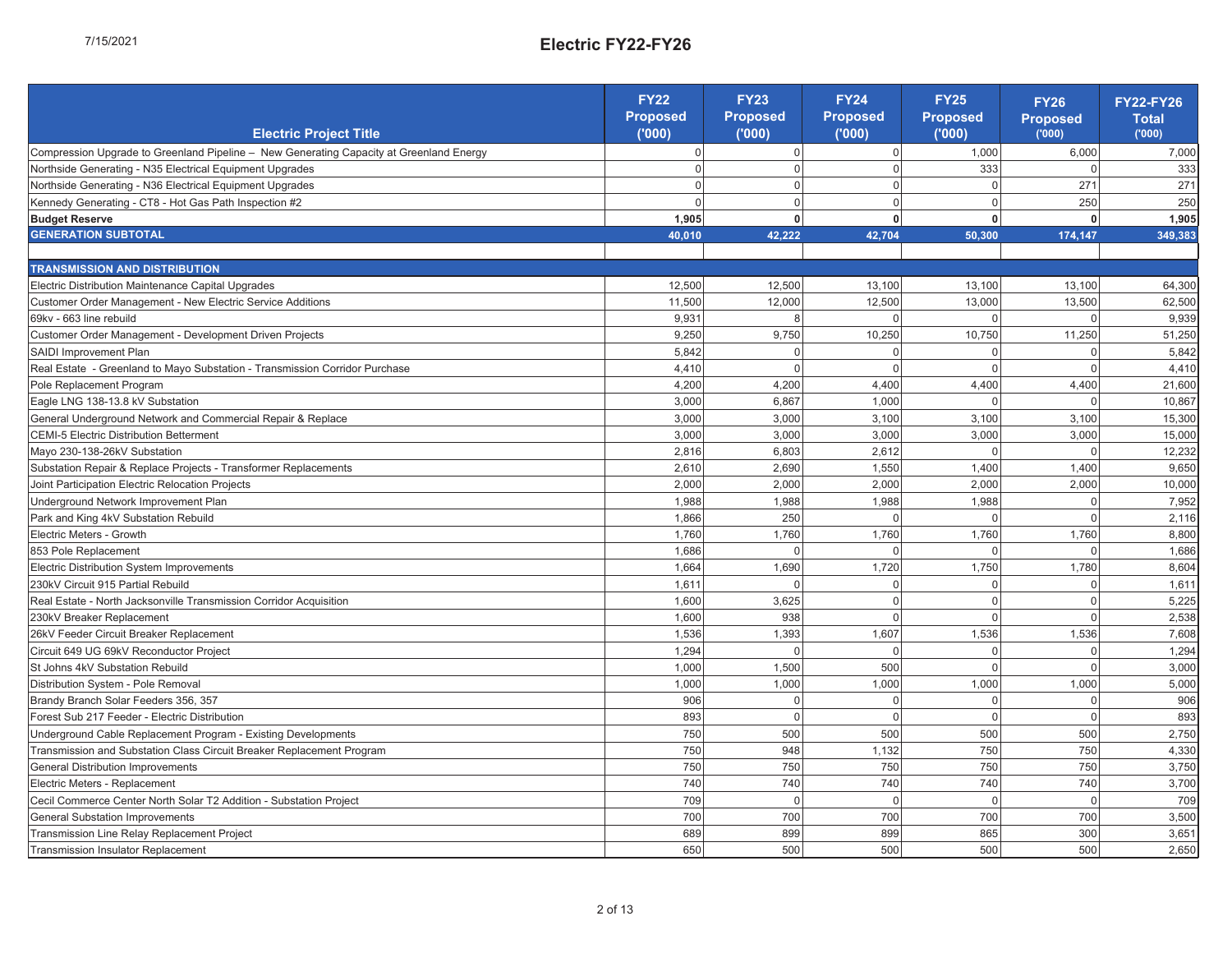| ŗ.     |
|--------|
| ı<br>i |
|        |
|        |

|                                                                                                                                                                                                                                                 | FY22<br>Proposed<br>('000) | FY23<br>Proposed<br>('000) | $\frac{FY24}{P}$<br>Proposed | FY25<br>Proposed<br>('000) |                                       | FY22-FY26             |
|-------------------------------------------------------------------------------------------------------------------------------------------------------------------------------------------------------------------------------------------------|----------------------------|----------------------------|------------------------------|----------------------------|---------------------------------------|-----------------------|
| Electric Project Title                                                                                                                                                                                                                          |                            |                            |                              |                            | FY26<br>Proposed<br><sub>('000)</sub> | <b>Total</b><br>(000) |
| Transmission Outdoor Potential Device Replacement                                                                                                                                                                                               | 610                        | 607                        | 665                          | 539                        | 637                                   | 3,058                 |
| 230 KV_138KV_69 kV Pole Refurbishment                                                                                                                                                                                                           | 600                        | 300                        | 300                          | 300                        | 300                                   | 1,800                 |
| Normandy Substation Protection Improvement                                                                                                                                                                                                      | 576                        |                            | $\circ$                      | $\circ$                    |                                       | 576                   |
| 4kV Rehab - Distribution Projects                                                                                                                                                                                                               | 500                        | 500                        | 500                          | 500                        | 500                                   | 2,500                 |
| Beeghly 393 Overhead Feeder Extension-Arnold Rd                                                                                                                                                                                                 | 500                        |                            | $\circ$                      | $\circ$                    | $\circ$                               | 500                   |
| Hamilton 312 Reconductor                                                                                                                                                                                                                        | 421                        | 169                        | $\circ$                      | $\circ$                    | $\circ$                               | 590                   |
| Real Estate - Imeson Substation - Property Acquisition                                                                                                                                                                                          | 415                        | $\frac{0}{1}$              | $\circ$                      | $\circ$                    | $\circ$                               | 425                   |
| Georgia Street Pipe Type Cable Pump Plant Replacement                                                                                                                                                                                           | 400                        | 1,400                      | $\circ$                      | $\circ$                    | $\circ$                               | 1,800                 |
| Cecil Commerce Center North Solar Feeders 371, 372                                                                                                                                                                                              | 400                        | $\circ$                    | $\circ$                      | $\circ$                    | $\circ$                               | 400                   |
| 230kV Breaker Replacement - Protection & Controls                                                                                                                                                                                               | 370                        | 225                        | $\circ$                      | $\circ$                    | $\circ$                               | 594                   |
| Bartram 298: Feeder Extension in Transmission ROW from Sub to Bartram Park By                                                                                                                                                                   | 312                        | $\circ$                    | $\circ$                      | $\circ$                    | $\circ$                               | 312                   |
| Greenland Energy to Mayo 230kV Circuit 950 Addition                                                                                                                                                                                             | 300                        | 6,500                      | 8,500                        | 900                        | $\circ$                               | 16,200                |
| Kennedy Substation Control Cable and Protection System Replacement                                                                                                                                                                              | 300                        | 2,193                      | $\circ$                      | $\circ$                    | $\circ$                               | 2,493                 |
| General Transmission Improvements                                                                                                                                                                                                               | 300                        | 300                        | 300                          | 300                        | 300                                   | 1,500                 |
| Real Estate - Study and Investigate - Durbin 230-26KV Substation Property                                                                                                                                                                       | 292                        | $\circ$                    | $\circ$                      | $\circ$                    | $\circ$                               | 292                   |
| Park and King 4kV Substation Rebuild - Protection & Controls                                                                                                                                                                                    | 247                        | $\circ$                    | $\circ$                      | $\circ$                    | $\circ$                               | 247                   |
| Energy Management System - Base Upgrade Project                                                                                                                                                                                                 | 240                        | 200                        | 130                          | 200                        | 130                                   | 000                   |
| Automatic Recloser Deployment                                                                                                                                                                                                                   | 235                        | 235                        | 235                          | 235                        | 235                                   | 1,175                 |
| URD-2026 Reliability Improvement                                                                                                                                                                                                                | 225                        | 645                        | $\circ$                      | $\circ$                    | $\circ$                               | 870                   |
| Park and King 4kV Distribution Feeder Getaway Rebuild                                                                                                                                                                                           | 224                        | $\circ$                    | $\circ$                      | $\circ$                    | $\circ$                               | 224                   |
| Capital Tools and Equipment - Underground Network and Service Centers                                                                                                                                                                           | 220                        | 220                        | 231                          | 231                        | 231                                   | 1,133                 |
| McDuff Substation 4kV Circuits 4, 6, and 9 Relocation                                                                                                                                                                                           | 200                        | 80                         | $\circ$                      | $\circ$                    | $\circ$                               | 280                   |
| Ribault 138-26 kV T2 and Circuit Breaker 452 Addition                                                                                                                                                                                           | 188                        | 2,495                      | 27                           | $\circ$                    | $\circ$                               | 2,710                 |
| Steelbald Solar Center - Protection & Controls                                                                                                                                                                                                  | 187                        | $\circ$                    | $\circ$                      | $\circ$                    | $\circ$                               | 187                   |
| Cecil Commerce Center North Solar - Protection & Controls                                                                                                                                                                                       | 185                        | $\circ$                    | $\circ$                      | $\circ$                    | $\circ$                               | 185                   |
| Circuit 650 UG 69kV Reconductor Project                                                                                                                                                                                                         | 180                        | 1,540                      | $\circ$                      | $\circ$                    | $\circ$                               | 1,720                 |
| Eagle LNG 138-13.8 kV Substation - Protection & Controls                                                                                                                                                                                        | 157                        | 700                        | 200                          | $\circ$                    | $\circ$                               | 1,057                 |
| Imeson 26kV Circuit 493 New Feeder Addition                                                                                                                                                                                                     | 150                        | 1,100                      | $\circ$                      | $\circ$                    | $\circ$                               | 1,250                 |
| Mayo 230-138-26kV Substation - Protection & Controls                                                                                                                                                                                            | 150                        | 1,000                      | 280                          | $\circ$                    | $\circ$                               | 1,430                 |
| Ribault 138-26 KV T2 and Circuit 452 Addition - Protection & Controls                                                                                                                                                                           | 150                        | 475                        | 105                          | $\circ$                    | $\circ$                               | 730                   |
| General Protection System Improvements Transmission                                                                                                                                                                                             | 150                        | 150                        | 150                          | 150                        | 150                                   | 750                   |
| Greenland Energy to Bartram 230 kV Circuit 909 Addition                                                                                                                                                                                         | 150                        | $\circ$                    | $\circ$                      | $\circ$                    | $\circ$                               | 150                   |
| Southside GIS 69kV Controller Replacement                                                                                                                                                                                                       | 138                        | $\circ$                    | $\circ$                      | $\circ$                    | $\circ$                               | 138                   |
| Circuit 830 Static Wire Replacement                                                                                                                                                                                                             | 120                        | 493                        | $\circ$                      | $\circ$                    | $\circ$                               | 613                   |
| Circuit 825 Static Wire Replacement                                                                                                                                                                                                             | 120                        | 395                        | $\circ$                      | $\circ$                    | $\circ$                               | 515                   |
| Transmission Capacitor Bank Controls Replacement                                                                                                                                                                                                | 120                        | 197                        | $\circ$                      | $\circ$                    | $\circ$                               | 317                   |
| Westlake Solar Center - Protection & Controls                                                                                                                                                                                                   | 120                        |                            | $\circ$                      | $\circ$                    | $\circ$                               | 120                   |
|                                                                                                                                                                                                                                                 | 118                        | 250                        | 100                          | $\circ$                    | $\circ$                               | 468                   |
|                                                                                                                                                                                                                                                 | 110                        | 160                        | 160                          | 110                        | $\circ$                               | 540                   |
| Imeson 26kv Circuit 493 Substation Breaker and Cap Bank Addition                                                                                                                                                                                | 101                        | 655                        | $\circ$                      | $\circ$                    | $\circ$                               | 756                   |
|                                                                                                                                                                                                                                                 | 100                        | 300                        | 700                          | 100                        | $\circ$                               | 1,200                 |
| <b>g</b> Eagle LNG 138KV Circuit 847 Interconnect<br>8 Distribution Breaker Telemetry Enhancements<br>2 Inneson 26kv Circuit 493 Substation Breaker and Cap Bank Addit<br>5 Circenland Energy 230KV Bay & Breaker Addition for Circuit 950<br>4 | 100                        | 200                        | 100                          | $\circ$                    | $\circ$                               | 400                   |
|                                                                                                                                                                                                                                                 | 100                        | 100                        | 100                          | 100                        | 100                                   | 500                   |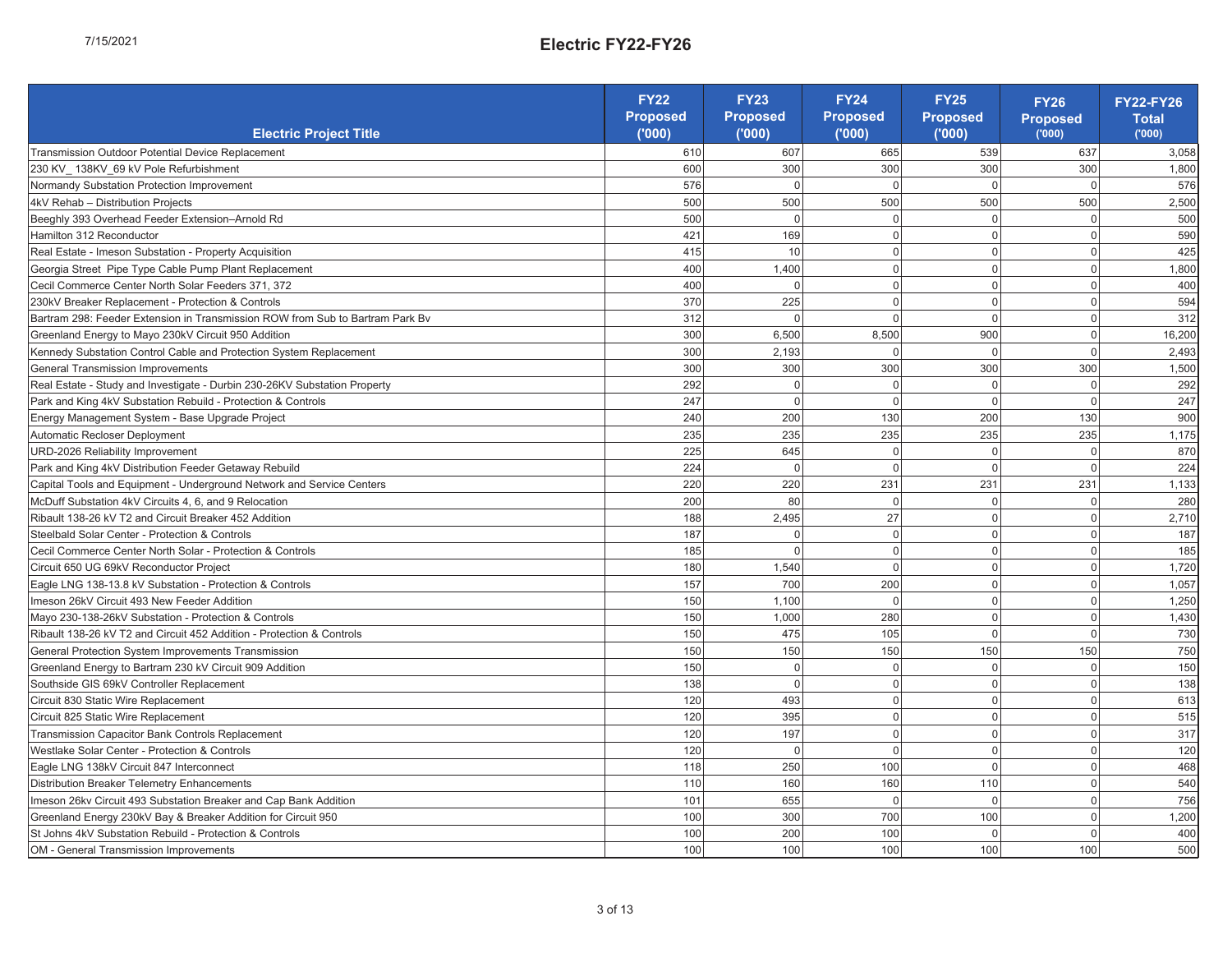| ٠ |
|---|
|   |
|   |

|                                                                                          | FY22<br>Proposed |                            |                                   |                            |                                       | <b>FY22-FY26</b>      |
|------------------------------------------------------------------------------------------|------------------|----------------------------|-----------------------------------|----------------------------|---------------------------------------|-----------------------|
| Electric Project Title                                                                   | (000)            | FY23<br>Proposed<br>('000) | <b>FY24</b><br>Proposed<br>('000) | FY25<br>Proposed<br>('000) | FY26<br>Proposed<br><sub>('000)</sub> | <b>Total</b><br>(000) |
| Ritter Park Circuit 428 Extension                                                        | 90               | 1,120                      | $\circ$                           | $\circ$                    | $\circ$                               | 1,210                 |
| Ribault 26 kV Circuit 452 Addition                                                       | 8                | 470                        | 190                               | $\circ$                    | $\circ$                               | 750                   |
| Capital Tools and Equipment - T&S Maintenance                                            | 80               | 80                         | 80                                | 80                         | $\rm 80$                              | 400                   |
| Mayo Substation - 138kV Transmission Interconnects                                       | 75               | 586                        | $\circ$                           | $\circ$                    | $\circ$                               | 661                   |
| Mayo Substation Distribution Feeders                                                     | 72               | 1,128                      | 100                               | $\circ$                    | $\circ$                               | 1,300                 |
| Transmission Circuit 692 Underground Cable Replacement-Part B - Protection & Controls    | $\overline{70}$  | $\circ$                    | $\circ$                           | $\circ$                    | $\circ$                               | 2                     |
| Circuit 645 UG 69kV Cable Replacement Project-PART B                                     | 60               | 182                        | $\circ$                           | $\circ$                    | $\circ$                               | 242                   |
| Circuit 645 UG 69kV Cable Replacement Project-PART A                                     | 60               | 165                        | $\circ$                           | $\circ$                    | $\circ$                               | 225                   |
| Overhead-Underground Conversion in Neighborhoods                                         | 60               | GO                         | $\mbox{6}$                        | 80                         | $\mbox{6}$                            | 300                   |
| Energy Management System - RTU Upgrade Project                                           | 60               | 50                         | 50                                | 50                         | 50                                    | 260                   |
| Electric Customer Service Response Tools and Equipment                                   | 55               | 55                         | 55                                | 55                         | 55                                    | 275                   |
| St Johns 4kV Distribution Feeder Getaway Rebuild                                         | 50               | 100                        | 50                                | $\circ$                    | $\circ$                               | 200                   |
| Circuit 684S Pipe-Type Cable Replacement                                                 | 40               | 35                         | 825                               | $\circ$                    | $\circ$                               | 900                   |
| 69kv - 663 line rebuild - Protection & Controls                                          | 25               | $\circ$                    | $\circ$                           | $\circ$                    | $\circ$                               | 25                    |
| College St Substation 13kV Protection and Arc Flash Upgrade                              | 20               | 410                        | $\circ$                           | $\circ$                    | $\circ$                               | 430                   |
| West Jax Substation Protection Improvement                                               | 20               | 280                        | $\circ$                           | $\circ$                    | $\circ$                               | 300                   |
| Greenland Energy 230kV Bay & Breaker Addition for Circuit 950 - Protection & Controls    | $\overline{10}$  | 180                        | 300                               | $\frac{0}{1}$              | $\circ$                               | 500                   |
| Imeson 26kv Circuit 493 Substation Breaker and Cap Bank Addition - Protection & Controls | 4                | $\overline{8}$             | $\circ$                           | $\circ$                    | $\circ$                               | 85                    |
| Substation Repair & Replace Projects                                                     | $\circ$          | 3,000                      | 3,000                             | 3,000                      | 3,000                                 | 12,000                |
| Transmission Repair & Replace Projects                                                   | $\circ$          | 2,500                      | 2,500                             | 2,500                      | 2,500                                 | 10,000                |
| Energy Management System - Outage Management System Integration                          | $\circ$          | 1,300                      | 200                               | $\circ$                    | $\circ$                               | 1,500                 |
| SOCC - Console Upgrade                                                                   | $\circ$          | 240                        | $\circ$                           | $\circ$                    | $\circ$                               | 240                   |
| SouthWest Substation-Transmission                                                        | $\circ$          | $\circ$                    | 5,000                             | 5,000                      | 5,000                                 | 15,000                |
| SouthWest Substation - Substation                                                        | $\circ$          |                            | 2,000                             | 7,000                      | 5,000                                 | 14,000                |
| SJRPP 230 - 26kV Substation                                                              | $\circ$          | $\circ$ $\circ$            | 1,500                             | 3,500                      | $\circ$                               | 5,000                 |
| New Nocatee T-2 TX                                                                       | $\circ$          |                            | 1,500                             | 1,000                      | $\circ$                               | 2,500                 |
| 69kv - 665 line rebuild                                                                  | $\circ$          | $\circ$ $\circ$            | 1,000                             | 2,000                      | 3,000                                 | 6,000                 |
| SJRPP Substation Distribution Feeders                                                    | $\circ$          | $\circ$                    | 600                               | 1,400                      | $\circ$                               | 2,000                 |
| SouthWest Substation - Distribution                                                      | $\circ$          | $\circ$                    | 300                               | 400                        | 300                                   | 1,000                 |
| Pecan Park Area Transmission                                                             | $\circ$          | $\circ$                    | $\circ$                           | 5,000                      | 5,000                                 | 10,000                |
| Pecan Park Area Substation                                                               | $\circ$          |                            | $\circ$                           | 1,000                      | 6,000                                 | 7,000                 |
| Pecan Park Area Distribution                                                             | $\circ$          | $\circ$ $\circ$            | $\circ$                           | 500                        | 2,000                                 | 2,500                 |
| West Jax T3 200 MVA Autotransformer Addition                                             |                  | $\circ$                    | $\circ$                           | $\circ$                    | 2,000                                 | 2,000                 |
| <b>Budget Reserve</b>                                                                    | 7,579            | $\bullet$                  | $\bullet$                         | 0                          | $\bullet$                             | 7,579                 |
| TRANSMISSION AND DISTRIBUTION SUBTOTAL                                                   | 119,503          | 117,813                    | 99,401                            | 99,809                     | 98,694                                | 535,220               |
| ELECTRIC OTHER                                                                           |                  |                            |                                   |                            |                                       |                       |
| Facilities - JEA Headquarters                                                            | 20,131           | 1,177                      | $\circ$                           | $\circ$                    | $\circ$                               | 21,308                |
| Technology Services Projects                                                             | 13,956           | 18,525                     | 16,800                            | 16,175                     | 13,825                                | 79,281                |
| Capital Administrative Overhead                                                          | 10,500           | 10,500                     | 10,500                            | 10,500                     | 10,500                                | 52,500                |
| Facilities - Emergency Ops Center Hardened Facility                                      | 10,000           | 8,000                      | $\circ$                           | 0                          | $\circ$                               | 18,000                |
| Fleet - Replacement                                                                      | 8,250            | 8,390                      | 8,063                             | 8,090                      | 8,485                                 | 41,278                |
| Facilities - Commonwealth - Admin Upgrades                                               | 4,500            | 144                        | $\circ$                           | $\circ$                    | $\circ$                               | 4.644                 |

4 of 13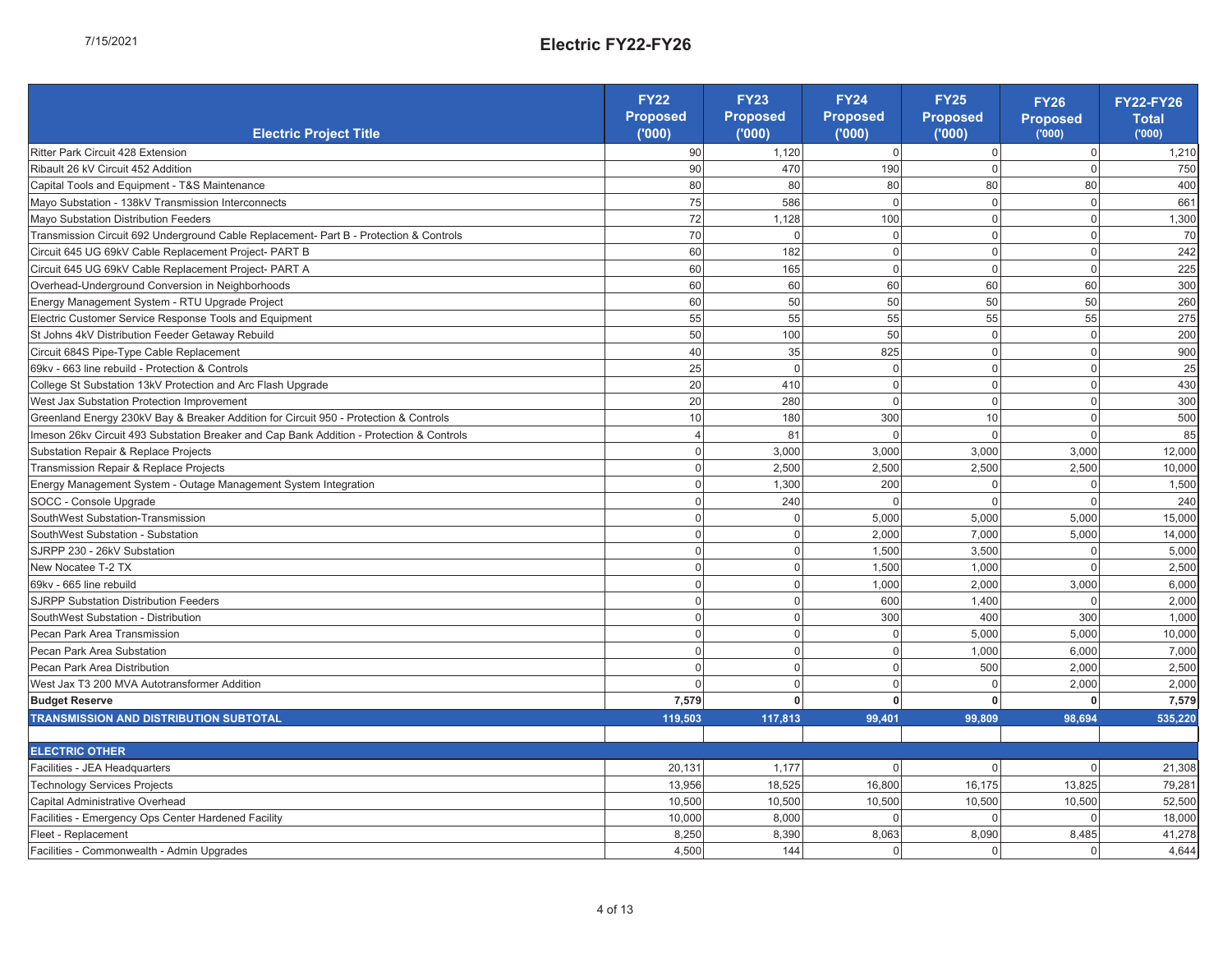|                                                                                   | <b>FY22</b>       | FY <sub>23</sub>  | FY24<br>Proposed | Proposed<br><b>FY25</b> |                                       | FY22-FY26       |
|-----------------------------------------------------------------------------------|-------------------|-------------------|------------------|-------------------------|---------------------------------------|-----------------|
| Electric Project Title                                                            | Proposed<br>(000) | Proposed<br>(000) | (000)            | (000)                   | FY26<br>Proposed<br><sub>('000)</sub> | Total<br>('000) |
| Facilities - Southside Renovations - Phase 2                                      | 2,961             | $\circ$           | $\circ$          | $\circ$                 | $\circ$                               | 2,961           |
| Facilities - Industrial Training Center                                           | 1,876             | $\circ$           | $\circ$          | $\circ$                 | $\circ$                               | 1,876           |
| Facilities - Brandy Branch Operations and DC Power Systems Generator Backup Units | 850               | $\circ$           | $\circ$          | $\circ$                 | $\circ$                               | 850             |
| Facilities - Westside Building 5 Glove Lab Upgrades                               | 753               | $\circ$           | $\circ$          | $\circ$                 | $\circ$                               | 753             |
| Security Improvements                                                             | 650               | 650               | 650              | 650                     | 650                                   | 3,250           |
| Fleet - Expansion                                                                 | 634               | 600               | 600              | 600                     | 500                                   | 2,934           |
| Facilities - PV Array Upgrades                                                    | 631               | $\circ$           | $\circ$          | $\circ$                 | $\circ$                               | 631             |
| Facilities - Roof Replacements                                                    | 450               | 450               | 450              | 450                     | 450                                   | 2,250           |
| Facilities - Heating, Ventilation, and Air                                        | 430               | 430               | 430              | 430                     | 430                                   | 2,150           |
| Laboratory Equipment Upgrades                                                     | 349               | 75                | 75               | 75                      | 75                                    | 649             |
| Security - Video Server Upgrade                                                   | 275               | $\circ$           | $\circ$          | $\circ$                 | $\circ$                               | 275             |
| Security - Fencing                                                                | 260               | 260               | 260              | 260                     | 260                                   | 1,300           |
| Security - Commonwealth Security Enhancements                                     | 256               | $\circ$           | $\circ$          | $\circ$                 | $\circ$                               | 256             |
| Facilities - Paving and Site Improvements                                         | 250               | 250               | 250              | 250                     | 250                                   | 1,250           |
| Facilities - Kennedy Generating - Pump Shop Demolition                            | 250               | $\circ$           | $\circ$          | $\circ$                 | $\circ$                               | 250             |
| Security - Normandy Substation Fence Replacement                                  | 225               | $\circ$           | $\circ$          | $\circ$                 | $\circ$                               | 225             |
| Facilities - Building Upgrades                                                    | 200               | 200               | 200              | 200                     | 200                                   | 000             |
| Facilities - Generators                                                           | 200               | 150               | 250              |                         |                                       | 602             |
| Facilities - Southside Asphalt Pavement Upgrade                                   | 200               | $\circ$           | $\circ$          | $\circ$                 | $\circ$                               | 200             |
| Facilities - Plumbing Upgrades                                                    | 100               | 100               | $\overline{00}$  | 100                     | 100                                   | 500             |
| Facilities - Electrical and Lighting                                              | 100               | 100               | 100              | 100                     | 100                                   | 500             |
| Utility Locate Group - Capital Equipment                                          | SO                | 50                | SO               | SO                      | 50                                    | 250             |
| Security - Fire System Sprinklers                                                 | 20                | 20                | 20               | 20                      | 20                                    | 100             |
| Facilities - Elevators                                                            |                   |                   |                  |                         |                                       | Ю               |
| <b>Budget Reserve</b>                                                             | 1,982             | 0                 | $\bullet$        | 0                       | $\bullet$                             | 1,982           |
| ELECTRIC OTHER SUBTOTAL                                                           | 81,289            | 50,072            | 38,799           | 37,952                  | 35,897                                | 244,009         |
|                                                                                   |                   |                   |                  |                         |                                       |                 |
| ELECTRIC GRAND TOTAL                                                              | 240,802           | 210,107           | 180,904          | 188,061                 | 308,738                               | 1,128,612       |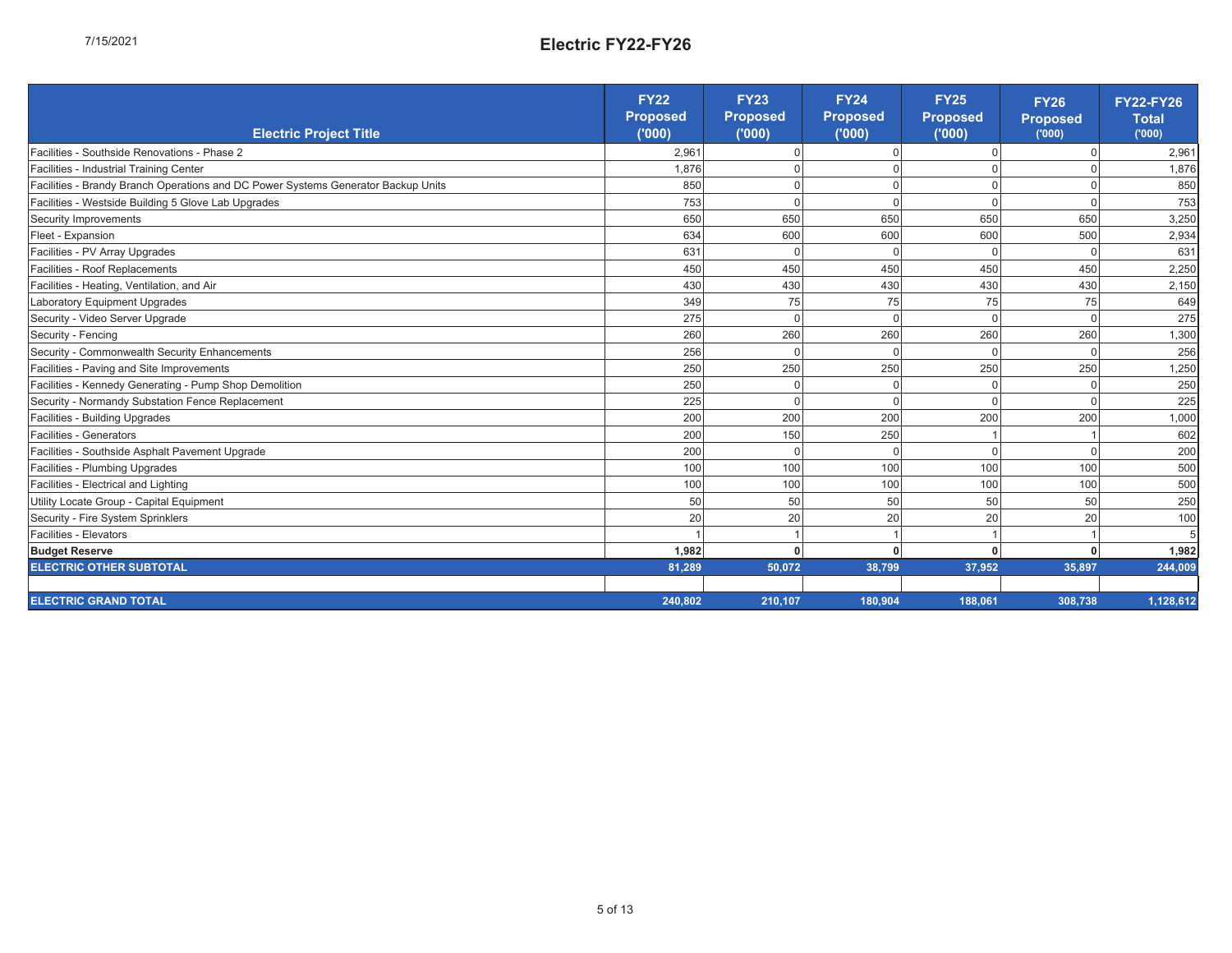| ı |
|---|
|   |
|   |

| Water/Wastewater Project Title                                                                          | FY22<br>Proposed<br>(000) | FY23<br>Proposed<br>(000) | FY24<br>Proposed<br>(000) | Proposed<br><b>FY25</b><br>(000) | FY26<br>Proposed<br>(000) | FY22-FY26<br>Total<br>(000) |
|---------------------------------------------------------------------------------------------------------|---------------------------|---------------------------|---------------------------|----------------------------------|---------------------------|-----------------------------|
|                                                                                                         |                           |                           |                           |                                  |                           |                             |
| WATER                                                                                                   |                           |                           |                           |                                  |                           |                             |
| RiverTown Water Plant - New 4.7 MGD Water Plant                                                         | 11,920                    | 3,707                     | $\circ$                   | $\circ$                          | $\circ$                   | 15,627                      |
| Water Meters - Replacement                                                                              | 6,500                     | 6,500                     | 6,500                     | 6,500                            | 6,500                     | 32,500                      |
| US1 Booster Station - Old St Augustine Rd to US1 Booster Station - New                                  | 5,921                     | 6,697                     | 0                         | $\circ$                          | $\circ$                   | 12,617                      |
| Galvanized Pipe Replacement - Program                                                                   | 5,234                     | 8,054                     | 8,000                     | 8,000                            | 8,000                     | 37,287                      |
| Water Delivery System - Repair & Replace                                                                | 5,000                     | 5,000                     | 5,000                     | 5,500                            | 5,500                     | 26,000                      |
| SIPS - Main St Water Plant - 1st St to Franklin St - Transmission - New                                 | 4,980                     | 991                       |                           | $\circ$                          | $\circ$                   | 5,971                       |
| Well Rehabilitation and Replacement Program                                                             | 4,600                     | 4,600                     | 4,600                     | 4,600                            | 4,600                     | 23,000                      |
| Greenland - Southside Blvd - Deerwood 3 to Greenland                                                    | 4,458                     | 2,394                     | 20,000                    | 21,000                           | 525                       | 48,377                      |
| JP - Nassau - William Burgess Blvd - US 17 to Miner Rd - New                                            | 3,568                     | 0                         | $\circ$                   | $\circ$                          | $\circ$                   | 3,568                       |
| Lofton Oaks Water Plant - Improvements                                                                  | 3,007                     | 903                       | $\circ$                   | $\circ$                          | $\circ$                   | 3,910                       |
| Development Driven Projects                                                                             | 2,780                     | 200                       | 200                       | 200                              | 200                       | 3,580                       |
| E 1st St Main St to E 4th St - Raw Water - New                                                          | 2,476                     | 254                       | $\circ$                   | $\circ$                          | $\circ$                   | 2,730                       |
| Beverly Hills Water Main Replacement                                                                    | 2,411                     | 1,775                     | $\circ$                   | $\circ$                          | $\circ$                   | 4,186                       |
| Water Meters - Growth                                                                                   | 2,350                     | 2,450                     | 2,030                     | 2,030                            | 2,030                     | 10,890                      |
| McDuff Water Plant - Refurbishment Project                                                              | 2,229                     | 2,217                     | $\circ$                   | $\circ$                          | $\circ$                   | 4,446                       |
| New World Av - Waterworks Ave to Chaffee Rd - Transmission - New                                        | 2,221                     | 2,204                     | $\circ$                   | $\circ$                          | $\circ$                   | 4,425                       |
| Norwood Water Plant - Rehabilitation                                                                    | 2,094                     | 1,352                     | $\circ$                   | $\circ$                          | $\circ$                   | 3,445                       |
| Water Meters - Large Water Meter Replacement                                                            | 2,030                     | 2,030                     | 500                       | 500                              | 500                       | 5,560                       |
| Bessie Circle - Water Main Installation                                                                 | 1,178                     | 135                       | $\circ$                   | $\circ$                          | $\circ$                   | 1,313                       |
| Water Transmission Replacement                                                                          | 1,066                     | 3,800                     | 2,000                     | 2,000                            | 2,000                     | 10,866                      |
| Water Purification Demonstration Facility                                                               | 1,000                     | 2,500                     | 2,500                     | 2,500                            | 19,561                    | 28,061                      |
| Real Estate - North Grid - Downtown Water Plant - Property Acquisition                                  | 1,000                     | $\circ$                   | 0                         | $\circ$                          | $\circ$                   | 1,000                       |
| Main Extensions and Taps                                                                                | 950                       | 950                       | 950                       | 950                              | 950                       | 4,750                       |
| Deerwood - Southside Blvd Intertie to Deerwood III Water Plant - New                                    | 927                       | 21,097                    | 8,967                     | S                                | $\circ$                   | 30,994                      |
| St Johns Forest Water Plant - Well No 5 - New                                                           | 874                       | 0                         | 0                         | $\circ$                          | $\circ$                   | 874                         |
| JP - FDOT/COJ - Chaffee Rd - Westmeadows Dr S to Samaritan Wy - Transmission - New                      | 830                       | 2,004                     | $\circ$                   | $\circ$                          | $\circ$                   | 2,834                       |
| JP - FDOT - 195 and MLK Interchange - Water Main Replacement                                            | 830                       | 50                        | 20                        | 20                               | $\circ$                   | 920                         |
| Martin Luther King - Fairfax to Brentwood Water Main Replacement                                        | 799                       | 3,067                     | 5,205                     | 22                               | $\circ$                   | 9,093                       |
| Water Plant Capital Renewal & Replacement                                                               | 750                       | 750                       | 750                       | 750                              | 750                       | 3,750                       |
| Water Treatment Plant Large Capital Improvements                                                        | 700                       | 3,610                     | 14,350                    | 5,050                            | 4,750                     | 28,460                      |
| JP - Joint Participation Projects                                                                       | 700                       | 700                       | 700                       | 700                              | 700                       | 3,500                       |
| Well Field Repair & Replace                                                                             | 700                       | 700                       | 700                       | 700                              | 700                       | 3,500                       |
| Palm Avenue Water Main Replacement                                                                      | 671                       | $\circ$                   | $\circ$                   | $\circ$                          | $\circ$                   | 671                         |
| Ponte Vedra Blvd 6" Cast Iron Replacement                                                               | 573                       | $\circ$                   | $\circ$                   | $\circ$                          | $\circ$                   | 573                         |
| Hampton Falls Dr Electrical Ease. - San Pablo to Suni Pines Connection - 12 inch Water Main Replacement | 500                       | $\circ$                   | $\circ$                   | $\circ$                          | $\circ$                   | 500                         |
| Lakeshore Water Plant - Reservoir Rehabilitation - Phase 2                                              | 460                       | 2,027                     | 150                       | $\circ$                          | $\circ$                   | 2,637                       |
| JP - COJ - McCoy's Creek - Cherokee St. to St. Johns River                                              | 355                       | $\circ$                   | 100                       | $\circ$                          | $\circ$                   | 455                         |
| Greenland Well No. 2 Well Rehabilitation Project                                                        | 326                       | $\circ$                   | $\circ$                   | $\circ$                          | $\circ$                   | 326                         |
| Harbor Island Drive Water Main Replacement                                                              | 320                       | $\overline{\circ}$        | $\circ$                   | $\circ$                          | $\circ$                   | 320                         |

6 of 13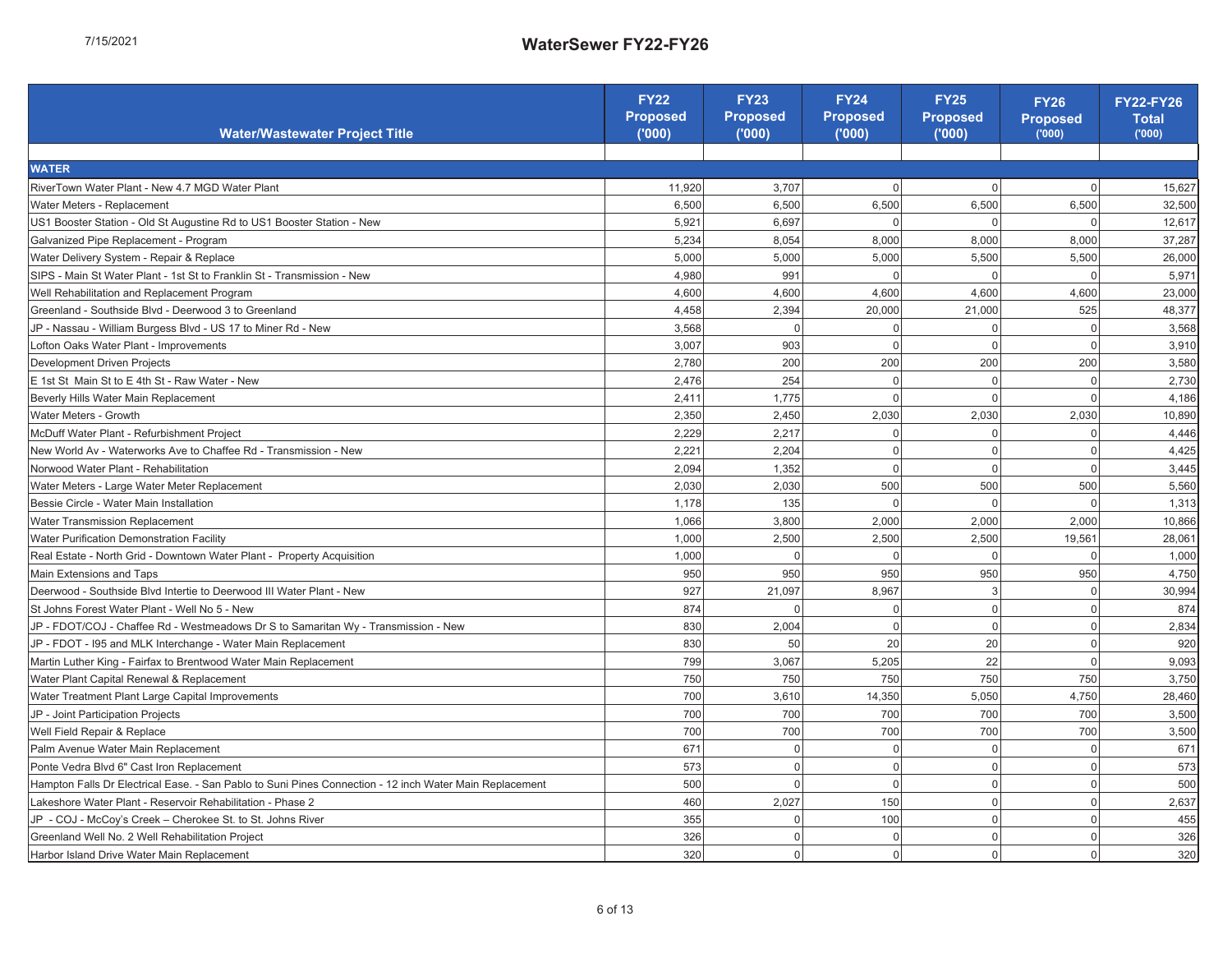| ۲<br>J |
|--------|
|        |
| j      |
| f<br>۰ |
| -<br>、 |
|        |

|                                                                                                                                                                                                                                            | Proposed<br>FY22         | Proposed<br>FY <sub>23</sub> | Proposed<br>FY24                | Proposed<br><b>FY25</b>  | Proposed<br><b>FY26</b>  | <b>FY22-FY26</b><br>Total |
|--------------------------------------------------------------------------------------------------------------------------------------------------------------------------------------------------------------------------------------------|--------------------------|------------------------------|---------------------------------|--------------------------|--------------------------|---------------------------|
| Water/Wastewater Project Title                                                                                                                                                                                                             | (000)                    | (000)                        | (000)                           | (000)                    | (000)                    | (000)                     |
| JP - Pages Dairy Rd - Felmor Rd to Chester Ave - Transmission                                                                                                                                                                              | 318                      | $\infty$                     | $\circ$                         | $\circ$                  | $\circ$                  | 325                       |
| Jammes Rd - Wilson Blvd to Harlow Blvd                                                                                                                                                                                                     | 310                      | $\circ$                      | $\circ$                         | $\circ$                  | $\circ$                  | 310                       |
| JP-FDOT - North Grid - Lem Turner - Capper Rd to Leonid                                                                                                                                                                                    | 306                      | $\circ$                      | $\circ$                         | $\circ$                  | $\circ$                  | 306                       |
| Water Treatment Plants - Sodium Hypochlorite Storage Tank Upgrades                                                                                                                                                                         | 250                      | 200                          | 200                             | 200                      | 200                      | 1,050                     |
| Pritchard Rd - Old Plank Rd to Cisco Dr W - Transmission - New                                                                                                                                                                             | 216                      | 760                          | 1,690                           | $\circ$                  | $\circ$                  | 2,666                     |
| Oakridge Water Plant - High Service Pump Replacement                                                                                                                                                                                       | 162                      | 811                          | 2,294                           | 3,395                    | 6                        | 6,671                     |
| 103rd St (Cecil Field) Water Main Replacement - Cecil Commerce Ctr Pkwy to Aviation Ave                                                                                                                                                    | 108                      | $\circ$                      | $\circ$                         | $\circ$                  | $\circ$                  | 108                       |
| Grid - Cost Participation - New                                                                                                                                                                                                            | $\overline{00}$          | 100                          | 100                             | 100                      | 100                      | 500                       |
| Water Treatment Plant Reservoir Repair & Replace                                                                                                                                                                                           | 100                      | 100                          | 100                             | 100                      | 100                      | 500                       |
| JP - FDOT - Lane Ave S - Water Main Replacement - Distribution                                                                                                                                                                             | 89                       | 29                           | $\circ$                         | $\circ$                  | $\circ$                  | 118                       |
| Hendricks Well No. 5 Well Rehabilitation Project                                                                                                                                                                                           | $\sqrt{8}$               | $\circ$                      | $\circ$                         | $\circ$                  | $\circ$                  | 5                         |
| Main Street Well No. 12 Well Rehabilitation Project                                                                                                                                                                                        | 86                       | $\circ$                      | $\circ$                         | $\circ$                  | $\circ$                  | 86                        |
| Hendricks Well No. 8 Well Rehabilitation Project                                                                                                                                                                                           | 80                       | $\circ$                      | $\circ$                         | $\circ$                  | $\circ$                  | 80                        |
| Royal Lakes Water Plant High Service Pump Expansion                                                                                                                                                                                        | 78                       | 1,926                        | ,480<br>σ                       | 407<br>S                 | $\circ$                  | 14,892                    |
| Arlington Water Plant Well No 4 Rehabilitation                                                                                                                                                                                             | $\overline{7}$           | $\circ$                      | $\circ$                         | $\circ$                  | $\circ$                  | F                         |
| Forest Blvd - Stone Rd to T-Line - Raw Water Main - New                                                                                                                                                                                    | $\overline{7}$           | 1,692                        | 702                             | $\infty$                 | $\circ$                  | 2,472                     |
| Hendricks Well No. 7 Well Rehabilitation Project                                                                                                                                                                                           | 72                       | $\circ$                      | $\circ$                         | $\circ$                  | $\circ$                  | 2                         |
| Mandarin Road Loop Connection - Transmission - New                                                                                                                                                                                         | 57                       | $\circ$                      | $\circ$                         | $\circ$                  | $\circ$                  | 57                        |
| Greenland Water Plant - Expansion from 6.0 to 9.0 MGD                                                                                                                                                                                      | 50                       | $\circ$                      | $\circ$                         | $\circ$                  | $\circ$                  | 50                        |
| JP - FDOT - Beaver St Water Main Replacement - Edgewood Ave N to McDuff Ave N                                                                                                                                                              | 50                       | $\circ$                      | $\circ$                         | $\circ$                  | $\circ$                  | 50                        |
| Lovegrove Water Plant - Electric System Upgrade                                                                                                                                                                                            | 40                       | 400                          | <b>300</b><br>$\overline{ }$    | 2,500                    | 101                      | 4,341                     |
| JP - FDOT - 103rd St. (SR134) - Firestone to Wesconnett - Water Main Improvements                                                                                                                                                          | 36                       | $\circ$                      | $\circ$                         | $\circ$                  | $\circ$                  | 96                        |
| JP - FDOT - I10 Widening - I295 to I95 - Water Main Replacement                                                                                                                                                                            | $30\overline{)}$         | 12                           | $\overline{\omega}$             | $\circ$                  | $\circ$                  | R2                        |
| JP - JTA - San Pablo Rd - Beach Blvd to Atlantic Blvd                                                                                                                                                                                      | 25                       | $\circ$                      | $\circ$                         | $\circ$                  | $\circ$                  | 25                        |
| Greenland Well No. 1 Well Rehabilitation Project                                                                                                                                                                                           | 23                       | $\circ$                      | $\circ$                         | $\circ$                  | $\circ$                  | 23                        |
| JP - FDOT Edgewood Ave. South Resurfacing from US 17 to Cassat Ave.                                                                                                                                                                        | 22                       | $\overline{12}$              | $\overleftarrow{\phantom{a}}$   | $\circ$                  | $\circ$                  | 45                        |
| JP - FDOT - SR212 (US90/Beach Blvd.) Southside Blvd. to Eve Dr - Water Main Replacement                                                                                                                                                    | 12                       | 36                           | $\circ$                         | $\circ$                  | $\circ$                  | 48                        |
| Margaret St. Area Water Main Installation                                                                                                                                                                                                  | $\tilde{t}$              | 50                           | $\circ$                         | $\circ$                  | $\circ$                  | 6                         |
| Southeast Water Plant - Ground Storage Tank                                                                                                                                                                                                | S                        | 321                          | 309<br>က                        | $\circ$                  | $\circ$                  | 3,640                     |
| JP-JTA-Collins Rd                                                                                                                                                                                                                          | $\tilde{0}$              | $\circ$                      | $\circ$                         | $\circ$                  | $\circ$                  | S                         |
| JP - FDOT- SR202 - JTB at San Pablo Rd                                                                                                                                                                                                     | 4                        | $\circ$                      | $\circ$                         | $\circ$                  | $\circ$                  | 4                         |
| Water Pipeline Crossings Resiliency                                                                                                                                                                                                        | $\overline{\phantom{0}}$ | $\overline{\phantom{0}}$     | $\overline{\phantom{0}}$        | $\overline{\phantom{0}}$ | $\overline{\phantom{0}}$ | 5                         |
| JP - JTA - 5th St - Huron Ave to Melson Ave                                                                                                                                                                                                | $\circ$                  | $\circ$                      | $\circ$                         | $\circ$                  | $\circ$                  | $\circ$                   |
| Cisco Dr - Westlake Water Plant to Garden St - Transmission - New                                                                                                                                                                          | $\circ$                  | 666                          | 598<br>$\overline{\phantom{0}}$ | 5,654                    | $\circ$                  | 7,918                     |
| Beacon Hills Water Plant - Rehabilitation                                                                                                                                                                                                  | $\circ$                  | 62                           | 995                             | 1,756                    | 4,169                    | 6,982                     |
|                                                                                                                                                                                                                                            | $\circ$                  | $\circ$                      | 600                             | 3,000                    | 2,000                    | 5,600                     |
| <b>g</b> Main St Water Plant - Ozone Generator - Addition<br>8 Westlake Water Plant - Well No 4 and Raw Water Main<br>A North Grid - Arnold Rd - Pecan Park Rd to Northwest Water Reclamation Facility                                     | $\circ$                  | $\circ$                      | 276                             | 2,003                    | 641                      | 2,920                     |
|                                                                                                                                                                                                                                            | $\circ$                  | $\circ$                      | 250                             | 250                      | 250                      | 750                       |
|                                                                                                                                                                                                                                            | $\circ$                  | $\circ$                      | 89                              | 740                      | 3,357                    | 4,165                     |
|                                                                                                                                                                                                                                            | $\circ$                  | $\circ$                      | $\overline{6}$                  | 1,960                    | 1,361                    | 3,339                     |
|                                                                                                                                                                                                                                            | $\circ$                  | $\circ$                      | $\circ$                         | 4,300                    | $\circ$                  | 4,300                     |
| Matienwood Water Plant - Rehabilitation<br>A Mosstlake Water Plant - Expansion from 3.0 to 7.0 MGD<br>A Mosstlake Water Plant - Expansion from 3.0 to 7.0 MGD<br>A Blount Island Fire Protection System - Repair & Replace<br>Repair & Rep | 7 of 13                  |                              |                                 |                          |                          |                           |
|                                                                                                                                                                                                                                            |                          |                              |                                 |                          |                          |                           |
|                                                                                                                                                                                                                                            |                          |                              |                                 |                          |                          |                           |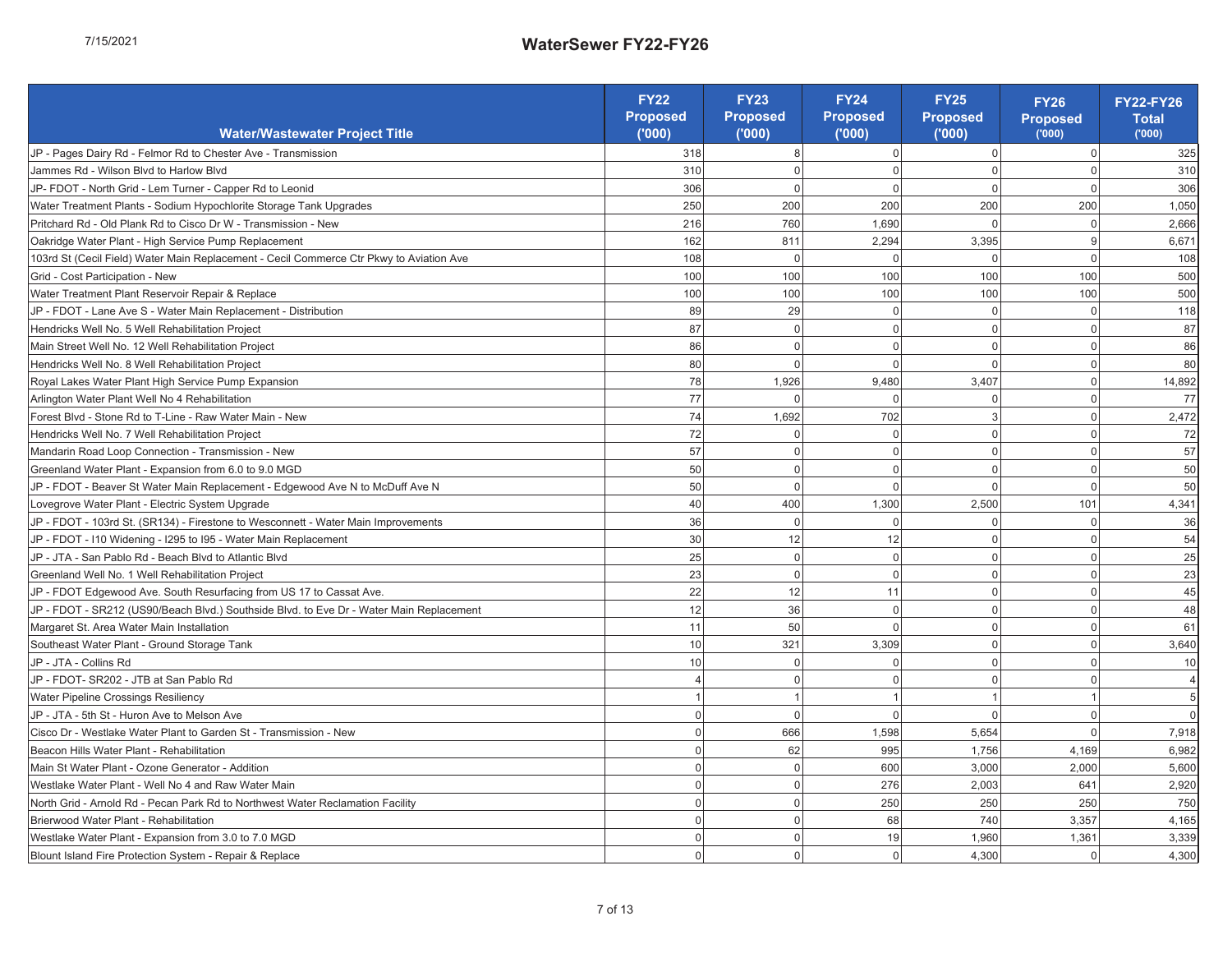| Water/Wastewater Project Title                                                                                                                                                                                                         | Proposed<br><b>FY22</b><br>(000) | FY23<br>Proposed<br>("000) | FY24<br>Proposed<br>('000) | FY25<br>Proposed<br>('000) | FY26<br>Proposed<br><sub>('000)</sub> | <b>FY22-FY26</b><br><b>Total</b><br>(000) |
|----------------------------------------------------------------------------------------------------------------------------------------------------------------------------------------------------------------------------------------|----------------------------------|----------------------------|----------------------------|----------------------------|---------------------------------------|-------------------------------------------|
| Ft. Caroline Rd - McCormick Rd to Fulton Rd - Distribution - New                                                                                                                                                                       | $\circ$                          |                            | $\circ$                    | 210                        | 805                                   | 1,015                                     |
| <b>Budget Reserve</b>                                                                                                                                                                                                                  | 4,609                            | $\circ$ $\circ$            | $\circ$                    |                            | 0                                     | 4,609                                     |
| <b>WATER SUBTOTAL</b>                                                                                                                                                                                                                  | 96,792                           | 99,902                     | 106,228                    | 90,603                     | 70,359                                | 463,884                                   |
|                                                                                                                                                                                                                                        |                                  |                            |                            |                            |                                       |                                           |
| <b>SEWER</b>                                                                                                                                                                                                                           |                                  |                            |                            |                            |                                       |                                           |
| Southwest Reclamation Facility - Expansion to 16 MGD                                                                                                                                                                                   | 29,105                           | 32,395                     | 12,013                     | 877                        | $\circ$                               | 74,390                                    |
| Greenland Reclamation Facility - 4.0 MGD                                                                                                                                                                                               | 25,984                           | 45,955                     | 23,040                     | 400                        | $\circ$                               | 95,379                                    |
| Buckman Reclamation Facility - Disinfection System Replacement                                                                                                                                                                         | 11,858                           | 5,355                      | $\circ$                    | $\circ$                    | $\circ$                               | 17,213                                    |
| US 1 - Greenland Reclamation Facility to CR 210 - Transmission - New - Reclaim                                                                                                                                                         | 9,267                            | 16,131                     | $\circ$                    | $\circ$                    | $\circ$                               | 25,398                                    |
| Buckman Reclamation Facility - Biosolids Conversion - Process Facility                                                                                                                                                                 | 8,895                            | 49,897                     | 53,799                     | 46,886                     | 13,439                                | 172,915                                   |
| 5th St W - Imeson Rd to Melson Ave - Transmission - New - Force Main                                                                                                                                                                   | 8,749                            | 324                        | 0                          | 0                          | $\circ$                               | 9,073                                     |
| Buckman Reclamation Facility - Blower System Improvements                                                                                                                                                                              | 6,634                            | 139                        | $\circ$                    | $\circ$                    | $\circ$                               | 6,773                                     |
| Nassau - Radio Av - Reclaim Water Storage Tank and Booster Pump Station - Reclaim                                                                                                                                                      | 6,559                            | 1.241                      | $\circ$                    | $\circ$                    | $\circ$                               | 7,800                                     |
| Buckman Reclamation Facility - Biosolids Dryer Rehabilitation - Andritz OEM                                                                                                                                                            | 6,333                            | $\circ$                    | $\circ$                    | $\circ$                    | $\circ$                               | 6,333                                     |
| Nassau Regional Reclamation Facility - Expansion to 3 MGD                                                                                                                                                                              | 6,290                            | 19,366                     | 26,633                     | 1,070                      | $\circ$                               | 53,359                                    |
| Real Estate - Northwest Reclamation Facility - Property Acquisition                                                                                                                                                                    | 6,000                            | $\circ$                    | 0                          | $\circ$                    | $\circ$                               | 6,000                                     |
| Pumping Stations - Capital Equipment Replacement                                                                                                                                                                                       | 4,500                            | 4,500                      | 4,500                      | 4,500                      | 4,500                                 | 22,500                                    |
| Sewer Collection System Repair & Replace                                                                                                                                                                                               | 4,000                            | 4,000                      | 4,000                      | 4,500                      | 4,500                                 | 21,000                                    |
| Sewer Collection System Trenchless Repair & Replace                                                                                                                                                                                    | 3,822                            | 3,822                      | 3,822                      | 3,822                      | 3,822                                 | 19,112                                    |
| Manhole Inspection, Prioritization, and Rehabilitation or Replacement                                                                                                                                                                  | 3,578                            | 3,578                      | 3,578                      | 3,578                      | 3,578                                 | 17,888                                    |
| Twin Creeks Reclaim Storage Tank and Booster PS - Reclaim- (Reimb-20)                                                                                                                                                                  | 3,328                            | Б                          | $\circ$                    | 0                          | $\circ$                               | 3,333                                     |
| Mandarin-Greenland Interconnect - Reclaim                                                                                                                                                                                              | 3,300                            | 2,400                      | $\circ$                    | $\circ$                    | $\circ$                               | 5,700                                     |
| JP - SJC - CR210 - South Hampton to Ashford Mills - Transmission - Reclaim                                                                                                                                                             | 3,113                            | $\circ$                    | $\circ$                    | $\circ$                    | $\circ$                               | 3,113                                     |
| Cedar Bay Backup Power System                                                                                                                                                                                                          | 3,060                            | $\circ$                    | $\circ$                    | $\circ$                    | $\circ$                               | 3,060                                     |
| Arlington East Reclamation Facility Upgrades - Odor Control                                                                                                                                                                            | 2,642                            | $\circ$                    | $\circ$                    | $\circ$                    | $\circ$                               | 2,642                                     |
| Mandarin Reclamation Facility - Sludge Holding Tanks Rehabilitation                                                                                                                                                                    | 2,547                            | 1,161                      | $\circ$                    | $\circ$                    | $\circ$                               | 3,708                                     |
| Water Reclamation Facilities - Capital Equipment Replacement                                                                                                                                                                           | 2,500                            | 2,500                      | 2,500                      | 2,500                      | 2,500                                 | 12,500                                    |
| District II - Robena Rd Booster Pump Station                                                                                                                                                                                           | 2,429                            | $\circ$                    | $\circ$                    | 0                          | $\circ$                               | 2,429                                     |
| Resiliency - Pump Stations, Plants, Electrical Reliability                                                                                                                                                                             | 2,370                            | 3,000                      | 900<br>က်                  | 800<br>4                   | 5,700                                 | 19,770                                    |
| Real Estate - Nassau Regional Reclamation Facility - Storage Tank and Boosters - Property Acquisition                                                                                                                                  | 1,950                            | $\circ$                    | $\circ$                    | $\circ$                    | $\circ$                               | 1,950                                     |
| Arlington East Reclamation Facility - Secondary MCC Replacement                                                                                                                                                                        | 1,878                            | 551                        | $\circ$                    | $\circ$                    | $\circ$                               | 2,429                                     |
| Monterey - 3254 Townsend Rd - Class III/IV - Pump Upgrade                                                                                                                                                                              | 1,811                            | 1,165                      | $\circ$                    | $\circ$                    | $\circ$                               | 2,976                                     |
| 4511 Spring Park Rd Lift Station                                                                                                                                                                                                       | 1,780                            | $\circ$                    | $\circ$                    | $\circ$                    | $\circ$                               | 1,780                                     |
| District II - 11308 Harts Rd - Class III/IV                                                                                                                                                                                            | 1,757                            | $\circ$                    | $\circ$                    | $\circ$                    | $\circ$                               | 1,757                                     |
| Buckman Reclamation Facility - Fine Screen Replacement                                                                                                                                                                                 | 1,639                            | $\circ$                    | $\circ$                    | $\circ$                    | $\circ$                               | 1,639                                     |
|                                                                                                                                                                                                                                        | 618                              | 2,781                      | 7,210                      | 7,524                      | 3,278                                 | 22,411                                    |
| <mark>g</mark> Arlington East Reclamation Facility - Parallel Sludge Line<br>3 SCADA RTU and Control Panel Upgrades<br>4 Large Diameter Cured In Place Piping                                                                          | 1,500                            | 1,500                      | 1,500                      | 1,500                      | 1,500                                 | 7,500                                     |
|                                                                                                                                                                                                                                        | 1,500                            | 1,500                      | 1,490                      | 1,166                      | 1,499                                 | 7,155                                     |
|                                                                                                                                                                                                                                        | 1,492                            | $\circ$                    | $\circ$                    | 0                          | $\circ$                               | 1,492                                     |
| <mark>a</mark> Monterey Reclamation Facility Improvements - Phase 1<br>1 Development Driven Projects - Reclaim<br>8 SR200 - William Burgess Blvd to Police Lodge Rd - Tran<br>8 SR200 - William Burgess Blvd to Police Lodge Rd - Tran | 1,460                            | 200                        | 200                        | 200                        | 200                                   | 2,260                                     |
| SR200 - William Burgess Blvd to Police Lodge Rd - Transmission - Reclaim                                                                                                                                                               | 1,335                            | 2,098                      | $\circ$                    | $\circ$                    | $\circ$                               | 3,433                                     |

8 of 13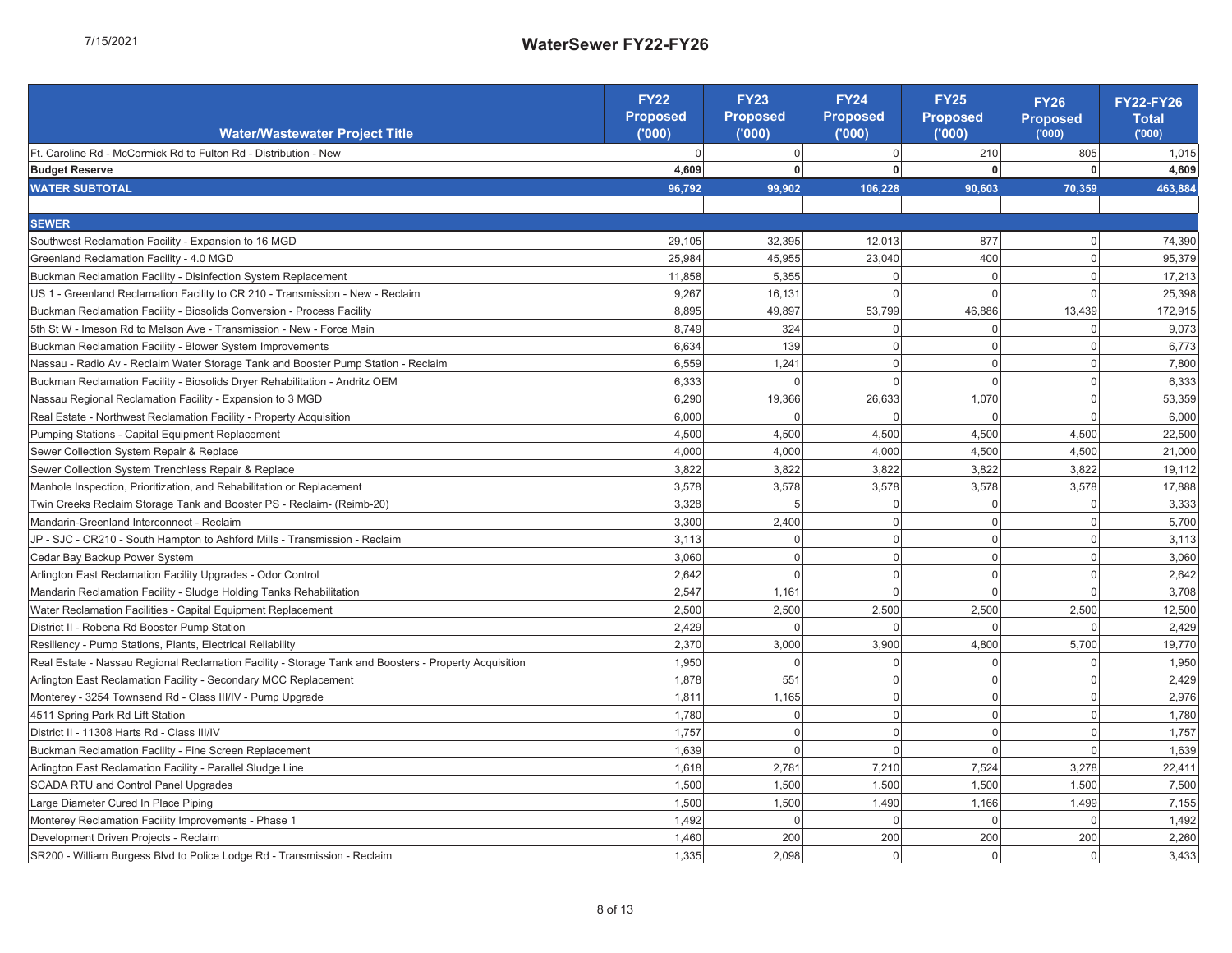| Í      |
|--------|
|        |
|        |
| L      |
|        |
| ï<br>╮ |
|        |

|                                                                                                                                                                                                       | <b>FY22</b>       | <b>FY23</b>       | FY24              | <b>FY25</b>       | <b>FY26</b>     | <b>FY22-FY26</b>      |
|-------------------------------------------------------------------------------------------------------------------------------------------------------------------------------------------------------|-------------------|-------------------|-------------------|-------------------|-----------------|-----------------------|
| Water/Wastewater Project Title                                                                                                                                                                        | Proposed<br>(000) | Proposed<br>(000) | Proposed<br>(000) | Proposed<br>(000) | Proposed        | <b>Total</b><br>(000) |
| Greenland - Burnt Mill Pump Station to Greenland Energy - Transmission - Force Main                                                                                                                   | 1,305             | 1,605             | $\circ$           | $\circ$           | $\circ$         | 2,910                 |
| Southwest - 5104 118th St - Class III/IV                                                                                                                                                              | 1,293             | 4,891             | 500               | $\circ$           | $\circ$         | 6,683                 |
| Development Driven Projects - Pump Stations                                                                                                                                                           | 1,275             | 200               | 200               | 200               | 200             | 2,075                 |
| Veterans PKwy - Stillwater Subdivision to CR210 - Transmission - Reclaim                                                                                                                              | 1,231             | $\circ$           | $\circ$           | $\circ$           | $\circ$         | 1,231                 |
| Mandarin - 106 Twin Creeks - Class III/IV - Booster Pump Station                                                                                                                                      | 1,228             | 999               | $\circ$           | $\circ$           | $\circ$         | 2,227                 |
| Arlington East Reclamation Facility Upgrades - Aeration Basin and Blowers                                                                                                                             | 1,213             | 5,243             | 24,254            | 6,796             | $\overline{24}$ | 37,530                |
| Southwest - 6217 Wilson Bv - Class III/IV                                                                                                                                                             | 1,179             | 2,784             | 353               | $\circ$           | $\circ$         | 4,316                 |
| Wastewater Large Capital Improvements                                                                                                                                                                 | 1,175             | 9,520             | 13,360            | 29,840            | 14,250          | 68,145                |
| Arlington East Reclamation Facility Upgrades - Influent Structure                                                                                                                                     | 1,096             | 7,583             | 9,298             | 12                | $\circ$         | 17,989                |
| Herschel St. 12in Force Main Replacement                                                                                                                                                              | 1,045             | 1,659             | $\circ$           | $\circ$           | $\circ$         | 2,705                 |
| Nassau Regional Reclamation Facility - Effluent Management                                                                                                                                            | 1,000             | 5,000             | 6,000             | $\circ$           | $\circ$         | 12,000                |
| Southwest - 4881 Timuquana Rd - Class III/IV                                                                                                                                                          | 979               | $\frac{6}{5}$     | $\circ$           | $\circ$           | $\circ$         | 995                   |
| Nassau - Radio Ave - Class III/IV - New Pump Station                                                                                                                                                  | 949               | 1,866             | $\circ$           | $\circ$           | $\circ$         | 2,815                 |
| Ductile Iron Force Main Replacement                                                                                                                                                                   | 943               | 683               | 3,000             | 2,098             | 3,000           | 9,724                 |
| Holiday Road Master Pump Station Rehabilitation - Phases 1 and 2                                                                                                                                      | 898               | $\circ$           | $\circ$           | $\circ$           | $\circ$         | 898                   |
| Main Extensions and Taps - Sewer                                                                                                                                                                      | 850               | 850               | 850               | 850               | 850             | 4,250                 |
| JP - COJ - McCoys Creek - Cherokee St. to St. Johns River - Sewer                                                                                                                                     | 845               | 255               | 847               | 534               | $\circ$         | 2,481                 |
| Development Driven Projects - Sewer                                                                                                                                                                   | 840               | 200               | 200               | 200               | 200             | 1,640                 |
| Monterey Reclamation Facility Improvements- Phase 2                                                                                                                                                   | 810               | $\circ$           | 2,824             | 7,281             | 3,384           | 14,298                |
| Buckman Reclamation Facility - Biosolids Process Renewal and Replacement                                                                                                                              | 740               | 740               | 740               | 740               | 740             | 3,700                 |
| 9247 Baymeadows Rd - Class III/IV - Pump Upgrade                                                                                                                                                      | <b>Z04</b>        | 674               | 150               | $\circ$           | $\circ$         | 1,528                 |
| Real Estate - RiverTown - New Storage and Pumping System                                                                                                                                              | 703               | $\circ$           | $\circ$           | $\circ$           | $\circ$         | 703                   |
| CR210 - Longleaf Pine Pkwy to Shearwater Rd - Trans - Reclaim                                                                                                                                         | 645               | 4,091             | 25                | $\circ$           | $\circ$         | 4,761                 |
| JP - FDOT - Copper Circle Lift Station Replacement - (Reimb-100)                                                                                                                                      | 631               | $\circ$           | $\circ$           | $\circ$           | $\circ$         | 631                   |
| ARV Inspection, Prioritization, and Rehabilitation or Replacement                                                                                                                                     | 570               | 570               | 570               | 570               | 570             | 2,850                 |
| Davis - Gate Pkwy to RG Skinner - Transmission - Reclaim                                                                                                                                              | 542               | 250               | 4,230             | 4,220             | 89              | 9,311                 |
| Southwest Service Area Infiltration and Inflow Analysis and Remediation                                                                                                                               | 500               | 500               | 500               | 500               | $\circ$         | 2,000                 |
| Ponte Vedra Reclamation Facility - UV Disinfection System Improvements                                                                                                                                | 500               | $\circ$           | $\circ$           | $\circ$           | $\circ$         | 500                   |
| District II - Arnold Road Master Pump Station                                                                                                                                                         | 500               | $\circ$           | $\circ$           | $\circ$           | $\circ$         | 500                   |
| RiverTown Booster Pump Station - Reclaim                                                                                                                                                              | 450               | 765               | 2,257             | $\circ$           | $\circ$         | 3,472                 |
| Pirates Cove Rd 8" Force Main Replacement                                                                                                                                                             | 444               | 379               | $\circ$           |                   | $\circ$         | 823                   |
| District II - 10800 Key Haven Bv - Class III/IV                                                                                                                                                       | 422               | 902               | $\circ$           | $\circ$ $\circ$   | $\circ$         | 2,324                 |
| District II Reclamation Facility - South Headwork Rehabilitation                                                                                                                                      | 414               | $\circ$           | $\circ$           | $\circ$           | $\circ$         | 414                   |
| JP - Joint Participation Projects - Sewer                                                                                                                                                             | 400               | 400               | 400               | 400               | 400             | 2,000                 |
| Lorain St 8" Force Main Replacement                                                                                                                                                                   | 373               | $\circ$           | $\circ$           | $\circ$           | $\circ$         | 373                   |
| Buckman Reclamation Facility - Biosolids RAW Sludge Holding Tank Restoration                                                                                                                          | 358               | 4,701             | 200               | $\circ$           | $\circ$         | 5,259                 |
| Arlington East - 8751 Bayleaf Dr - Class III/IV - Pump Upgrade<br>Second                                                                                                                              | 350               | 64                | 2,000             | 1,224             | $\circ$         | 3,638                 |
| Melson Ave. Trunk Main Manhole Replacements                                                                                                                                                           | 327               | 2,341             | $\circ$           | $\circ$           | $\circ$         | 2,668                 |
| <mark>a</mark> Veterans Pkwy - Stillwater Subdivision to CR210 - Transmission - Force Main<br>4.SCADA Renewal & Replacement<br><mark>8.</mark> Wastewater Odor Control - All Plants and Pump Stations | 319               | $\circ$           | $\circ$           | $\circ$           | $\circ$         | 319                   |
|                                                                                                                                                                                                       | 268               | 268               | 268               | 268               | 268             | 1,340                 |
|                                                                                                                                                                                                       | 250               | 250               | 250               | 250               | 250             | 1,250                 |
| Exhibit 1                                                                                                                                                                                             | 9 of 13           |                   |                   |                   |                 |                       |
|                                                                                                                                                                                                       |                   |                   |                   |                   |                 |                       |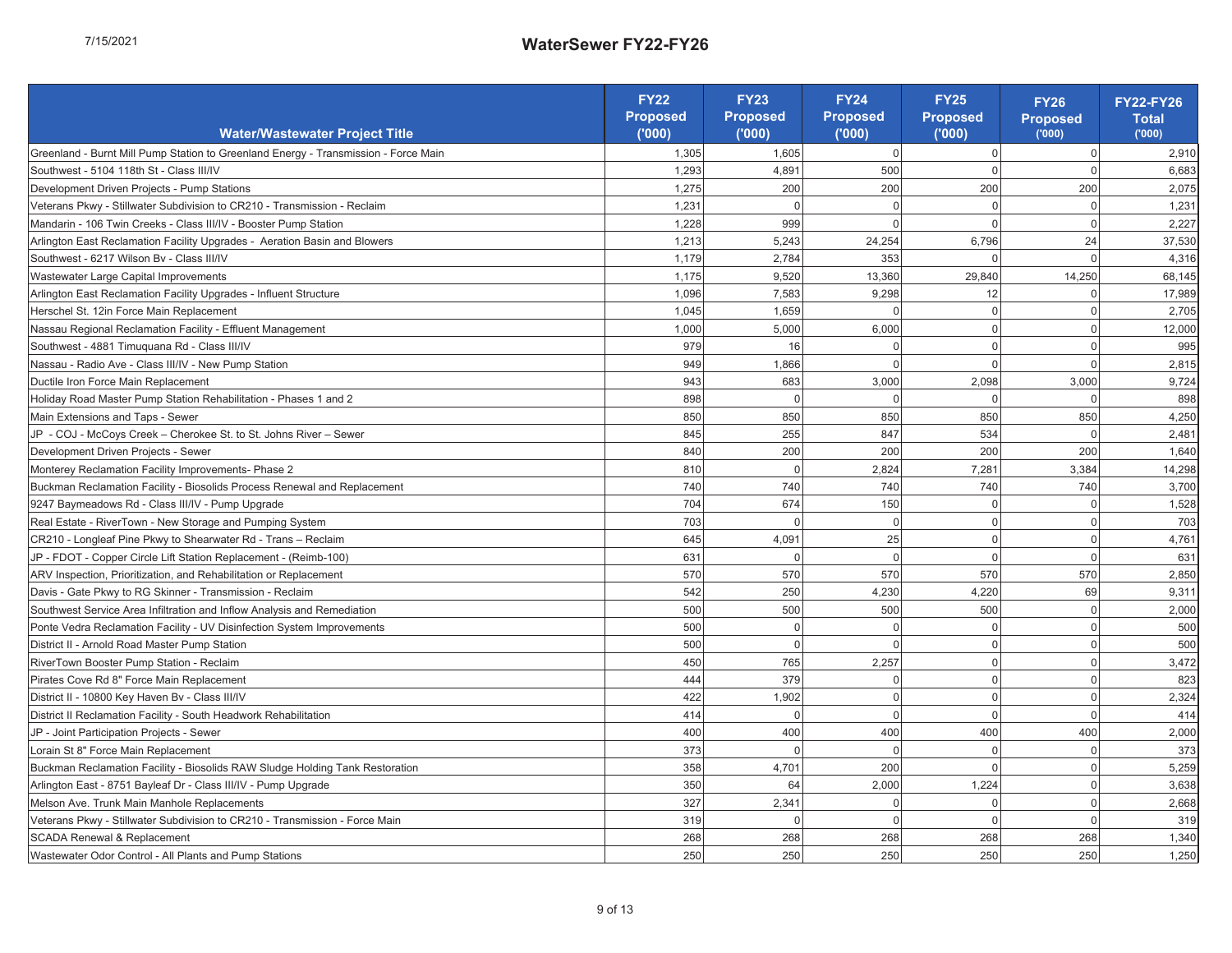| ۲ |
|---|
|   |
|   |
|   |
|   |
|   |
| ı |
|   |

|                                                                                                                                                                                                                                         | FY22              | FY23              | Proposed<br>FY24                | <b>FY25</b>       | <b>FY26</b>              | FY22-FY26      |
|-----------------------------------------------------------------------------------------------------------------------------------------------------------------------------------------------------------------------------------------|-------------------|-------------------|---------------------------------|-------------------|--------------------------|----------------|
| Water/Wastewater Project Title                                                                                                                                                                                                          | Proposed<br>(000) | Proposed<br>(000) | (000)                           | Proposed<br>(000) | Proposed<br>(000)        | Total<br>(000) |
| Eastport Rd - Emuness Rd to Sara Dr - Distribution - New - Force Main                                                                                                                                                                   | 246               | $\circ$           | $\circ$                         | $\circ$           | $\circ$                  | 246            |
| Margaret St. Area Sewer Main Installation                                                                                                                                                                                               | 239               | 951               | $\circ$                         | $\circ$           | $\circ$                  | 1,189          |
| Yacht Club Rd 8" Subaqueous Force Main Replacement                                                                                                                                                                                      | 213               | $\circ$           | $\circ$                         | $\circ$           | $\circ$                  | 213            |
| JP-District II - Lem Turner - Capper Rd to Leonid - Force Main                                                                                                                                                                          | 187               | $\circ$           | $\circ$                         | $\circ$           | $\circ$                  | 187            |
| Buckman Reclamation Facility - Biosolids Conversion - Operations/Maintenance Bldgs                                                                                                                                                      | 184               | $\circ$           | $\circ$                         | $\circ$           | $\circ$                  | 184            |
| Arlington East Reclamation Facility - Reclaim Filter - Increase Capacity from 8 to 10 MGD                                                                                                                                               | 169               | 800               | 1,000                           | $\circ$           | $\circ$                  | 1,969          |
| Old Kings Rd. at Little Six Mile Creek 8" Force Main                                                                                                                                                                                    | 156               |                   | $\circ$                         | $\circ$           |                          | 156            |
| Nocatee South Storage Tank and Booster Pump Station - Reclaim                                                                                                                                                                           | 126               | $\circ$ $\circ$   | $\circ$                         | $\circ$           | $\circ$ $\circ$          | 126            |
| Harbor Island Drive Pipe Force Main Replacement                                                                                                                                                                                         | 120               | $\circ$           | $\circ$                         | $\circ$           | $\circ$                  | 120            |
| District II - Reclaimanch Rd - Tradeport Dr to DUV-14491 Master Pump Station - Force Main                                                                                                                                               | 110               | 390               | $\circ$                         | $\circ$           | $\circ$                  | 500            |
| Grid - Cost Participation - New - Reclaim                                                                                                                                                                                               | 100               | 100               | 100                             | 100               | 001                      | 500            |
| Grid - Cost Participation - New - Force Main                                                                                                                                                                                            | 100               | 100               | 100                             | 100               | 100                      | 500            |
| Diesel-driven Backup Pump Repair & Replace                                                                                                                                                                                              | 100               | 100               | 100                             | 100               | 100                      | 500            |
| Waste Water Pumping Station Safety Improvements - Guard Rail Installation                                                                                                                                                               | 100               | 100               | 100                             | 100               | 100                      | 500            |
| Buckman Reclamation Facility - Primary Clarifier Rehabilitation                                                                                                                                                                         | 99                | $\circ$           | $\circ$                         | $\circ$           | $\circ$                  | 8              |
| Walnut St Trunkline Replacement: 32nd St Pump Station to 16th St E                                                                                                                                                                      | 96                | $\circ$           | $\circ$                         | $\circ$           | $\circ$                  | 96             |
| Southwest - 5825 Robitzsch Lane - Class III/IV                                                                                                                                                                                          | $\overline{7}$    | $\circ$           | 150<br>$\overline{\mathcal{N}}$ | $_{20}$           | $\circ$                  | 2,241          |
| South Shores Sub-Aqueous Force Main Rehabilitation                                                                                                                                                                                      | 86                | 813               | $\circ$                         | $\circ$           | $\circ$                  | 879            |
| Main<br>JP - COJ - Old Middleburg Rd - Argyle Forest Blvd to Maynard Place - Transmission - New - Force                                                                                                                                 | 63                | 2,112             | $\circ$                         | $\circ$           |                          | 2,175          |
| JP - JTA - 5th St - Huron Ave to Melson Ave - S                                                                                                                                                                                         | 55                | $\circ$           | $\circ$                         | $\circ$           | $\circ$ $\circ$          | 55             |
| Reuse Delivery Repair & Replace                                                                                                                                                                                                         | 55                | 55                | 55                              | 55                | 55                       | 275            |
| Manhole SCADA Repair & Replace                                                                                                                                                                                                          | 50                | 50                | 50                              | 50                | 50                       | 250            |
| Reuse Facility - Capital Equipment Replacement                                                                                                                                                                                          | 50                | 50                | 50                              | SO                | 50                       | 250            |
| JP - FDOT - 103rd St. (SR134) - Firestone to Wesconnett - Sewer Main Improvements                                                                                                                                                       | 36                | $\circ$           | $\circ$                         | $\circ$           | $\circ$                  | 36             |
| JP - FDOT - I10 Widening - I295 to I95 - Force Main Replacement                                                                                                                                                                         | $30\overline{)}$  | 12                | $\tilde{c}$                     | $\circ$           | $\circ$                  | 54             |
| Southwest - 7703 Blanding Bv - Class III/IV                                                                                                                                                                                             | 26                |                   | 338                             | $\circ$           |                          | 364            |
| Bradley Road Pump Station Improvements                                                                                                                                                                                                  | 25                | $\circ$ $\circ$   | $\circ$                         | $\circ$           | $\circ$ $\circ$          | 25             |
| Nocatee South Reclaim Improvements                                                                                                                                                                                                      | 20                | 350               | 1,610                           | $\circ$           | $\circ$                  | 1,980          |
| Ridenour WTP - Storage and Repump - Reclaim                                                                                                                                                                                             | $\overline{9}$    | 1,468             | 1,225                           | 330<br>6.         | 2,092                    | 11,134         |
| Monterey - 5838 Pompano - Class III/IV - Pump Upgrade                                                                                                                                                                                   | 15                | 1,501             | 490                             | $\circ$           | $\circ$                  | 2,005          |
| pgrade<br>Monterey - 7732 Merrill Rd - Class III/IV - Pump Station Upgrade & 2530 Mayapple Pump Station L                                                                                                                               | 12                | 68                | ,661<br>$\sim$                  | 1,118             | $\circ$                  | 3,860          |
| JP-JTA-Collins Rd-Sewer                                                                                                                                                                                                                 | 4                 | $\circ$           | $\circ$                         | $\circ$           | $\circ$                  | 4              |
| Sewer Pipeline Crossings Resiliency                                                                                                                                                                                                     | $\overline{ }$    | $\overline{ }$    |                                 | $\overline{ }$    | $\overline{\phantom{m}}$ | 5              |
| SEQ to Gate Parkway - Transmission - New - Reclaim                                                                                                                                                                                      | $\circ$           | 1,000             | 2,000                           | 1,050             | $\circ$                  | 4,050          |
| Buckman Reclamation Facility Outfall Improvements- Phase 1                                                                                                                                                                              | $\circ$           | 925               | 8,250                           | 0                 | $\circ$                  | 9,175          |
|                                                                                                                                                                                                                                         | $\circ$           | 498               | 2,490                           | 1,146             | 398                      | 4,533          |
|                                                                                                                                                                                                                                         | $\circ$           | 469               | 855                             | 3,156             | 4,185                    | 8,665          |
|                                                                                                                                                                                                                                         | $\circ$           | 211               | 411                             | $\circ$           | $\circ$                  | 621            |
|                                                                                                                                                                                                                                         | $\circ$           | 177               | 560                             | 1,306             | $\circ$                  | 2,042          |
|                                                                                                                                                                                                                                         | $\circ$           | 107               | 464                             | 1,371             | 1,371                    | 3,312          |
|                                                                                                                                                                                                                                         | $\circ$           | 50                | 240                             | 600               | 710                      | 1,600          |
| MArlington East - 8331 Princeton Sq - Class III/IV - Pump Upgrade<br>Buckman Reclamation Facility -1636 Talleyrand Av - Class III/IV<br>Alvonvood Ave. Sewer Main Installation<br>Monterey - 8043 Carlotta Rd - Class III/IV - Pump Upg |                   |                   |                                 |                   |                          |                |
|                                                                                                                                                                                                                                         | $10$ of $13$      |                   |                                 |                   |                          |                |
|                                                                                                                                                                                                                                         |                   |                   |                                 |                   |                          |                |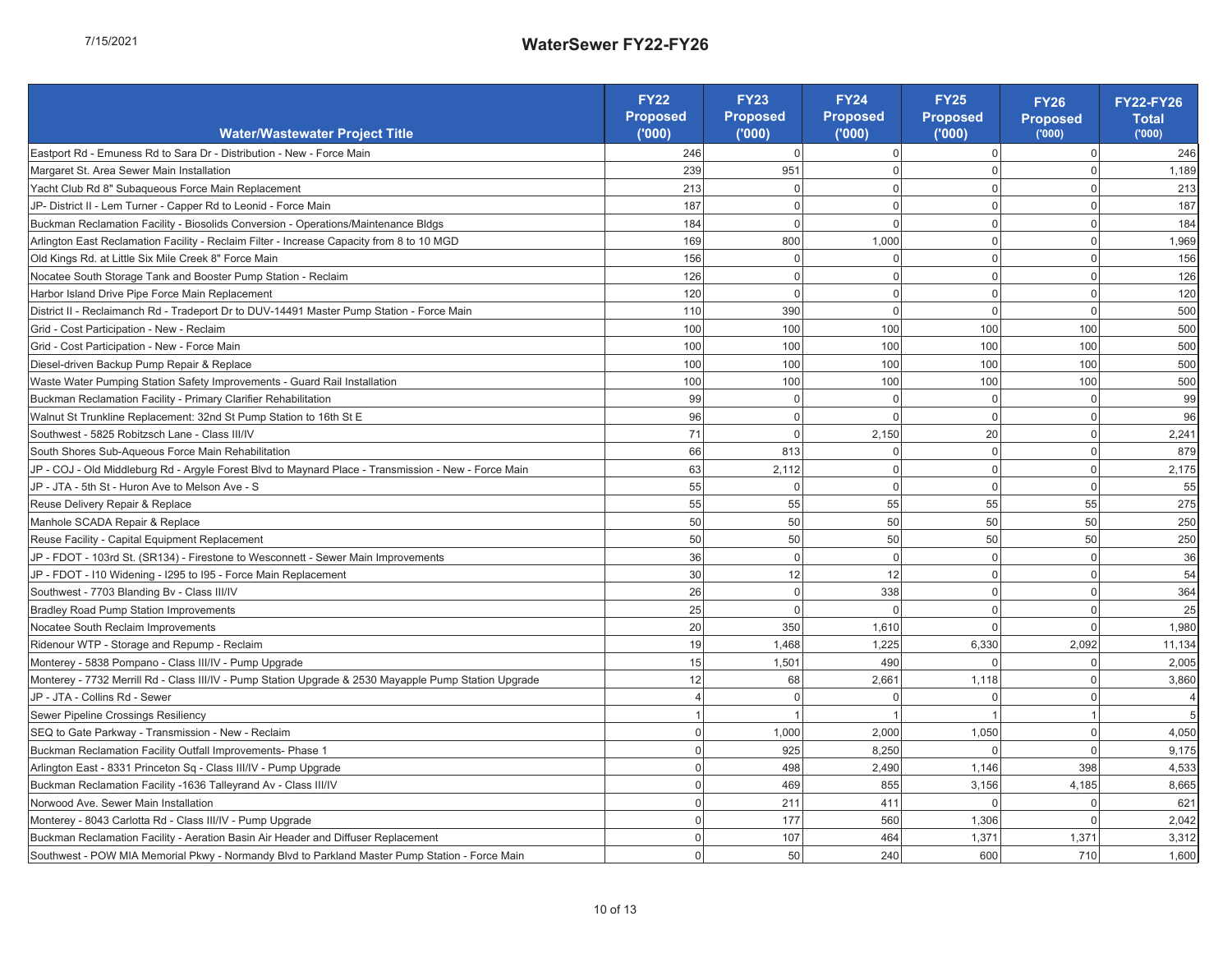| כ      |
|--------|
| Í      |
| ĩ<br>٦ |
| ٠      |
| ∼      |
|        |

|                                                                                                                                                                                                                                      | <b>FY22</b>       | FY <sub>23</sub>  | FY24<br>Proposed | FY25<br>Proposed |                           | FY22-FY26<br>Total |
|--------------------------------------------------------------------------------------------------------------------------------------------------------------------------------------------------------------------------------------|-------------------|-------------------|------------------|------------------|---------------------------|--------------------|
| Water/Wastewater Project Title                                                                                                                                                                                                       | Proposed<br>(000) | Proposed<br>(000) | 000              | $\overline{000}$ | FY26<br>Proposed<br>(000) | (000)              |
| Southwest - 103rd Street at Piper Glen Blvd - Force Main                                                                                                                                                                             | $\circ$           | 50                | 200              | 400              | 300                       | 950                |
| Station - Reclaim<br>Nassau Regional Reclamation Facility - SR200 West of I-95 RW Storage Tank and Booster Pump                                                                                                                      | $\circ$           | Θ                 | 1,354            | 570              | 8,087                     | 11,020             |
| T-Line - Park Ave to Pulaski Rd Master Pump Station - Easement Acquisitions                                                                                                                                                          | $\circ$           | $\circ$           | 500              | 0                | $\circ$                   | 500                |
| Monument Rd - Arlington Reclamation Facility to St Johns Bluff Rd - Transmission - New - Reclaim                                                                                                                                     | $\circ$           | $\circ$           | 477              | 739              | 6,415                     | 7,632              |
| Nocatee North Reclaim Storage Tank                                                                                                                                                                                                   | $\circ$           | $\circ$           | 300              | 2,000            | 700                       | 3,000              |
| Northwest - Arnold Rd - Pecan Park Rd to Northwest Reclamation Facility - Force Main                                                                                                                                                 | $\circ$           | $\circ$           | 250              | 250              | 250                       | 750                |
| Northwest - Arnold Rd - Pecan Park Rd to Northwest Reclamation Facility - Reclaim                                                                                                                                                    | $\circ$           | $\circ$           | 250              | 250              | 250                       | 750                |
| Southwest - Morse Ave - Reclaimicker Rd to Firestone Rd - Force Main                                                                                                                                                                 | $\circ$           | $\circ$           | 150              | 500              | 350                       | 1,000              |
| Lenox Ave - Fouraker Rd to Palisades Dr - Distribution - New - Force Main                                                                                                                                                            | $\circ$           | $\circ$           | 115              | 461              | $\circ$                   | 576                |
| District II - Capper Rd - Meadowlea Dr to Lem Turner - Force Main                                                                                                                                                                    | $\circ$           | $\circ$           | 8                | 230              | 230                       | 550                |
| Veterans Pkwy - Longleaf Pine Pkwy to CR210 - Transmission - Reclaim                                                                                                                                                                 | $\circ$           | $\circ$           | $\overline{70}$  | 607              | 1,936                     | 2,614              |
| Southwest - Chaffee Rd S - Crystal Springs Rd - Force Main                                                                                                                                                                           | $\circ$           | $\circ$           | 50               | 525              | 1,500                     | 2,075              |
| Blacks Ford Reclamation Facility - Expansion from 6 to 9 MGD                                                                                                                                                                         | $\circ$           |                   | $\circ$          | 1,000            | 7,500                     | 8,500              |
| 118th St - Kinkaid Rd to Ricker Rd - Transmission - New - Force Main                                                                                                                                                                 | $\circ$           | $\circ$ $\circ$   | $\circ$          | 961              | 3,000                     | 3,961              |
| District II Reclamation Facility - Hypochlorite Feed System Replacement                                                                                                                                                              | $\circ$           | $\circ$           | $\circ$          | 751              | $\circ$                   | 751                |
| Northwest Reclamation Facility - 1.5 MGD                                                                                                                                                                                             | $\circ$           | $\circ$           | $\circ$          | 500              | 3,750                     | 4,250              |
| Southwest-PAR-13437-Class III/IV Pump Upgrade                                                                                                                                                                                        | $\circ$           | $\circ$           | $\circ$          | 500              | $\circ$                   | 500                |
| Busch Dr - Balmoral Dr to Harts Rd - Transmission - Force Main                                                                                                                                                                       | $\circ$           | $\circ$           | $\circ$          | 30               | 600                       | 630                |
| Arlington East Reclamation Facility - Reclaimed Water System Expansion                                                                                                                                                               | $\circ$           | $\circ$           | $\circ$          | $\circ$          | 560                       | 560                |
| St Johns Bluff Rd - UNF to Bradley Master Pump Station - Transmission - Rehab Parallel Force Main                                                                                                                                    | $\circ$           | $\circ$           | $\circ$          | $\circ$          | 400                       | 400                |
| Arlington East - Deerwood Pk - Burnt Mill to JTB - Force Main                                                                                                                                                                        | $\circ$           | $\circ$           | $\circ$          | $\circ$          | 400                       | 400                |
| CR210 - Twin Creeks to Russell Sampson Rd - Transmission - Reclaim                                                                                                                                                                   | $\circ$           | $\circ$           | $\circ$          | $\circ$          | 300                       | 300                |
| Russell Sampson Rd - St. Johns Pkwy to CR210 - Transmission - Reclaim                                                                                                                                                                | $\circ$           | $\circ$           | $\circ$          | $\circ$          | 150                       | 150                |
| District II - Pulaski Rd Booster Pump Station                                                                                                                                                                                        | $\circ$           | $\circ$           | $\circ$          | $\circ$          | 87                        | 2                  |
| District II - Yellow Bluff Rd - New Berlin Rd to Victoria Lakes - Transmission - New - Force Main                                                                                                                                    | $\circ$           | $\circ$           | $\circ$          | $\circ$          | $\tilde{=}$               | $\tilde{0}$        |
| District II - New Berlin Rd - Yellow Bluff Rd to Eastport Rd - New - Force Main                                                                                                                                                      | $\circ$           | $\circ$           | $\circ$          | $\circ$          | $\overline{C}$            | $\tilde{=}$        |
| <b>Budget Reserve</b>                                                                                                                                                                                                                | 11,030            | $\bullet$         | $\bullet$        | $\circ$          | $\circ$                   | 11,030             |
| SEWER SUBTOTAL                                                                                                                                                                                                                       | 231,120           | 279,329           | 250,575          | 167,231          | 114,817                   | 1,043,072          |
|                                                                                                                                                                                                                                      |                   |                   |                  |                  |                           |                    |
| <b>WATER OTHER</b>                                                                                                                                                                                                                   |                   |                   |                  |                  |                           |                    |
| Technology Services Projects                                                                                                                                                                                                         | 8,544             | 8,275             | 8,250            | 8,900            | 8,900                     | 42,869             |
| Capital Administrative Overhead                                                                                                                                                                                                      | 7,800             | 7,800             | 7,800            | 7,800            | 7,800                     | 39,000             |
| Facilities - Generators                                                                                                                                                                                                              | 3,725             | 2,253             | 10.977           | 4,535            | 5,000                     | 26,490             |
| Fleet - Replacement                                                                                                                                                                                                                  | 3,100             | 4,410             | 4,200            | 4,436            | 4,517                     | 20,663             |
| Fleet - Expansion                                                                                                                                                                                                                    | 2,072             | 800               | 800              | 800              | 800                       | 5,272              |
| <b>gl</b> Facilities - District II Reclamation Facility New Plant Entrance<br><mark>8</mark> Facilities - Fleet Service Operations Building Renovations<br><b>A</b> Security Improvements                                            | 1,390             | $\circ$           | $\circ$          | $\circ$          | $\circ$                   | 1,390              |
|                                                                                                                                                                                                                                      | 994               | $\circ$           | $\circ$          | $\circ$          | $\circ$                   | 994                |
|                                                                                                                                                                                                                                      | 650               | 650               | 650              | 650              | 650                       | 3,250              |
| $\sim$                                                                                                                                                                                                                               | 643               | $\circ$           | $\circ$          | $\circ$          | $\circ$                   | 643                |
| <mark>a</mark> Facilities - Mandarin Reclamation Facility - Facility Parking and Storm Water Upgrades - Phase<br>L'Facilities - Arlington East Reclamation Facility Storage Building<br>@ Facilities - Heating, Ventilation, and Air | 600               | $\circ$           | $\circ$          | $\circ$          | $\circ$                   | 600                |
|                                                                                                                                                                                                                                      | 520               | 520               | 520              | 520              | 520                       | 2,600              |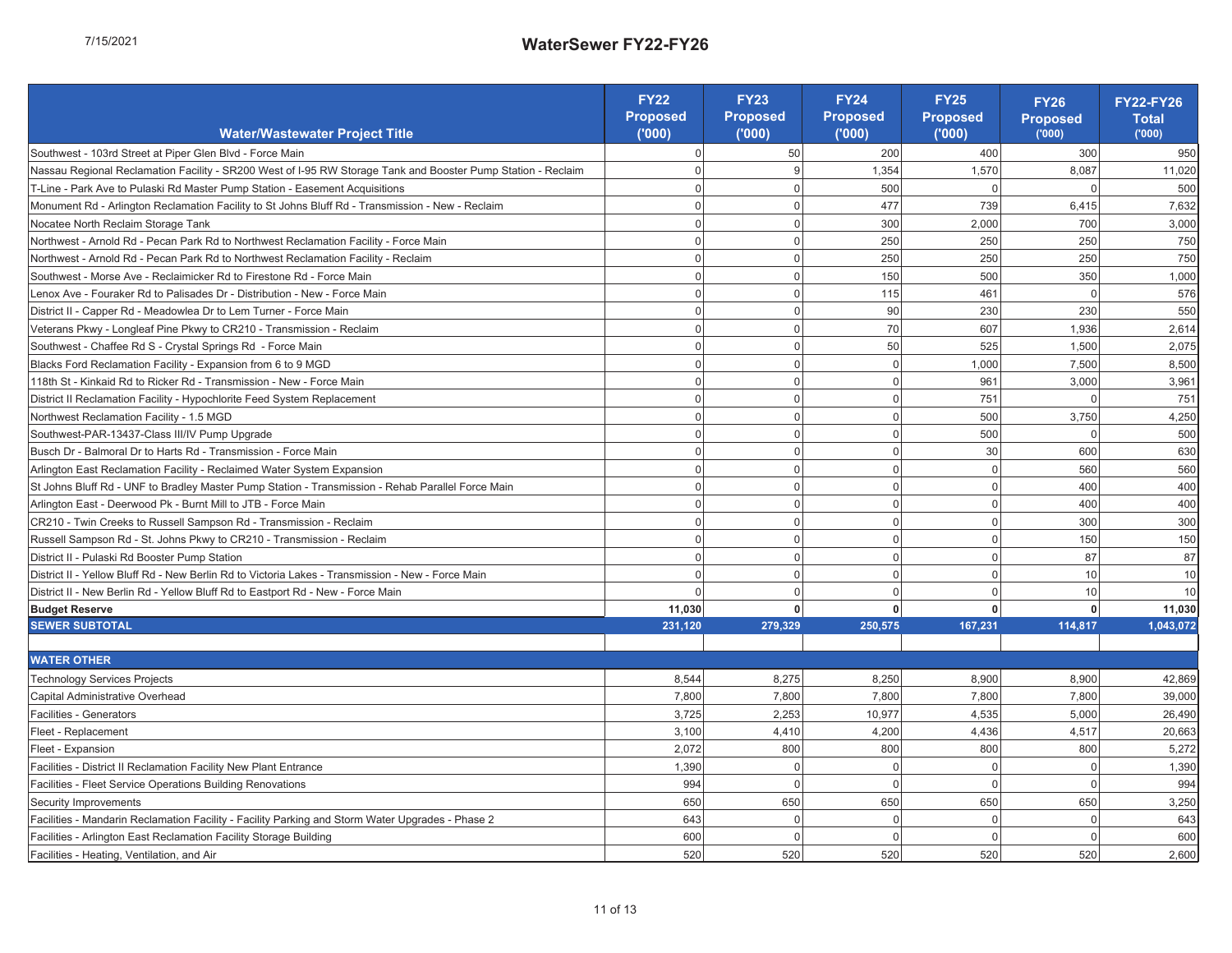|                                                                                        | Proposed<br>("000)<br><b>FY22</b> | Proposed<br>('000)<br>FY23 | Proposed<br>('000)<br>FY24 | Proposed<br>('000)<br><b>FY25</b> | FY26<br>Proposed<br><sup>('000)</sup> | <b>FY22-FY26</b><br>Total<br>('000) |
|----------------------------------------------------------------------------------------|-----------------------------------|----------------------------|----------------------------|-----------------------------------|---------------------------------------|-------------------------------------|
| Water/Wastewater Project Title                                                         |                                   |                            |                            |                                   |                                       |                                     |
| Facilities - Roof Replacements                                                         | 435                               | 435                        | 435                        | 435                               | 435                                   | 2,175                               |
| Facilities - Building Upgrades                                                         | 400                               | 400                        | 400                        | 400                               | 400                                   | 2,000                               |
| Facilities - Electric and Lighting Systems                                             | 400                               | 400                        | 400                        | 400                               | 400                                   | 2,000                               |
| Facilities - Paving and Site Improvements                                              | 338                               | 250                        | 250                        | 250                               | 250                                   | 1,338                               |
| Security - Fencing                                                                     | 260                               | 260                        | 260                        | 260                               | 260                                   | 1,300                               |
| Facilities - Plumbing Upgrades                                                         | 250                               | 250                        | 250                        | 250                               | 250                                   | 1,250                               |
| Laboratory Equipment Upgrades                                                          | 249                               | 100                        | 100                        | 100                               | 100                                   | 649                                 |
| Facilities - District II Reclamation Facility - New Storage Building and Site Upgrades | 150                               | 1,415                      | $\circ$                    | $\circ$                           | $\circ$                               | 1,565                               |
| Real Estate - Easement Location and Acquisitions                                       | 150                               | 150                        | 150                        | 150                               | 150                                   | 750                                 |
| Facilities - Elevators                                                                 | 100                               | 250                        | 250                        |                                   |                                       | 602                                 |
| Utility Locate Group - Capital Equipment                                               | 50                                | 50                         | 50                         | 50                                | SO                                    | 250                                 |
| Security - Fire Alarm and Sprinkler Systems                                            | 20                                | 20                         | 20                         | 20                                | 20                                    | 100                                 |
| Facilities - Blacks Ford Reclamation Facility New Parking and Storage Building         | r                                 | 1,486                      | $\circ$                    | $\circ$                           | $\circ$                               | 1,493                               |
| Facilities - Main St Lab Emergency Generator Project                                   | $\circ$                           | 1,093                      | $\circ$                    | $\circ$                           | $\circ$                               | 1,093                               |
| Facilities - Buckman Reclamation Facility - Street Lighting and Paving Upgrades        | $\circ$                           | $\circ$                    | 1,000                      | 783                               |                                       | 1,783                               |
| <b>Budget Reserve</b>                                                                  | 1,643                             | 0                          | $\circ$                    | ō                                 |                                       | 1,643                               |
| <b><i>NATER OTHER SUBTOTAL</i></b>                                                     | 34,490                            | 31,267                     | 36,762                     | 30,740                            | 30,503                                | 163,762                             |
|                                                                                        |                                   |                            |                            |                                   |                                       |                                     |
| <b><i>NATERWASTEWATER GRAND TOTAL</i></b>                                              | 362,402                           | 410,498                    | 393,565                    | 288,574                           | 215,679                               | 1,670,718                           |
|                                                                                        |                                   |                            |                            |                                   |                                       |                                     |

 $\overline{a}$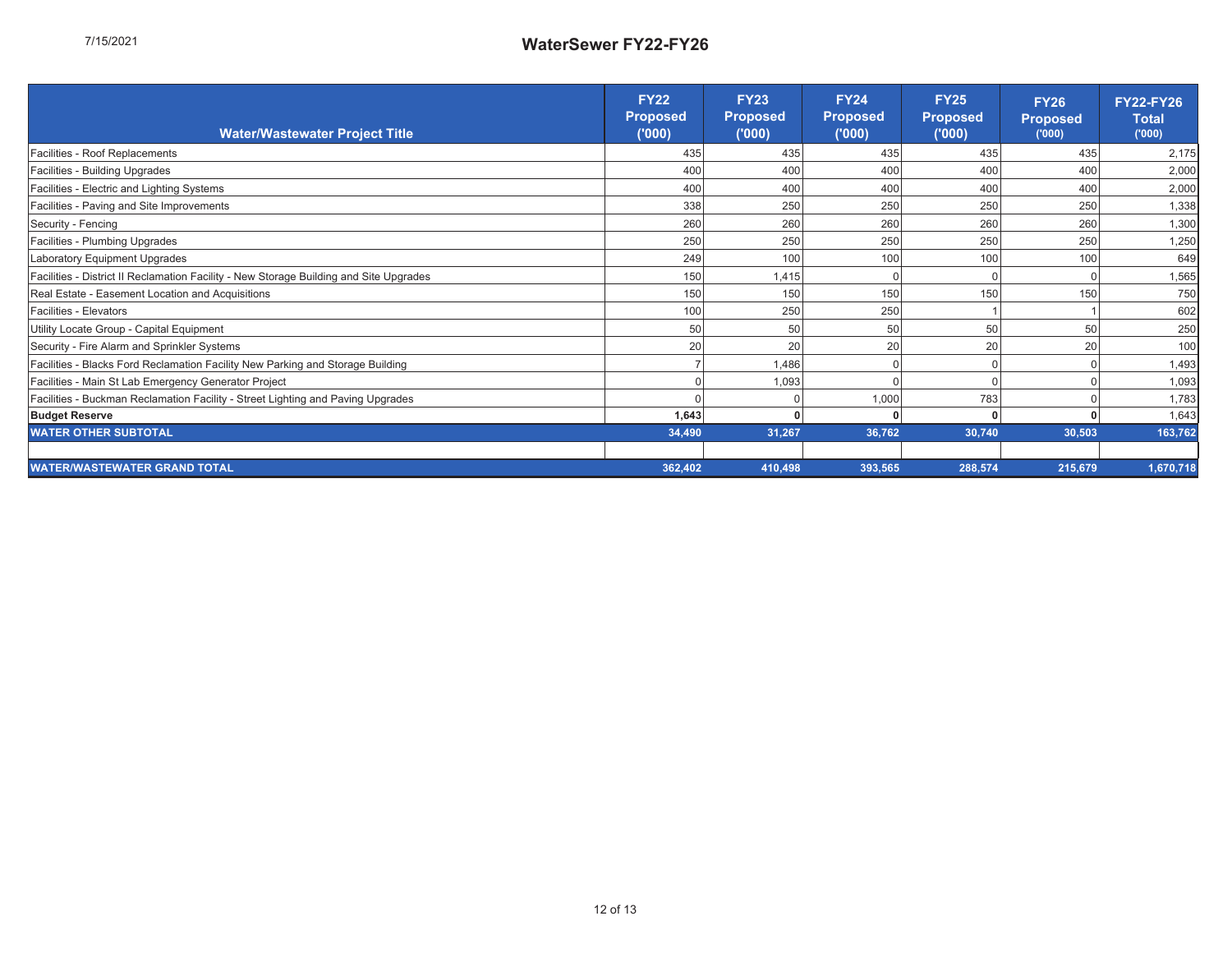| <b>DES Project Title</b>                                               | FY22<br>Proposed<br>('000) | FY23<br>Proposed<br>('000) | FY24<br>Proposed<br>('000) | FY25<br>Proposed<br>('000) | Proposed<br>('000)<br>FY26 | Y22-FY26<br>Total<br>('000) |
|------------------------------------------------------------------------|----------------------------|----------------------------|----------------------------|----------------------------|----------------------------|-----------------------------|
| Downtown - Chilled Water Extension - New JEA Office & Ed Ball Building | 3,501                      | $\frac{6}{5}$              | $\circ$                    | $\circ$                    | $\circ$                    | 3,517                       |
| Downtown Plant Expansion - New Chiller & Cooling Tower                 | 610                        | 2,209                      | 3,019                      | $\circ$                    | $\circ$                    | 5,838                       |
| District Energy System - Repair & Replace                              | 565                        | 450                        | 765                        | 980                        | 000.                       | 3,760                       |
| Security Improvements                                                  | SO                         | 50                         | 50                         | 50                         | 50                         | 350                         |
| Springfield - Replace Chiller - 1                                      | 0                          |                            | 920                        | 0                          | 0                          | 920                         |
| Springfield - Replace Chiller - 4                                      | 0                          | 0                          | 920                        | $\circ$                    | 0                          | 920                         |
| Springfield - Replace Chiller - 3                                      | $\circ$                    |                            | $\circ$                    | 950                        | $\circ$                    | 950                         |
| Springfield - Replace Chiller - 5                                      | ○                          |                            |                            | 950                        | $\circ$                    | 950                         |
| Downtown Development                                                   |                            |                            |                            |                            | $\circ$                    |                             |
| Hogans Creek - Replace Chiller - 3                                     | O                          |                            |                            | O                          | 1,500                      | 1,500                       |
| <b>Budget Reserve</b>                                                  | 724                        |                            | 0                          |                            | 0                          | 724                         |
| DES GRAND TOTAL                                                        | 5,550                      | 2,724                      | 5,674                      | 2,931                      | 2,550                      | 9.429                       |